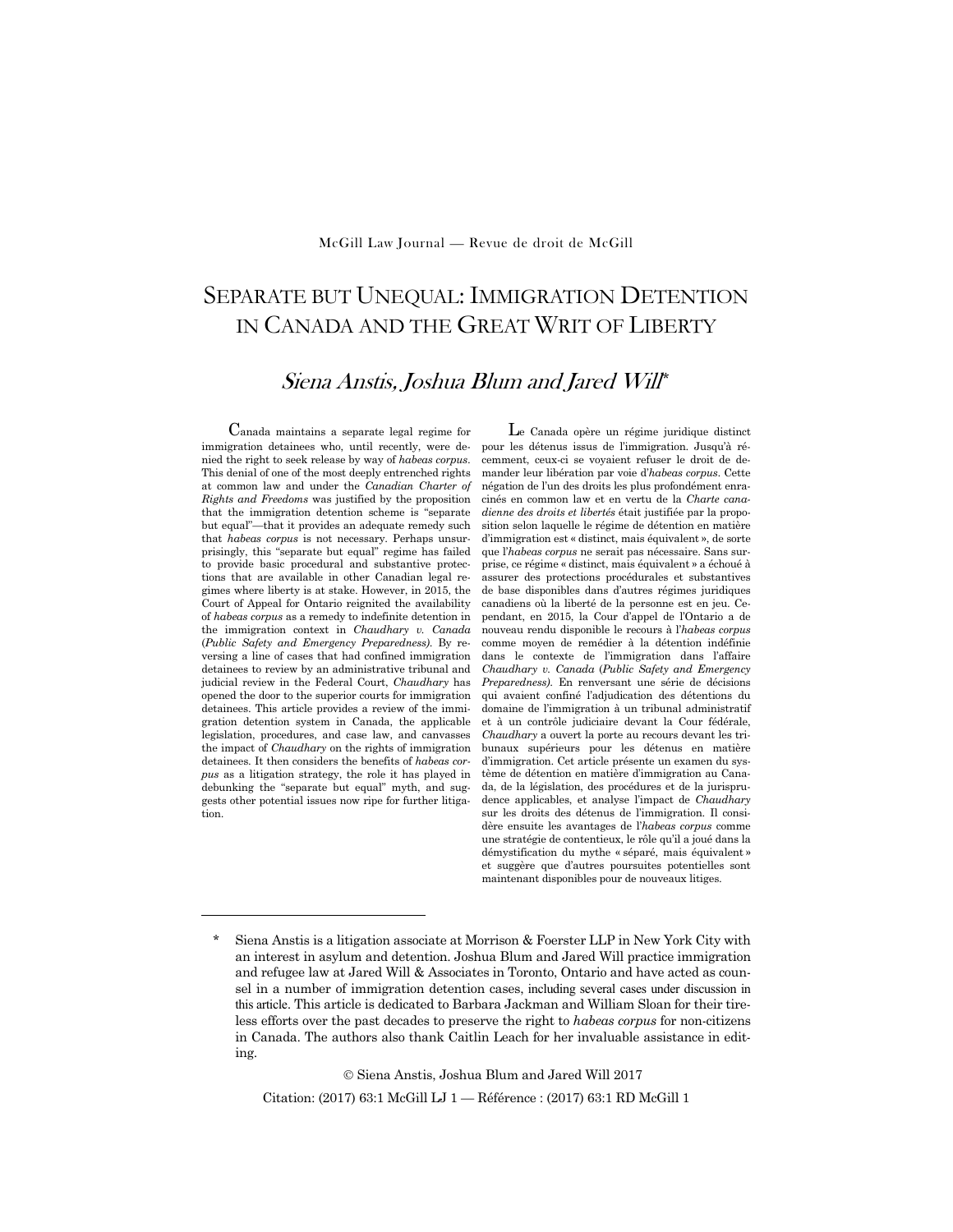2 (2017) 63:1 McGILL LAW JOURNAL — REVUE DE DROIT DE MCGILL

 $\overline{\phantom{0}}$ 

<u> 1989 - Johann Barn, mars ann an t-Amhair an t-Amhair an t-Amhair an t-Amhair an t-Amhair an t-Amhair an t-Amh</u>

÷.

| Introduction |                                                                                          | 3              |
|--------------|------------------------------------------------------------------------------------------|----------------|
| I.           | A Review of Immigration Detention in Canada                                              | $\overline{7}$ |
|              | A. Separate but Unequal: Deficiencies in Canada's Immigration<br><b>Detention Regime</b> | 8              |
|              | 1. Silence 1: Procedural Unfairness and Evidentiary                                      |                |
|              | <b>Issues</b>                                                                            | 10             |
|              | 2. Silence 2: Conditions of Detention and Treatment<br>of Immigrants as Criminals        | 12             |
|              | 3. Silence 3: No Mandate to Cease Indefinite and Arbitrary                               |                |
|              | Detention                                                                                | 15             |
|              | B. The Constitutionality of Indefinite Immigration Detention                             |                |
|              | Pre-Chaudhary                                                                            | 18             |
| II.          | The Right of Immigration Detainees to Habeas Corpus                                      | 20             |
|              | A. The Peiroo Exception Misapplied: Denying Immigration                                  |                |
|              | Detainees Habeas Corpus Relief                                                           | 20             |
|              | B. Chaudhary: Habeas Corpus Relief for Immigration                                       |                |
|              | <b>Detainees</b>                                                                         | 23             |
|              | C. Challenging Immigration Detention Under Chaudhary                                     | 27             |
| Ш.           | <b>Habeas Corpus Applications as a Litigation Strategy</b>                               | 33             |
|              | A. Why Habeas Corpus. <sup>2</sup>                                                       | 33             |
|              | 1. Straight to the Point                                                                 | 34             |
|              | 2. Disclosure Requirements                                                               | 34             |
|              | 3. Cross-Examination                                                                     | 35             |
|              | 4. De Novo Assessment of the Evidence                                                    | 35             |
|              | 5. Burden on the Jailor                                                                  | 35             |
|              | 6. The Question Asked and the Court that Answers It                                      | 36             |
|              | B. Effectively Litigating Habeas Corpus: Beyond Chaudhary                                | 38             |
|              | 1. Reaching the <i>Chaudhary</i> Threshold                                               | 38             |
|              | 2. Uncovering the Whole Factual Picture                                                  | 40             |
|              | 3. Beyond the <i>Chaudhary</i> Threshold                                                 | 41             |
|              | Conclusion                                                                               |                |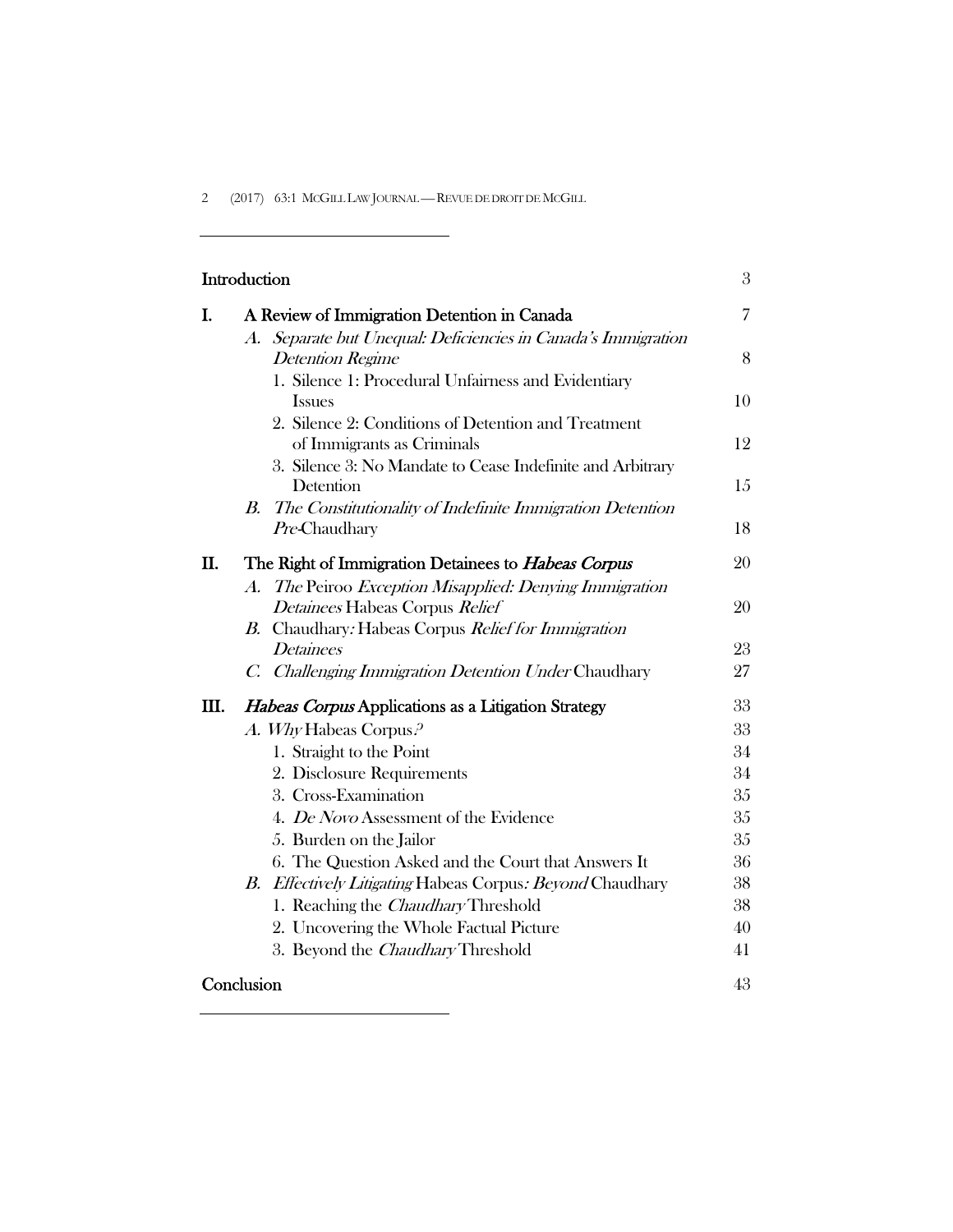## **Introduction**

1

 It has been more than six decades since the Supreme Court of the United States made the rather obvious observation that "separate but equal" is a fiction wherever those so separated are politically and socially disadvantaged.1 During the same intervening decades, Canada has maintained a distinct legal regime for the detention of non-citizens under its immigration laws. The power to detain non-citizens is broader, and the protections afforded to non-citizen detainees fewer, than under any other legal regime known to Canadian law.2 Under this regime, where detention is, by definition, of indeterminate length, long-term detentions in maximum-security criminal facilities have become common and widespread.3

<sup>1</sup> See *Brown v Board of Education of Topeka*, 347 US 483 at 493–95, 74 S Ct 686 (1954). As Stephanie J Silverman and Petra Molnar write, immigration detainees are faced with not only the deprivation of their basic liberty interests but also the "irreparable psychological, physical, and social damage" that detention inflicts. See Stephanie J Silverman & Petra Molnar, "Everyday Injustices: Barriers to Access to Justice for Immigration Detainees in Canada" (2016) 35:1 Refugee Survey Q 109 at 109 [Silverman & Molnar, "Everyday Injustices"]. Those detained do not hold the same rights as Canadians and are managed and excluded. As Silverman and Molnar note: "[L]egislation, rhetoric, policies and rule-making governance systems imported from the carceral setting are constructing detainees as the ultimate foreigners. They must be identified, managed, and incapacitated" (*ibid* at 115). See also Anna Pratt, *Securing Borders: Detention and Deportation in Canada* (Vancouver: UBC Press, 2005) [Pratt, *Securing Borders*]; Mary Bosworth & Sarah Turnbull, "Immigration Detention, Punishment, and the Criminalization of Migration" in Sharon Pickering & Julie Ham, eds, *The Routledge Handbook on Crime and International Migration* (Oxford: Routledge, 2015) 91 at 97; Amy Nethery & Stephanie J Silverman, eds, *Immigration Detention: The Migration of a Policy and its Human Impact* (Abingdon, UK: Routledge, 2015).

<sup>2</sup> For a discussion of the immigration detention regime in Canada, see Silverman & Molnar, "Everyday Injustices", *supra* note 1; Janet Cleveland, "Not so Short and Sweet: Immigration Detention in Canada" in Nethery & Silverman, *supra* note 1, 79; Rayner Thwaites, *The Liberty of Non-Citizens: Indefinite Detention in Commonwealth Countries*  (Oxford: Hart, 2014) ch 8 [Thwaites, *Liberty of Non-Citizens*]; Arghavan Gerami, "Challenging Prolonged and Indefinite Immigration Detention: Necessary Amendments to the *Immigration and Refugee Protection Act*" (2016) 10:1 JPPL 205.

<sup>3</sup> Immigration detainees in Canada are housed either in administrative "Immigration Holding Centers" (IHCs) or in provincial jails. According to the data available, a majority of time spent in immigration detention is actually spent in the latter—i.e. in provincial maximum security jails. See Brendan Kennedy, "Caged by Canada", *The Toronto Star* (17 March 2017), online: <https://www.thestar.com>, archived at https://perma.cc/ 4M9Q-U3Q4 [Kennedy, "Caged by Canada"] (finding that two-thirds of immigration detainees, including almost all of the long-term detainees, are held in maximum-security provincial jails). See also *Ali v Canada (AG)*, 2017 ONSC 2660 (Cross-examination of John Helsdon on 7 March 2017 at para 135) (confirming that two-thirds of the total number of days spent in immigration detention in Canada are spent in provincial jails). These findings contributed to the judgment in *Ali v Canada (AG)*, 2017 ONSC 2660, 137 OR (3d) 498 [*Ali*]. For more data on the number of people detained in Canada and an overview of the conditions of immigration detention in provincial correctional facili-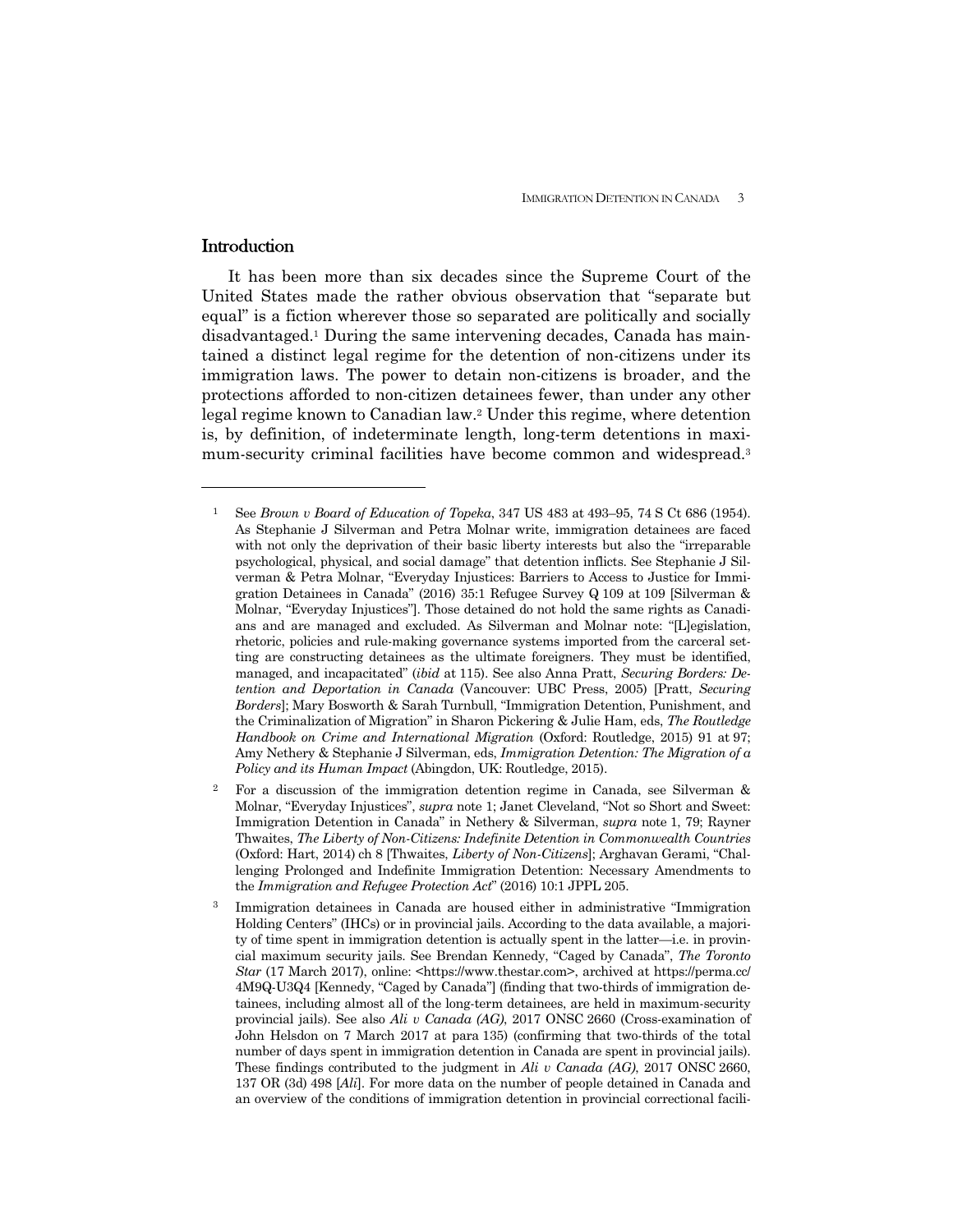#### 4 (2017) 63:1 MCGILL LAW JOURNAL — REVUE DE DROIT DE MCGILL

 $\overline{a}$ 

Notwithstanding the state's broad powers to detain non-citizens under immigration legislation, courts have, until recently, held that the right of all detainees to seek release by way of *habeas corpus*, enshrined in section 10(c) of the *Canadian Charter of Rights and Freedoms*,<sup>4</sup> was inapplicable to immigration detainees. Non-citizens were segregated out of the jurisdiction of provincial superior courts to grant *habeas corpus* relief on the premise that the legal regime already in place for them is "separate but equal".5

 The laxity afforded by this "separate but equal" legal universe allowed the executive branch and its administrative tribunals to develop practices and norms that further disadvantaged immigration detainees. As we seek to demonstrate in this article, the legal regime for detaining non-citizens in Canada disregards the most basic norms of procedural fairness and *Charter* rights. This disregard continues notwithstanding the fact that sections 7, 9, and 12 of the *Charter* apply to "everyone" in Canada and ought therefore to protect equally against unjust, arbitrary, and cruel detentions.6 Without any particular attempt to justify this reality, Canada

 Discretion and the exercise of that discretion in a broad manner has "always been a component of the administration of Canadian immigration law" and the Immigration Division's reluctance to apply basic procedural rights afforded under the *Charter* is per-

ties, see e.g. Silverman & Molnar, "Everyday Injustices", *supra* note 1 at 115, 117–120; Stephanie J Silverman, "In the Wake of Irregular Arrivals: Changes to the Canadian Immigration Detention System" (2014) 30:2 Refuge 27 at 30ff; Hanna Gros & Paloma van Groll, "We Have No Rights': Arbitrary Imprisonment and Cruel Treatment of Migrants with Mental Health Issues in Canada" (2015) University of Toronto Faculty of Law International Human Rights Program Report at 29, online: <https://ihrp.law. utoronto.ca/We\_Have\_No\_Rights>.

<sup>4</sup> Part I of the *Constitution Act*, *1982*, being Schedule B to the *Canada Act 1982* (UK), 1982, c 11 [*Charter*].

<sup>5</sup> The leading case to this effect is *Peiroo v Canada (Minister of Employment and Immigration)* (1989)*,* 69 OR (2d) 253, 60 DLR (4th) 574 [*Peiroo* cited to OR]. In *Peiroo*, the Court of Appeal for Ontario concluded that it "should leave the review of immigration matters with the Federal Court of Canada" and thus declined to grant the appellant the remedy of *habeas corpus* (*ibid* at 262). As discussed herein, the Court of Appeal for Ontario held in *Chaudhary v Canada* (*Public Safety and Emergency Preparedness)*, 2015 ONCA 700, 127 OR (3d) 401 [*Chaudhary* ONCA] that *Peiroo* does not in fact justify denial of *habeas corpus* to immigration detainees where the issue raised is the length and indefinite nature of the detention. This finding was recently affirmed in *Ogiamien v Ontario (Community Safety and Correctional Services)*, 2017 ONCA 839 at para 13, [2017] OJ No 5702 (QL) [*Ogiamien* ONCA]. See notes 85, 86, and 92 below for the cases applying *Peiroo* to immigration detainees.

<sup>6</sup> For example, in a recent detention review the Immigration Division held that it did not "need documentation from the Minister to accept what the Minister [was] saying about what has been happening so far," and repeatedly referenced accepted institutional practice as grounds for denying basic procedural protections under the *Charter*. See *Re Ebrahim Toure* (15 June 2017) 0003-133-00505, Immigration and Refugee Board.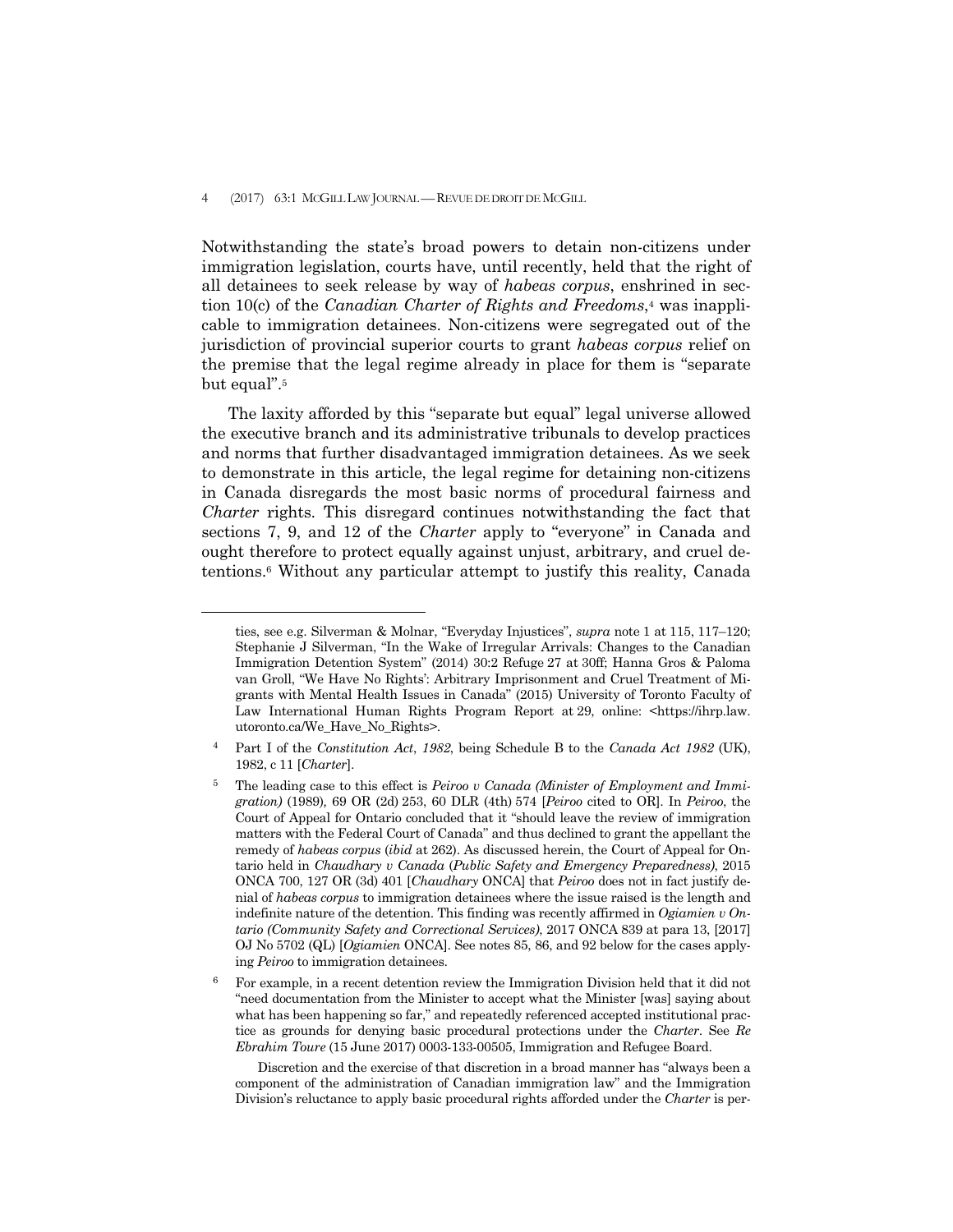has endorsed a policy of exceptionalism when it comes to the liberty of non-citizens.7

The fallacy of the "separate but equal" status of the immigration detention regime in Canada was recently recognized by the Court of Appeal for Ontario in *Chaudhary*.8 The court found that immigration detainees face inequalities in challenging indefinite detention through administrative review and judicial review to the Federal Court,<sup>9</sup> and must therefore

 $\overline{a}$ 

- 7 The notion that non-citizens and citizens do not share the same liberty interests is not limited to Canada. As Justice Kennedy of the United States Supreme Court wrote in his dissenting opinion in *Zadvydas v Davis*, 533 US 678 (2001) at 717 [*Zadvydas*], "[t]he reason detention is permitted at all is that a removable alien does not have the same liberty interest as a citizen does." This kind of legal exceptionalism is all too commonly drawn with regards to the rights of refugees and migrants. See e.g. Hannah Arendt, *The Origins of Totalitarianism*, 3rd ed (San Diego: Harcourt, Brace & Company, 1973) at 22; Giorgio Agamben, *Means without End: Notes on Politics*, translated by Vincenzo Binetti & Cesare Casarino (Minneapolis: University of Minnesota Press, 2000) at 15– 28; Linda Bosniak, *The Citizen and the Alien: Dilemmas of Contemporary Membership*  (Princeton: Princeton University Press, 2006).
- <sup>8</sup> *Supra* note 5. See also *Ogiamien* ONCA, *supra* note 5 at paras 15–18, where the Court of Appeal for Ontario provided further clarification on the scope of *habeas corpus* and its decision in *Chaudhary*. Also note that while this article focuses primarily on Ontario case law and specifically on *Chaudhary*, the Court of Appeal for Alberta recently endorsed and applied *Chaudhary* in *Chhina v Canada (Public Safety and Emergency Preparedness)*, 2017 ABCA 248 at para 8, 56 Alta LR (6th) 1, leave to appeal to SCC granted, 37770 (3 May 2018) [*Chhina*].
- 9 *Chaudhary* ONCA, *supra* note 5 at paras 89–96. The only statutory remedy for detainees who wish to contest a decision to maintain their detention under the *Immigration and Refugee Protection Act*, SC 2001, c 27 [*IRPA*] lies under s 72(1) of the *IRPA,* whereby a permanent resident or foreign national can file an application for leave to seek judicial review at the Federal Court. While the judicial review process may provide an effective mechanism for reviewing the decisions of administrative tribunals in general, the same cannot be said in the specific context of reviewing the detention of immigration detainees in Canada. Also note that the Federal Court is a statutory court, and has

haps only a reflection or an extension of that reality. For further discussion on discretion and the Canadian immigration system, see e.g. Anna C Pratt, "Dunking the Doughnut: Discretionary Power, Law and the Administration of the Canadian Immigration Act" (1999) 8:2 Soc & Leg Stud 199 at 201 [Pratt, "Dunking the Doughnut"]. As Pratt explains, it is a long-standing feature of the immigration detention regime that immigration detainees are afforded fewer rights than Canadians in general. In 1999, she noted that "[w]hile those who are detained may experience their detention as punishment, they are not accorded the degree of rights and protections that would be theirs if they were actually *being punished*" (*ibid* at 206 [emphasis in original]). As noted in note 11, the *Charter* has been interpreted as possessing its own form of "separate but equal" with the rights under ss 7, 9, 12 and 15 of the *Charter* being constricted or limited when applied to non-citizens in Canada. On judges' inability to untangle disputes over the right to remain from the right to personal liberty, see generally Daniel Wilsher, "Whither Presumption of Liberty? Constitutional Law and Immigration Detention" in Michael J Flynn & Matthew B Flynn, eds, *Challenging Immigration Detention: Academics, Activists and Policy-Makers* (Cheltenham, UK: Edward Elgar, 2017) 66.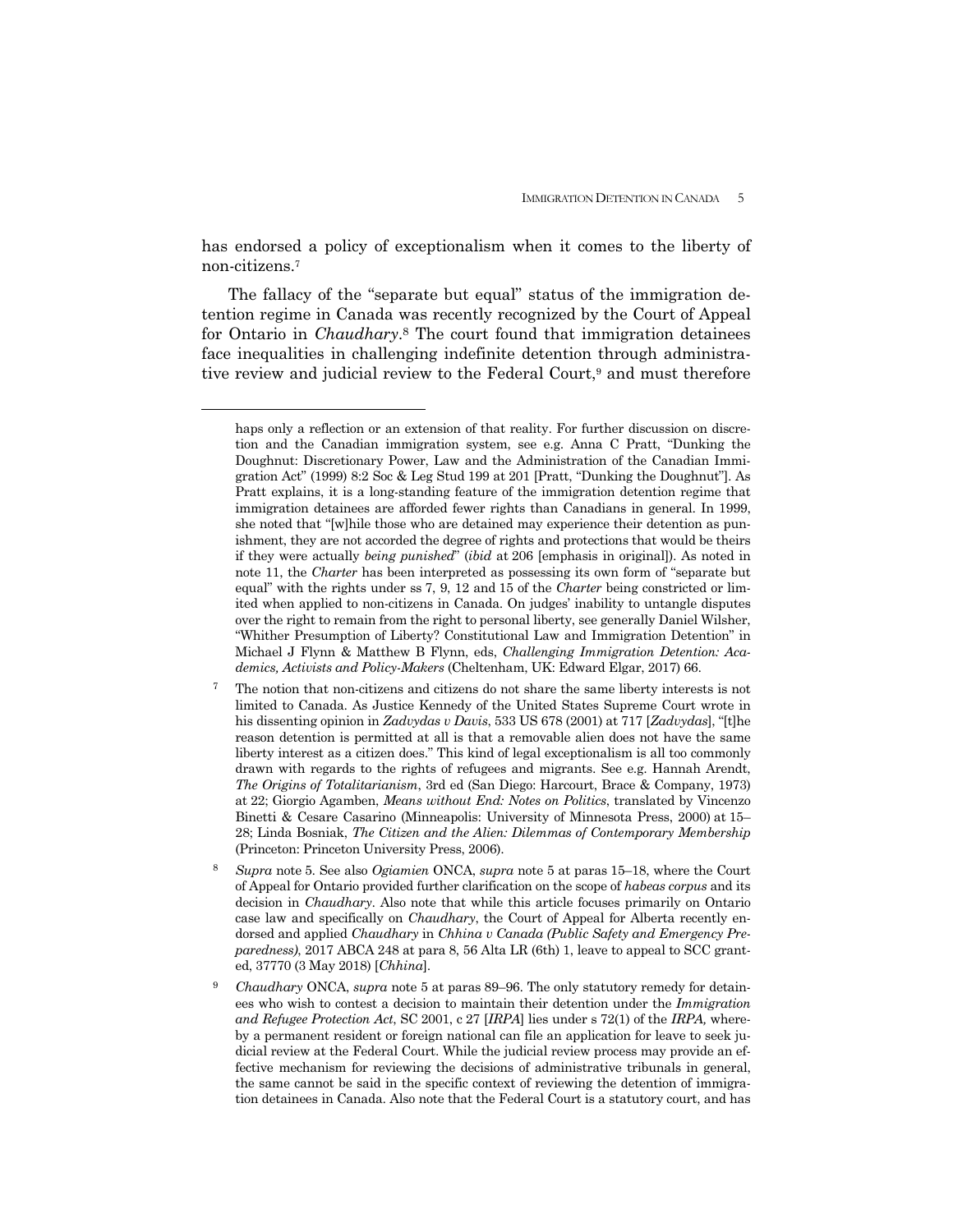have the right to seek release by way of *habeas corpus* applications in provincial superior courts. This holding in *Chaudhary*, in turn, has allowed for greater scrutiny of the immigration detention regime. Later this year, in an appeal of an Alberta decision following *Chaudhary*, the Supreme Court of Canada will hear arguments and will then effectively decide whether *Chaudhary* will be overruled or applied nationwide.10 As argued below, the brief career of immigration detention *habeas corpus* in Ontario has already demonstrated the necessity of preserving superior court jurisdiction over immigration detainees.

 In an effort to deconstruct the myth that the Canadian immigration detention regime is "separate but equal", Part I of this article reviews the structure of the immigration detention regime in Canada and highlights its deficiencies. Part II examines the emergence of *habeas corpus* as a remedy in the immigration detention context and as the key mechanism by which the notion of "separate but equal" is being debunked in the courtroom and subjected to broader public scrutiny. Finally, Part III looks at the advantages of *habeas corpus* applications and charts some terrain for future litigation. In so doing, we hope to contribute more broadly to the literature on the dilution and distortion of *Charter* rights when applied in the domain of immigration law.<sup>11</sup> We also seek to initiate a discussion among practitioners and scholars on the intersection of *habeas corpus* and immigration detention, and the potential of *habeas corpus* litigation as *one* strategic tool for exposing and reversing the segregation and unequal treatment of immigration detainees.12

 $\overline{a}$ 

no inherent jurisdiction. Its constitutive statute, the *Federal Courts Act*, RSC 1985, c F-7, s 18(2), does not grant it *habeas corpus* jurisdiction. The application for judicial review is thus the only remedy available in the Federal Court and under the *IRPA* for detainees. While one judge of the Federal Court speculated to the contrary in *Warssama v Canada (Citizenship and Immigration)*, 2015 FC 1311 at paras 40–46, [2015] FCJ No 1356 (QL), it remains that the Federal Court is statutory and simply does not have *habeas corpus* jurisdiction (except in the court martial context). See *Mission Institution v Khela*, 2014 SCC 24 at para 32, [2014] 1 SCR 502 [*Khela*].

<sup>10</sup> See *Chhina, supra* note 8.

<sup>&</sup>lt;sup>11</sup> The erosion of the constitutional rights that non-citizens in Canada are equally entitled to under the *Charter* is a small but growing area of academic study. See e.g. Gerald Heckman, "Revisiting the Application of Section 7 of the *Charter* in Immigration and Refugee Protection" (2017) 68 UNBLJ 312; Catherine Dauvergne, "How the *Charter*  Has Failed Non-Citizens in Canada: Reviewing Thirty Years of Supreme Court of Canada Jurisprudence" (2013) 58:3 McGill LJ 663; Rayner Thwaites, "Discriminating Against Non-Citizens Under the *Charter*: *Charkaoui* and Section 15" (2009) 34:2 Queen's LJ 670.

<sup>&</sup>lt;sup>12</sup> While there has been significant work on immigration detention in Canada and elsewhere—see notes 2, 3, 44, 52, 87; Alan Desmond, "The Development of a Common EU Migration Policy and the Rights of Irregular Migrants: A Progress Narrative?" (2016)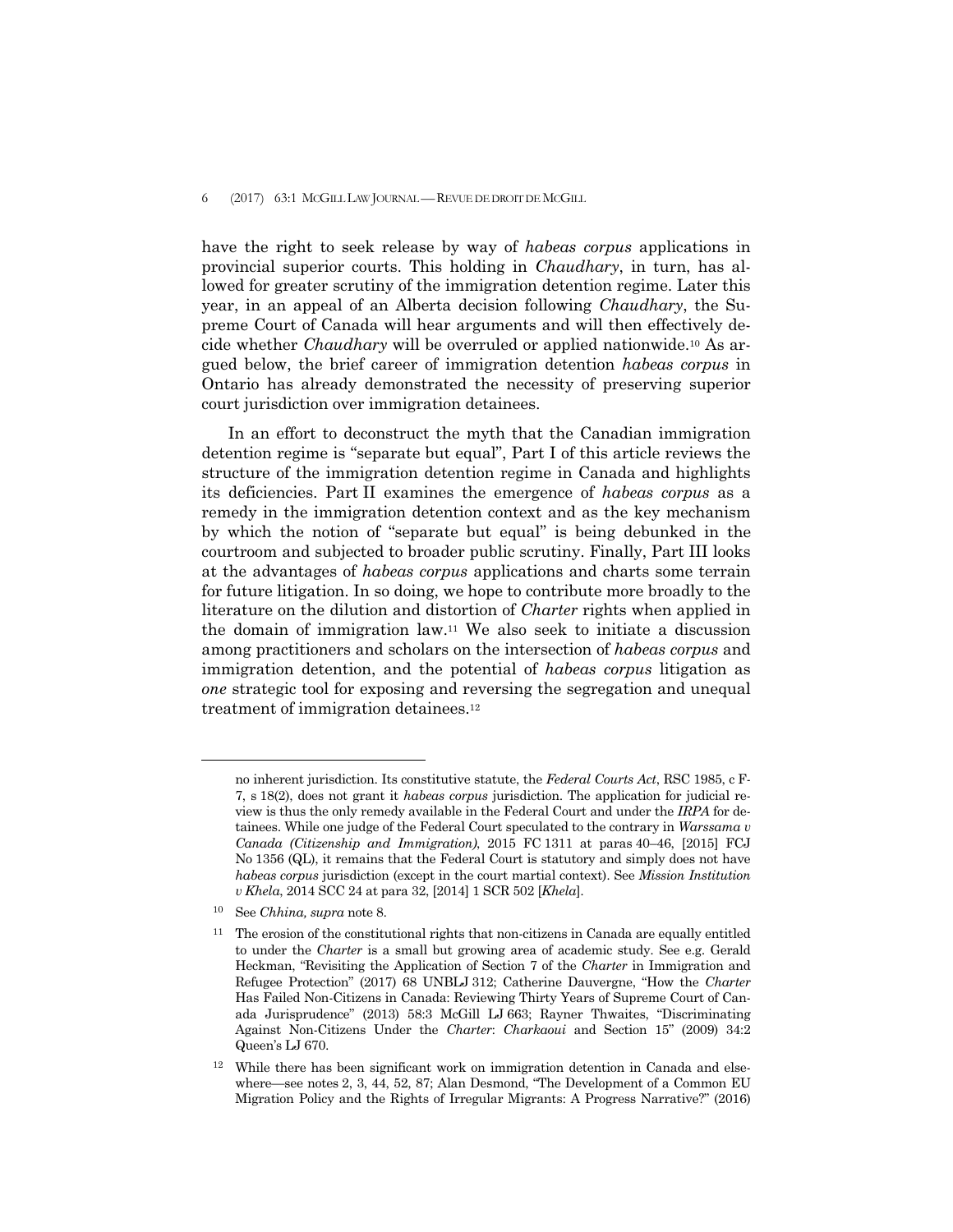## I. A Review of Immigration Detention in Canada

 This Part provides a brief overview of the legal regime for immigration detention in Canada, as contained in the *Immigration and Refugee Protection Act* (*IRPA*)13 and the *Immigration and Refugee Protection Regulations*  (*IRPR*).14 While the constitutionality and fairness of the relevant provisions is not the focus of this article, it is necessary to identify the deficiencies in the legislative regime governing immigration detention in Canada to fully understand the importance of *habeas corpus* to immigration detainees.15 To that end, one must be mindful not only of what the legal regime says about the parameters of immigration detention but also, perhaps more importantly, what it fails to say. We endeavour to highlight these silences in our review. Over and above that, we seek to highlight three overarching and unjustifiable features of the detention regime: it allows for indefinite administrative detention;16 it allows for detention that is arbitrary because there is no subsisting connection to its underlying purposes;17 and it allows for the preventive detention of non-citizens under conditions that are far harsher and more restrictive than can be justified in the circumstances.18

<sup>13</sup> *Supra* note 9, s 55(1)ff.

 $\overline{a}$ 

14 SOR/2002-227 [*IRPR*].

<sup>16:2</sup> Human Rights L Rev 247—the issue of *habeas corpus* as a remedy to indefinite immigration detention in Canada has received little academic attention. This is perhaps because, previous to *Chaudhary*, the possibility of *habeas corpus* seemed foreclosed. On *habeas corpus* as a remedy to detention more generally, see Judith Farbey, RJ Sharpe & Simon Atrill, *The Law of Habeas Corpus*, 3rd ed (Oxford: Oxford University Press, 2011); Debra Parkes, "The 'Great Writ' Reinvigorated? *Habeas Corpus* in Contemporary Canada" (2012) 36:1 Man LJ 351; Matthew Groves, "The Use of *Habeas Corpus* to Challenge Prison Conditions" (1996) 19:2 UNSWLJ 281.

<sup>15</sup> In *Khela*, *supra* note 9 at paras 43–49, the Supreme Court of Canada made clear that the comparative advantages of *habeas corpus* applications must be considered in determining whether a court can or should decline to exercise its *habeas jurisdiction*.

<sup>&</sup>lt;sup>16</sup> Indefinite detention is understood in the jurisprudence as an indeterminate period of detention that has exceeded the period of time reasonably necessary to carry out the immigration-related purpose of the detention, being either examination for purposes of assessing the right to enter or remain in the country or deportation upon finding that the person has no right to remain in Canada. See *Chaudhary* ONCA, *supra* note 5 at para 81; *Sahin v Canada (Minister of Citizenship and Immigration)*, [1995] 1 FCR 214 at 229–31, 85 FTR 99 (TD).

<sup>&</sup>lt;sup>17</sup> *Ibid.* Most frequently, this occurs where a non-citizen is detained for purposes of deportation but there is no reasonable prospect of deportation within a reasonable time.

<sup>18</sup> See generally *supra* note 3. The profound impacts felt by those detained ought to remain at the core of any discussion of law in this area. As noted in Stephanie J Silverman & Evelyne Massa, "Why Immigration Detention is Unique" (2012) 18:6 Population, Space & Place 677 at 678: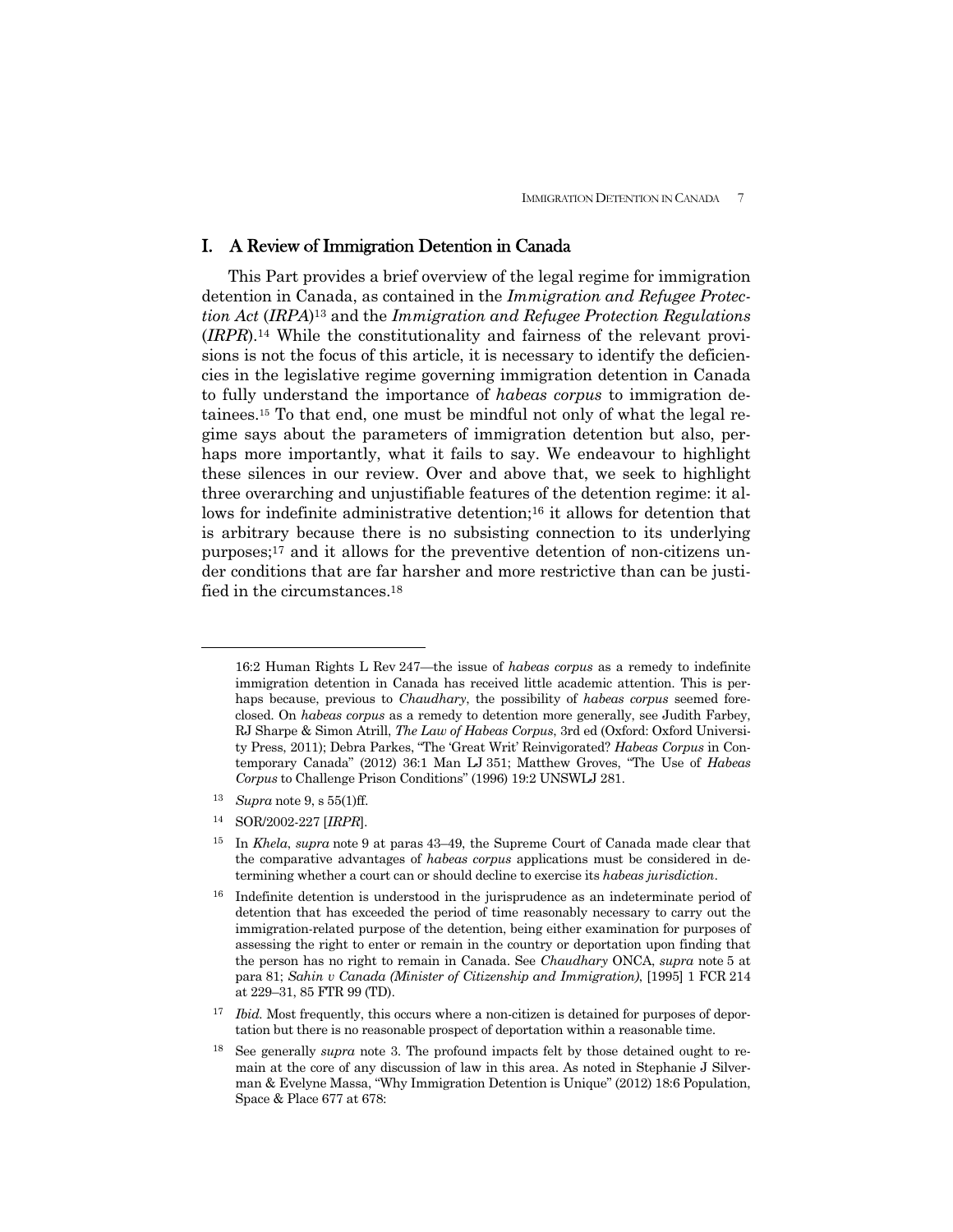$\overline{a}$ 

## A. Separate but Unequal: Deficiencies in Canada's Immigration Detention Regime

 The *IRPA* and the *IRPR* set out the statutory framework for the detention of foreign nationals and permanent residents in Canada. After a foreign national or permanent resident is arrested and detained under the *IRPA*,19 it falls to the Immigration Division, a branch of the Immigration and Refugee Board of Canada—the administrative tribunal that decides immigration and refugee cases in Canada—to determine whether detention is justified under the *IRPA*.20 The Immigration Division is required to order the release of a detained foreign national or permanent resident unless it "is satisfied" that: (a) the individual is a danger to the public; (b) the individual is unlikely to appear for removal or an immigration proceeding; (c) the Minister of Public Safety is taking necessary steps to inquire into a reasonable suspicion that the individual is inadmissible on the grounds of security, violating human or international rights, serious criminality, criminality, or organized criminality; or (d) the Minister "is of the opinion"

Put frankly, people deteriorate the longer they are detained. Children, torture survivors, and other vulnerable people are at particular risk of suffering lifelong psychological damage from even short periods of immigration detention. Research conducted in the UK, Australia, Canada, and the US, amongst other states, exhaustively documents the negative impact of immigration detention on the mental and physical health of detainees.

<sup>19</sup> With some exceptions where the individual is a "designated foreign national" (DFN), which is not the focus of this article, the *IRPA*, *supra* note 9, s 55(1), provides that an immigration officer can arrest and detain a permanent resident or foreign national where the officer has "reasonable grounds to believe" that the permanent resident or foreign national is "inadmissible and is a danger to the public or is unlikely to appear for examination, for an admissibility hearing, for removal from Canada or at a proceeding that could lead to the making of a removal order by the Minister." A foreign national can also be detained where the immigration officer is not satisfied of the foreign national's identity. A permanent resident or foreign national may also be detained upon entry into Canada if the immigration officer considers it "necessary" for completion of an examination or has "reasonable grounds to suspect" that the individual "is inadmissible on grounds of security, violating human or international rights, serious criminality, criminality or organized criminality" (*ibid*, s 55(3)). An immigration officer has the discretion to release a foreign national or permanent resident before the first detention review if the officer "is of the opinion" that the reasons for detention no longer exist (*ibid*, s 56(1)). For further discussion of the regime for DFNs, see Luke Taylor, "Designated Inhospitality: The Treatment of Asylum Seekers Who Arrive by Boat in Canada and Australia" (2015) 60:2 McGill LJ 333.

<sup>&</sup>lt;sup>20</sup> The Immigration Division is required to review the reasons for the continued detention of a foreign national or permanent resident within the first forty-eight hours, at least once during the seven days following the initial review and then at least once during each thirty-day period following the seven-day review. See *IRPA*, *supra* note 9, ss 57– 58.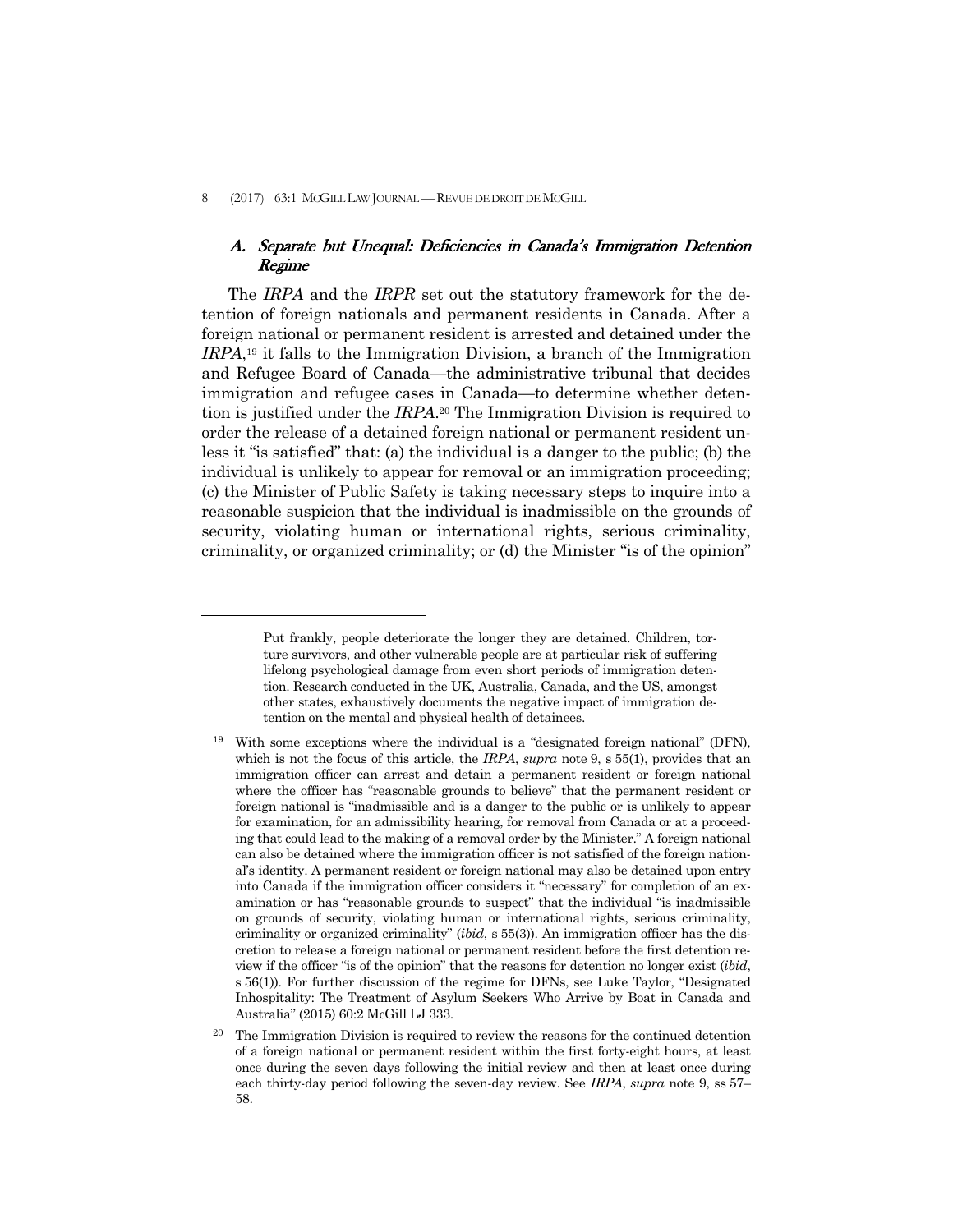that a foreign national's identity has not been, but may be, established.<sup>21</sup> In the final case, the Division must also be satisfied either that the Minister is making reasonable efforts to establish identity or that the detainee has not "reasonably cooperated" in this respect.<sup>22</sup> Sections 244 to 247 of the *IRPR* provide certain non-exhaustive factors that "shall be taken into consideration" when the Immigration Division is assessing whether a person is unlikely to appear (i.e. is a flight risk), is a danger to the public, or is a foreign national whose identity has not been established.23

 Of particular note for present purposes are the silences that resonate from these provisions. Absent from these provisions are: (1) procedural protections for detainees in the detention review process; (2) a grant of jurisdiction to the Immigration Division to review or control the conditions of an individual's continued detention, a matter left solely to the discretion of the Canadian Border Services Agency (CBSA); and (3) any requirements to release the detainee where his or her detention has become

<sup>21</sup> *Ibid*, s 58(1).

<sup>22</sup> *Ibid*, s 58(1)(d).

<sup>23</sup> *Supra* note 14, ss 244–47. Of note with respect to these provisions is that there is no provision in the *IRPA* or *IRPR* that requires consideration of criteria that speak to an assessment of whether an individual is a *current* danger to the public. Past convictions and prior danger opinions can support a danger finding without regard for the passage of time, rehabilitation or the actual facts and circumstances underlying the convictions or other findings. As a result, for example, a decade-old conviction for a relatively minor offence under the *Controlled Drugs and Substances Act*, SC 1996, c 19 is a factor in support of a finding that they are a danger to the public. See e.g. *Ali*, *supra* note 3 at paras 15, 24, 34 and the records of detention review proceedings before the Federal Court in *Brown v Canada (Citizenship and Immigration)*, 2017 FC 710, 25 Admin LR (6th) 191, leave to appeal to the FCA granted [*Brown* FC]. In *Brown*, the reviews held from September 2011 to August 2016 all found that Mr. Brown was a danger to the public solely because of his criminality prior to the detention. See *ibid* (Evidence, Reason of Detention Review on 10 December 2012): "I am satisfied that you are both a danger to the public and unlikely to appear for removal for the same reasons [as previous ones]. You have already been given numerous times I am sure you do not need that repeated to you"; *ibid* (Evidence, Reason of Detention Review on 12 February 2014): "In the matter of danger to the public, again I uphold the prior decisions. ... You also have some serious convictions of recent vintage from May of 2011"; *ibid* (Evidence, Record of Hearing for Detention Review on 2 July 2014): "I won't go into detail on the concerns regarding danger to the public and unlikely to appear. They've been stated many times"; *ibid* (Evidence, Record of Hearing for Detention Review on 12 November 2015): "With respect to finding of danger to the public I note that you have approximately 17 convictions and they are fairly serious ... Today though I do find that the concerns that have been raised by my colleagues at your previous detention reviews still remain valid"; *ibid* (Evidence, Record of Decision in Detention Review on 15 March 2016): "So Mr. Brown's detention will continue today on both statutory grounds. There definitely did not appear to be any new significant changes in the circumstances of his case that would make me come to a different decision that I myself have or that my colleagues have so far at detention review hearings."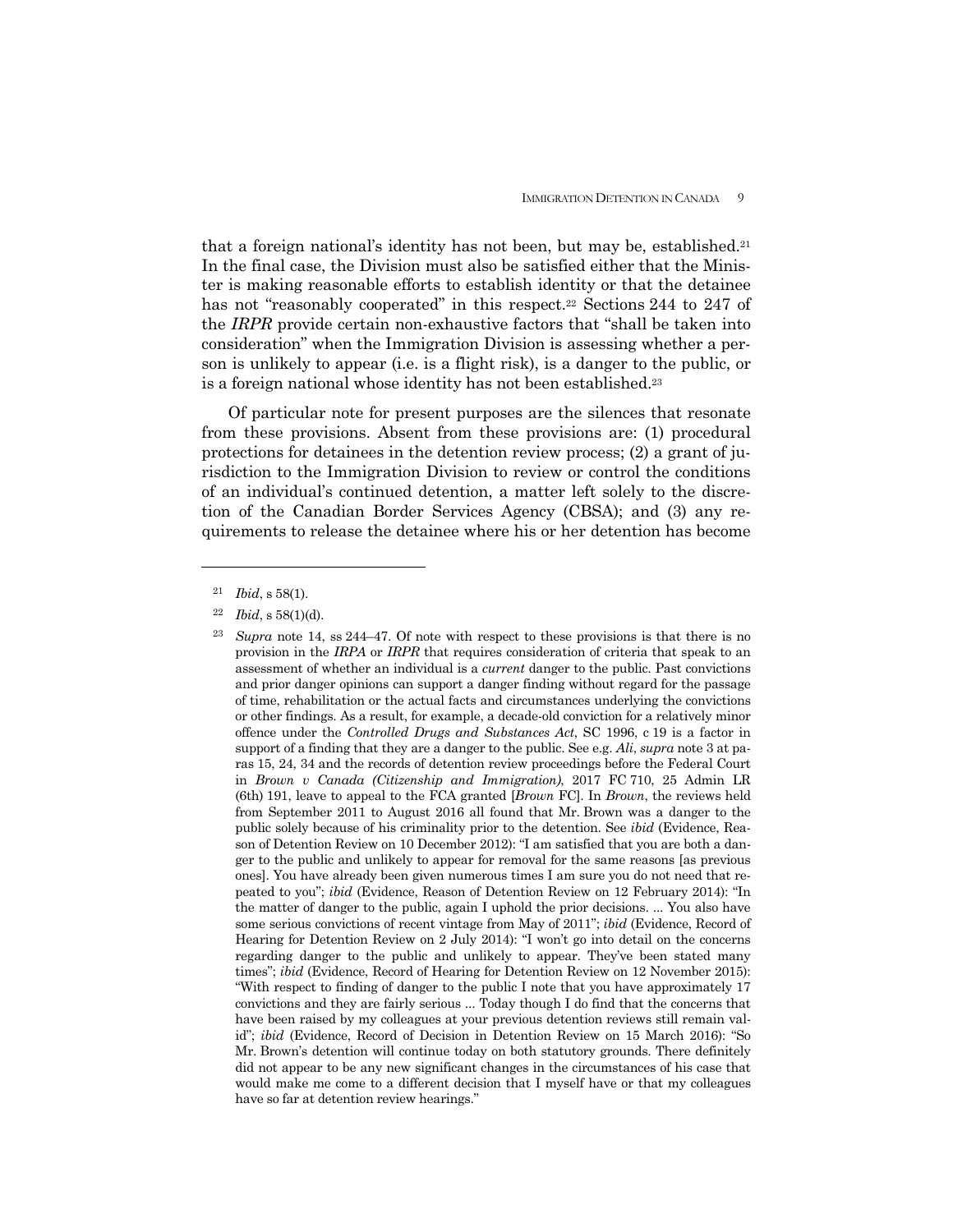10 (2017) 63:1 MCGILL LAW JOURNAL —REVUE DE DROIT DE MCGILL

indefinite or unhinged from its immigration-related purpose.24 We turn to an examination of the deficiencies that flow from these three silences.25

### 1. Silence 1: Procedural Unfairness and Evidentiary Issues

 Under the regime as implemented, the Minister is represented at each detention review before the Immigration Division by a Hearings Officer. The Hearings Officer presents the Minister's case based on oral submissions, and does not, in the normal course of things, present evidence in support of the factual allegations made in those submissions.26 Though Hearings Officers present the case against the detainee, they are neither sworn as witnesses nor subject to cross-examination. They generally have no first-hand knowledge of the facts alleged, and rely on file notes and correspondence from other CBSA officers. Thus, virtually all of the factual basis for detention is presented in the form of unsworn hearsay, where even the person relaying the hearsay information is not subject to crossexamination.27 The absence of strict rules of evidence is standard in the administrative tribunal context—but the engagement of the liberty interest is rare in proceedings before administrative tribunals, Unlike in criminal law, where exceptions to the rule against hearsay are rigorously enforced because liberty is at stake,<sup>28</sup> reliance on hearsay is the norm in the detention of non-citizens.

 The reliance on hearsay is compounded by the absence of advance disclosure. Unlike other domains where liberty is at stake, and the right to

<sup>24</sup> *Cf Chaudhary* ONCA, *supra* note 5 at para 81.

<sup>&</sup>lt;sup>25</sup> Many of the deficiencies discussed in the following sections were detailed in the recently released report that contains a summary of the findings of an independent auditor who reviewed over 300 detention review hearings before the Immigration Division. See Immigration and Refugee Board of Canada, *Report of the 2017/2018 External Audit (Detention)* (20 July 2018), available online: <https://irb-cisr.gc.ca/en/transparency/reviewsaudit-evaluations/Pages/ID-external-audit-1718.aspx>, archived at https://perma.cc/ FJ66-XLK9.

<sup>26</sup> The standard practice is described in *Brown* FC *supra* note 23 (Cross-examination of Parminder Singh on 13 March 2017 at paras 30–34; Affidavit of Parminder Singh sworn on 10 February 2017 at para 7). For discussion, see *Brown* FC*, supra*  note 23 at paras 121–28.

<sup>27</sup> *Ibid*. See also Gros & van Groll, *supra* note 3 at 56; Kennedy, "Caged by Canada", *supra*  note 3; Citizenship and Immigration Canada, *ENF 3: Admissibility, Hearings and Detention Review Proceedings* (2015), s 6.5; Citizenship and Immigration Canada, *ENF 20: Detention* (2015), ss 5.5, 6. See also *IRPA*, *supra* note 9, 173(d), which authorizes the Immigration Division to accept hearsay evidence, but does not expressly state that hearsay evidence can form the basis of a decision to detain.

<sup>28</sup> See e.g. *R v F (WJ)*, [1999] 3 SCR 569 at para 7, 178 DLR (4th) 53.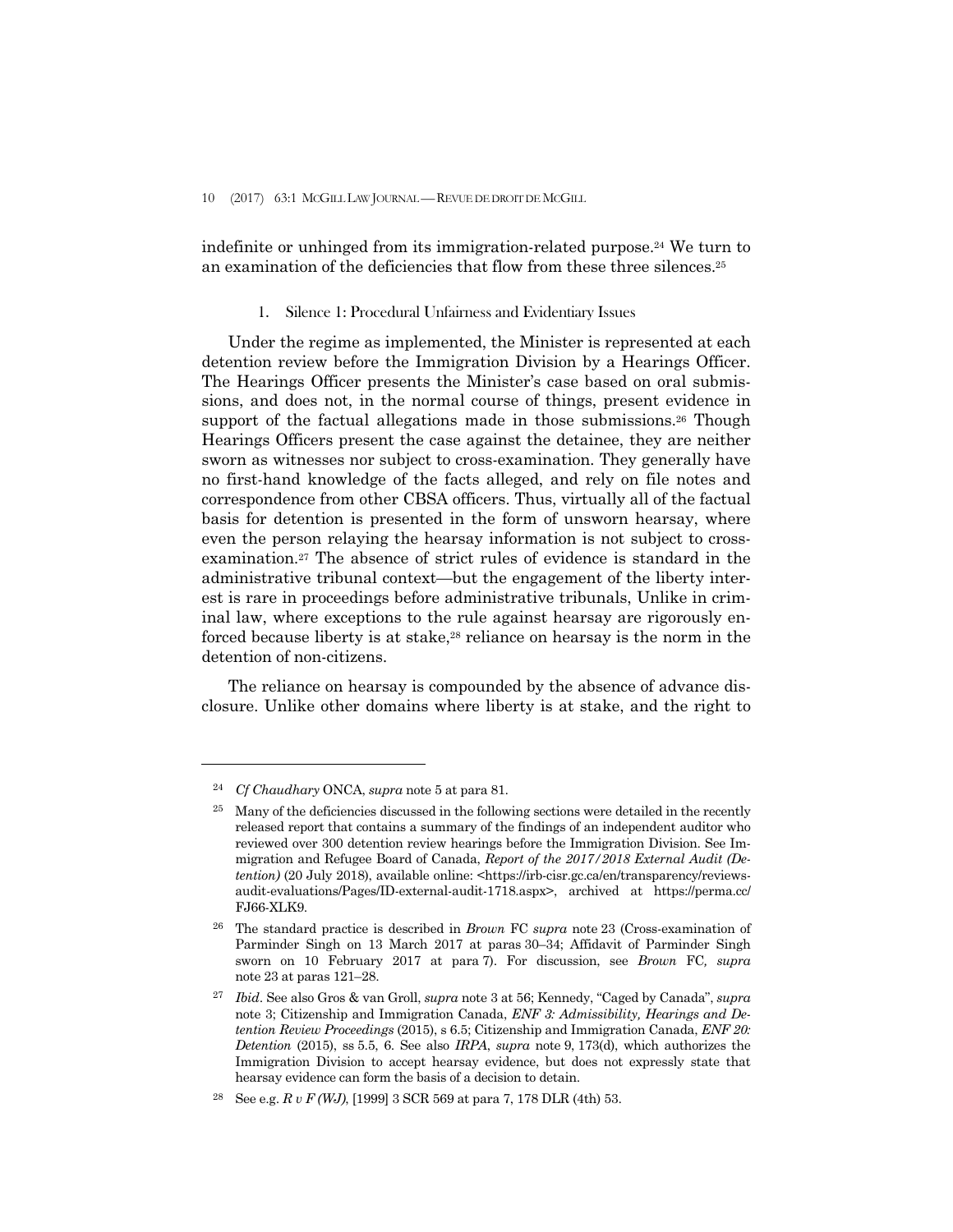advance disclosure is well-established,29 there is no substantive or procedural rule requiring the Minister to disclose in advance the *information* on which a Hearings Officer will rely in seeking continued detention. The only disclosure rule, found in the *Immigration Division Rules*, requires advance disclosure of *documents* that the Minister will tender at the hearing.30 Because the CBSA is permitted to make its case on the basis of the Hearings Officer's oral representations alone, the use of documents at hearings is exceptional, and thus so is the applicability of the regulatory disclosure obligation.<sup>31</sup>

 Finally, the absence of procedural protections is compounded by the continuing effect of prior orders to detain. Once an Immigration and Refugee board member orders a person's detention, members in subsequent reviews of that detention are to depart from a prior decision to detain only where they can provide "clear and compelling" reasons to do so.<sup>32</sup> As the Court of Appeal for Ontario notes in *Chaudhary*, the Minister can simply rely on the reasons given at prior detention hearings without presenting any further evidence in favour of *continued* detention, and it is the detainee who bears the burden of furnishing grounds for departing from prior decisions.33 In this context, it is unsurprising that detention reviews be-

<sup>29</sup> See *R v Stinchcombe*, [1991] 3 SCR 326 at 343–44, 68 CCC (3d) 1; *R v O'Connor*, [1995] 4 SCR 411 at paras 73–74, 100, 130 DLR (4th) 235. In other contexts, see e.g. *Mental Health Act*, RSO 1990, c M7, s 35(3); *Corrections and Conditional Release Act*, SC 1992, c 20, s 141.

<sup>30</sup>SOR/2002-229, s 26.

<sup>31</sup> See *Brown* FC, *supra* note 23 (the Federal Court observed that Mr. Brown raised "legitimate concerns about the timeliness and quality of pre-hearing disclosure" at para 127). In particular, a Hearings Officer with the CBSA admitted that disclosure was "not always provided in advance" to the detainee and documents were "sometimes produced only at the detention review" (*ibid* at para 126). The officer further acknowledged that "detainees and counsel may not have an adequate opportunity to request documents or provide rebuttal" (*ibid*). The Federal Court ultimately found that any failure by the government in its disclosure practises was an issue of maladministration and not an indication that the statutory scheme is unconstitutional (*ibid* at para 127). The fact remains, however, that the legislative regime does not mandate advance disclosure. Moreover, in practice, Hearings Officers are not assigned until the day before the hearing, which precludes meaningful advanced disclosure. See *Brown* FC, *supra* note 23 (Cross-examination of Parminder Singh on 13 March 2017 at paras 140, 432–446). Even subsequent to the *Brown* FC judgment, the CBSA appears to have taken no action to ensure timely disclosure. See *Dadzie v Canada*, Toronto CR-17-9-196-140 (Ont Sup Ct) (Cross-examination of Merfed Douri on 29 September 2017 at paras 54–66).

<sup>32</sup> See *Canada (Minister of Citizenship and Immigration) v Thanabalasingham*, 2004 FCA 4 at para 10, 236 DLR (4th) 329 [*Thanabalasingham*].

<sup>33</sup> *Supra* note 5 at paras 88–90. The court noted that, as the length of the detention increases, it becomes increasingly difficult for the detainee to find a "clear and compelling reason" for the Immigration Division to depart from prior decision and order release or to argue that an additional 30 days spent in detention since the last review constitutes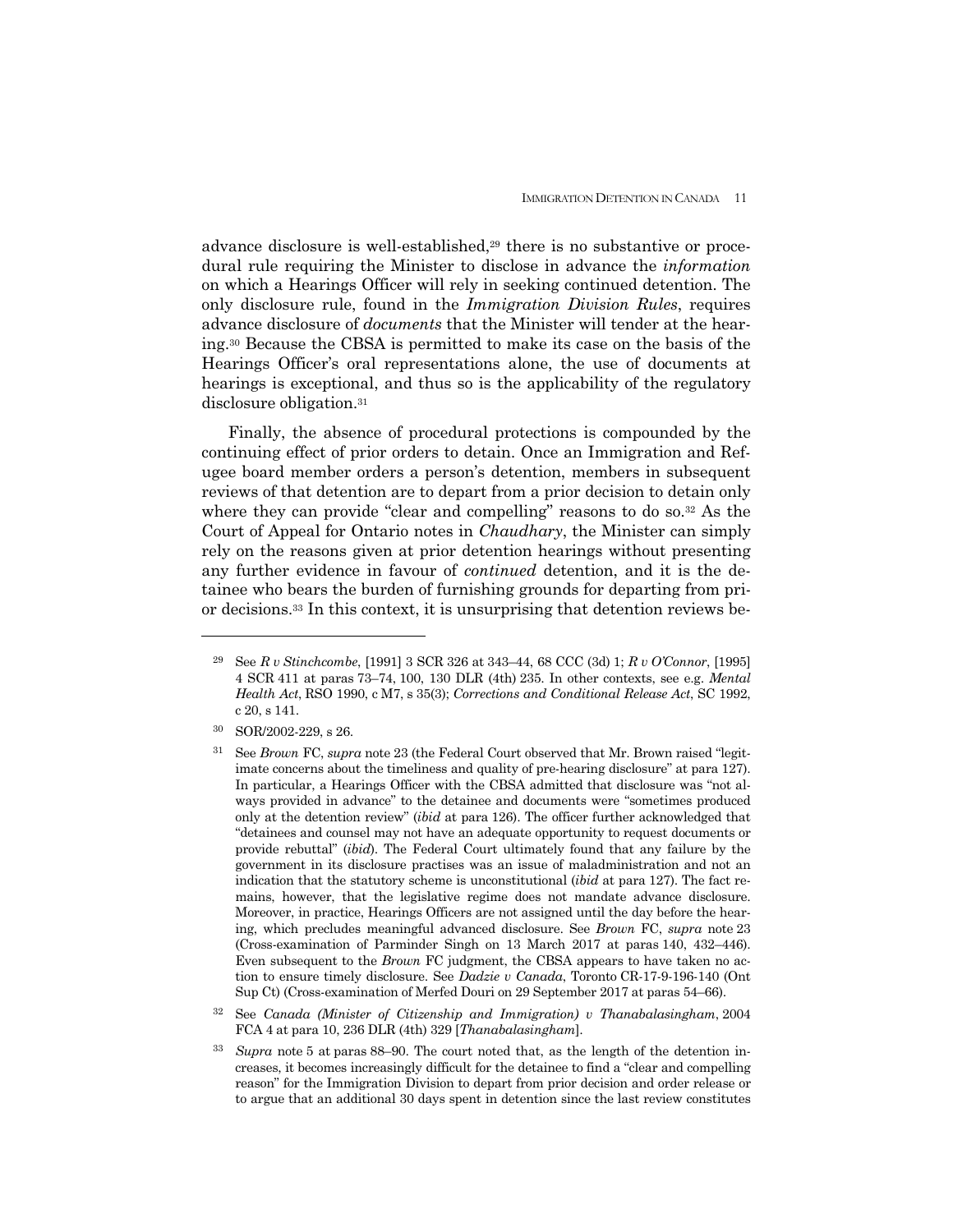$\overline{a}$ 

come increasingly perfunctory as the accumulation of past orders becomes the basis for continued detention. Where the detainee is unable to marshal new facts or present novel alternatives to detention, there is a tendency for the Immigration Division to simply note the absence of new facts, adopt the conclusions reached in prior reviews, and maintain detention. Little to no attention is paid to the Minister's burden to prove that detention *remains* justified.34

> 2. Silence 2: Conditions of Detention and Treatment of Immigrants as Criminals

 There is nothing in the legislative regime that curtails the Minister of Public Safety's discretion as to where and how immigration detainees are held as the *IRPA* is silent with respect to the location and conditions of detention. The authority to detain is exercised in practice by the CBSA, which has interpreted this power as conferring an unfettered discretion to detain migrants wherever and however it sees fit.35 The Immigration Division has no jurisdiction to review the CBSA's decisions regarding the locations and conditions of a non-citizen's detention.36

a "clear and compelling reason" to depart from an earlier decision, and cited statistical evidence demonstrative of this problematic phenomenon. In the recent judgment in *Brown* FC*, supra* note 23 at paras 116–20, the Federal Court noted the criticism levelled in *Chaudhary*, but affirmed *Thanabalasingham* without further analysis.

<sup>34</sup> See the detention review decisions in *Brown* FC, *supra* note 23. See also Gros & van Groll, *supra* note 3 at 27–28.

<sup>35</sup> CBSA Manager of the Detentions Unit in the Inland Enforcement Program Management Division John Helsdon confirmed this position in *Brown* FC, *supra* note 23 (Affidavit of John Helsdon sworn on 28 March 2017 at para 6) and in *Ali*, *supra* note 3 (Cross-examination of John Helsdon on 7 March 2017 at paras 92–103). On the discretion afforded to Canada's immigration machinery, see Pratt, "Dunking the Doughnut", *supra* note 6.

<sup>36</sup> See *IRPA*, *supra* note 9, s 58(3); *Brown* FC, *supra* note 23 at para 129, citing *Canada (Minister of Citizenship and Immigration) v Jama*, 2007 CanLII 12831 (Can IRB); *Toure v Canada (Minister of Public Safety)*, 2017 ONSC 5878 at paras 71–72, [2017] OJ No 5295 (QL) [*Toure* SC]. See also Immigration and Refugee Board of Canada, *Guideline 2: Guideline on Detention* (2013), s 1.1.4, which describes the powers of Members of the Immigration Division to be limited to either order continued detention or release. In *Toure v Canada (Public Safety & Emergency Preparedness)*, 2018 ONCA 681 at paras 71–72, 2018 CarswellOnt 13232 (WL Can) [*Toure* ONCA], the Court of Appeal for Ontario found that a detainee's ability to lodge a complaint to the CBSA about conditions of detention was sufficient. This is to be contrasted with what was established in *PS v Ontario*, 2014 ONCA 900 at para 92, 123 OR (3d) 651, which held that the body with jurisdiction to review non-punitive detention must "have the procedures and powers necessary to render a decision that is minimally restrictive on liberty in light of the circumstances necessitating the detention." For more discussion on this point, see Gros & van Groll, *supra* note 3 at 88.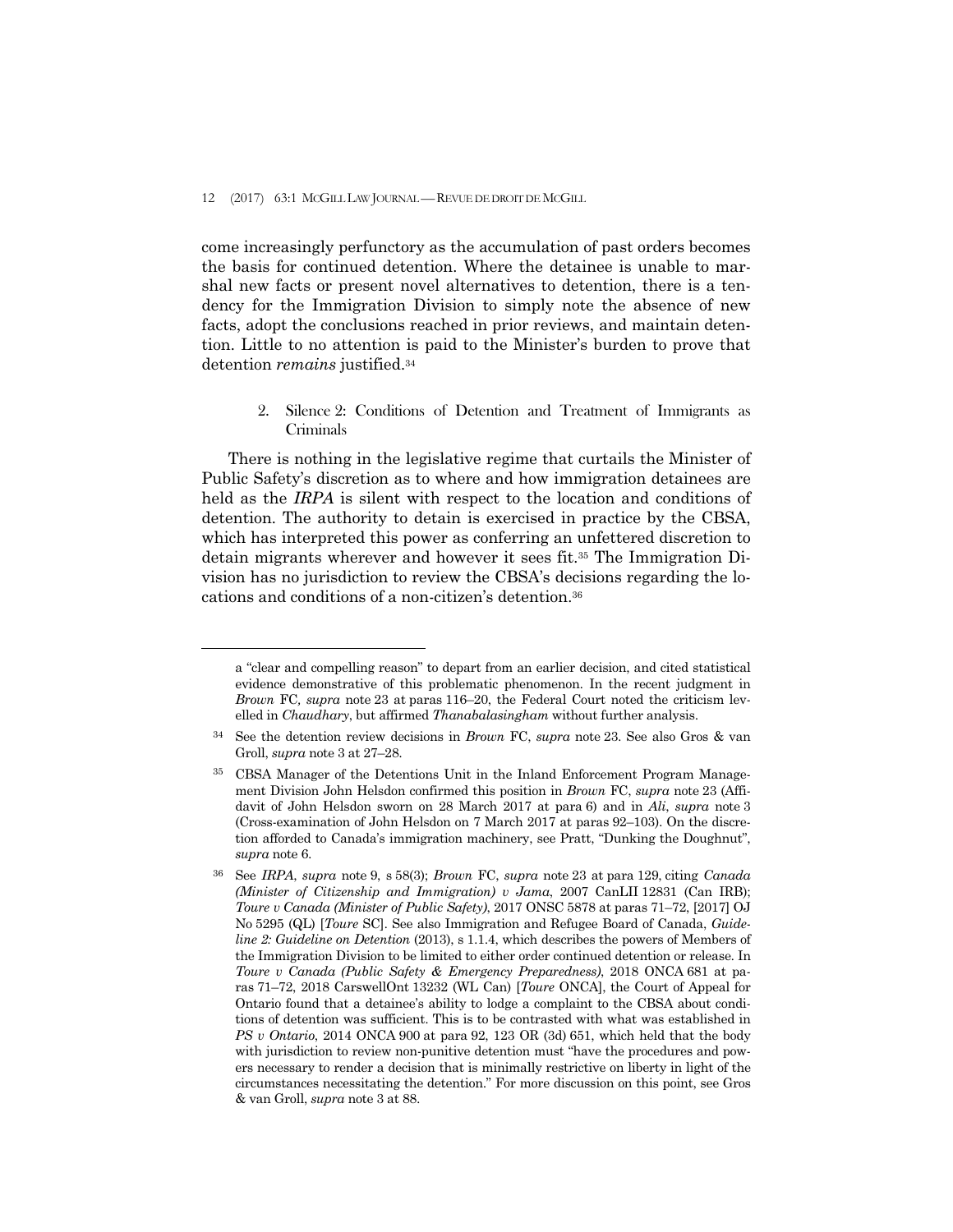One way that the CBSA exercises its discretion is in deciding whether to detain non-citizens in specialized immigration holding centres (IHCs) or in provincial jails. There are currently only three IHCs in Canada, and both the conditions within them and the criteria for admission vary significantly.37 Though it is contrary to international human rights standards to detain migrants in criminal facilities,<sup>38</sup> overall, sixty-six per cent of the days migrants spend in detention in Canada are spent in provincial criminal jails.39 In areas of Canada where there is no IHC (i.e. anywhere outside of Toronto, Vancouver, or Montreal), immigration detainees are *automatically* placed in provincial jails.40 In regions where there are IHCs, the CBSA still decides, at its discretion, whether a particular detainee will be held in a jail or in an IHC.

 Once the CBSA transfers a detainee to a provincial jail, it loses control over the conditions of their detention.41 Thus, immigration detainees in

<sup>37</sup> See *Brown* FC, *supra* note 23 (Affidavit of John Helsdon sworn on 28 March 2017 at paras 7–14); *Ali*, *supra* note 3 (Affidavit of John Helsdon sworn on 28 March 2017 at paras 7–12). For example, until recently, the IHC in Laval would accept detainees with a criminal record, whereas the IHC in Toronto would not do so because its insurance policy precluded it. See *Ali*, *supra* note 3 (Cross-examination of John Helsdon on 7 March 2017 at paras 106–07).

<sup>38</sup> See *Standard Minimum Rules for the Treatment of Prisoners*, UNCPCTO, 1st Sess, Annex, Agenda Item 1 UN Doc A/Conf/6/1, (1956) 67 at 68 (Rule 8); *United Nations Standard Minimum Rules for the Treatment of Prisoners (the Nelson Mandela Rules)*, GA Res 70/175, UNGAOR, 70th Sess, Sup No 49, UN Doc A/70/49 (2015) 806 at 813, 832 (Rules 11, 122); Canadian Red Cross, "Annual Report on Detention Monitoring Activities in Canada" (2012–2013) at 38ff, online: Global News <https://shawglobalnews. files.wordpress.com/2014/11/red-cross-reports-on-canada-s-immigration-detentionsystem.pdf>; UNHCR, *Guidelines on Applicable Criteria and Standards relating to the Detention of Asylum-Seekers* (February 1999) at 9–10 (Guideline 10), online: <http:// www.unhcr.org/protection/globalconsult/3bd036a74/unhcr-revised-guidelinesapplicable-criteria-standards-relating-detention>, archived at https://perma.cc/46RE-GCW5; *International Covenant on Civil and Political Rights*, 19 December 1966, 999 UNTS 171, art 10(2) (entered into force 23 March 1976, accession by Canada 19 May 1976, Can TS 1976 No 47) [*ICCPR*]; *Body of Principles for the Protection of All Persons Under Any Form of Detention or Imprisonment*, GA Res 43/173, UNGAOR, 43rd Sess, Supp No 49, UN Doc A/43/49 (1988) 297 at 298 (Principle 8). For EU rules, see EC, *Commission Directive 2008/115/EC of 16 December 2008 on common standards and procedures in Member States for returning illegally staying third-country nationals*, [2008] OJ, L 348/98, art 16(1) [*Directive 2008*].

<sup>39</sup> See the sources cited in *supra* note 3.

<sup>40</sup> See *Brown* FC, *supra* note 23 (Affidavit of John Helsdon sworn on 28 March 2017 at para 7).

<sup>41</sup> This is expressly stated in the memorandum of understanding between the CBSA and the Ontario Ministry of Community Safety and Correctional Services regarding immigration detainees that was executed on 21 January 2015. See *Ali*, *supra* note 3 (Evidence, Agreement Between Canada and Ontario respecting detention of persons detained under the *Immigration and Refugee Protection Act (IRPA)* executed on 21 Janu-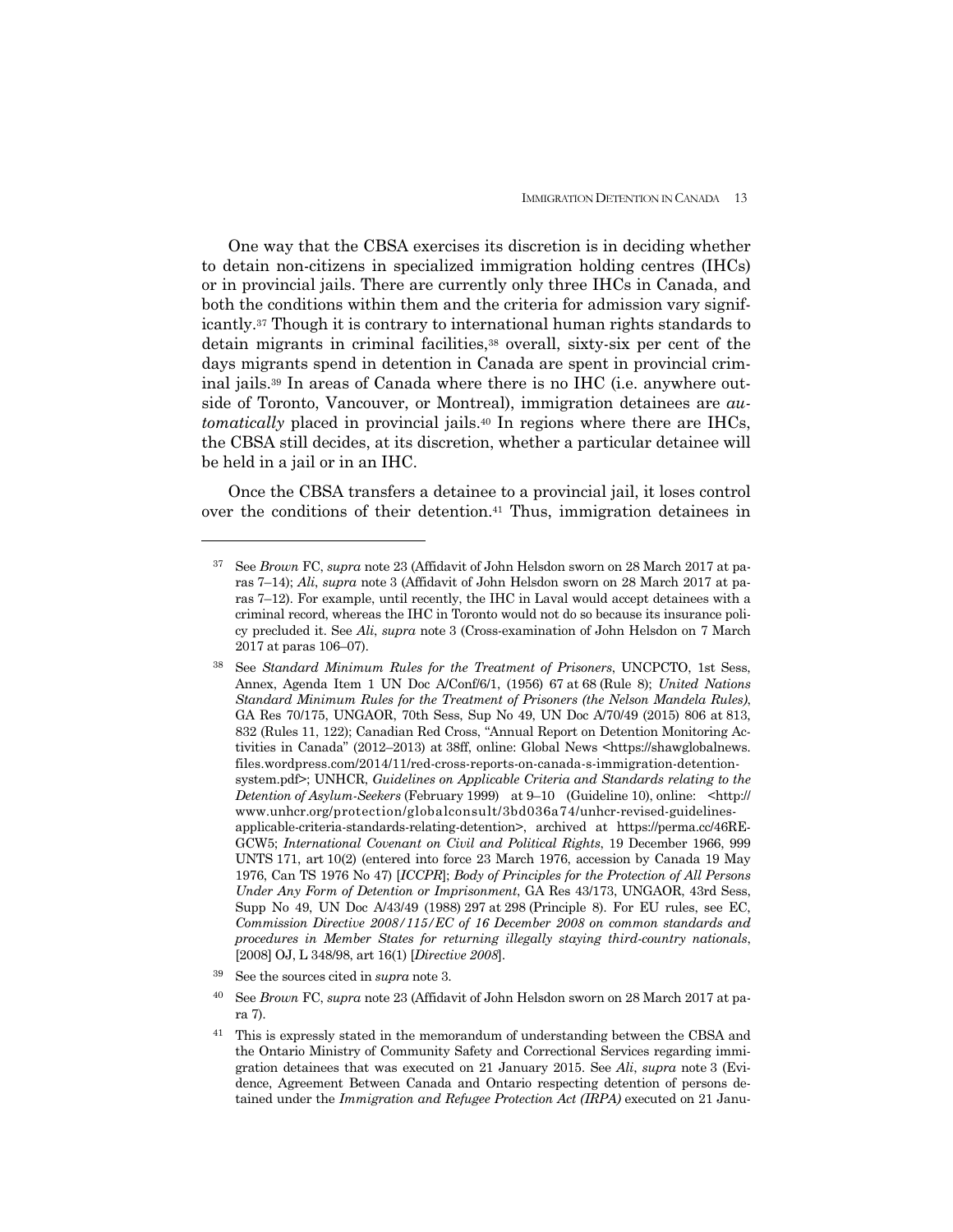$\overline{a}$ 

provincial jails are managed solely under the rules of those institutions, which are designed and run as institutions for housing criminals. The conditions in some provincial jails in Canada are notoriously inhumane, and the situation in Ontario, where most immigration detainees are held, has received particular attention.42 Immigration detainees are subject to co-mingling with the criminal population, lockdowns, segregation, limited access to health care, and more. They suffer the same abuses and deprivations as the criminal remand and sentenced populations in the jails notwithstanding the fact that the CBSA pays a twenty per cent premium over and above the actual cost of their detention. Immigration detainees in provincial jails are subject to these conditions despite the important fact that they are simply not criminals and only a very small percentage are even being held on the basis of an alleged danger to the public.43 Thus, in practice, the majority of Canada's immigration detainees are separate and unequal in all but the conditions of their confinement, where they are treated as ordinary criminals.44 The legislative regime silently condones this reality.

ary 2015, s 2.17) [CBSA-Ontario MOU]. This was confirmed *Brown* FC, *supra* note 23 (Cross-examination of John Helsdon on 7 March 2017 at paras 36–37).

<sup>42</sup> See e.g. *R v Jordan,* [2002] OJ No 5250 (QL) at paras 4–5, 9 (Ont Sup Ct); *Ogiamien v Ontario*, 2016 ONSC 3080, 132 OR (3d) 176 [*Ogiamien* ONSC] (the treatment of Mr. Ogiamien, an immigration detainee, at Maplehurst Correctional Complex was held to be "so excessive as to outrage standards of decency; was disproportionate; and was degrading" at para 268), aff'd 2017 ONCA 667; *Ali*, *supra* note 3 at paras 35–37; *Toure* SC, *supra* note 36 at para 72; Ombudsman Ontario*, Out of Oversight, Out of Mind* (Office of the Ombudsman of Ontario, 2017) at 13, online: <https://www.ombudsman.on.ca/ Files/sitemedia/Documents/Resources/Reports/SORT/Out\_of\_Oversight-EN-accessible. pdf>; Kristin Rushowy, "'Serious Problems' in Use of Segregation in Prisons, Ontario Ombudsman Reports", *The Toronto Star* (20 April 2017), online: <https://www.thestar. com>, archived at https://perma.cc/Y3KZ-VVBT; Kennedy, "Caged by Canada", *supra*  note 3.

<sup>43</sup> See *Brown*, *supra* note 23 (Cross-examination of John Helsdon on 7 March 2017 at paras 94–99, 126–29); CBSA-Ontario MOU, *supra* note 41, s 4.

<sup>&</sup>lt;sup>44</sup> This is the case even though only about 6% of detainees are held on the ground that they constitute a danger to the public. See *Brown* FC, *supra* note 23 (Cross-examination of John Helsdon on 7 March 2017 at paras 94–99, 126–29). For judicial critiques of the unjustified overuse of provincial jails, see e.g. *Ali, supra* note 3 at paras 35–36; *Toure*  SC, *supra* note 36 at paras 79–91. On the criminalization of migrants, known as "crimmigration", and rising trends in the imprisonment of migrants, see e.g. Bosworth & Turnbull, *supra* note 1 at 97; Cleveland*, supra* note 2 at 84; Juliet Stumpf, "The Crimmigration Crisis: Immigrants, Crime, and Sovereign Power" (2006) 56:2 Am U L Rev 367; Matthew B Flynn, "From *Bare Life* to Bureaucratic Capitalism: Analyzing the Growth of the Immigration Detention Industry as a Complex Organization" (2016) 8:1 Contemporary Readings in L & Social Justice 70.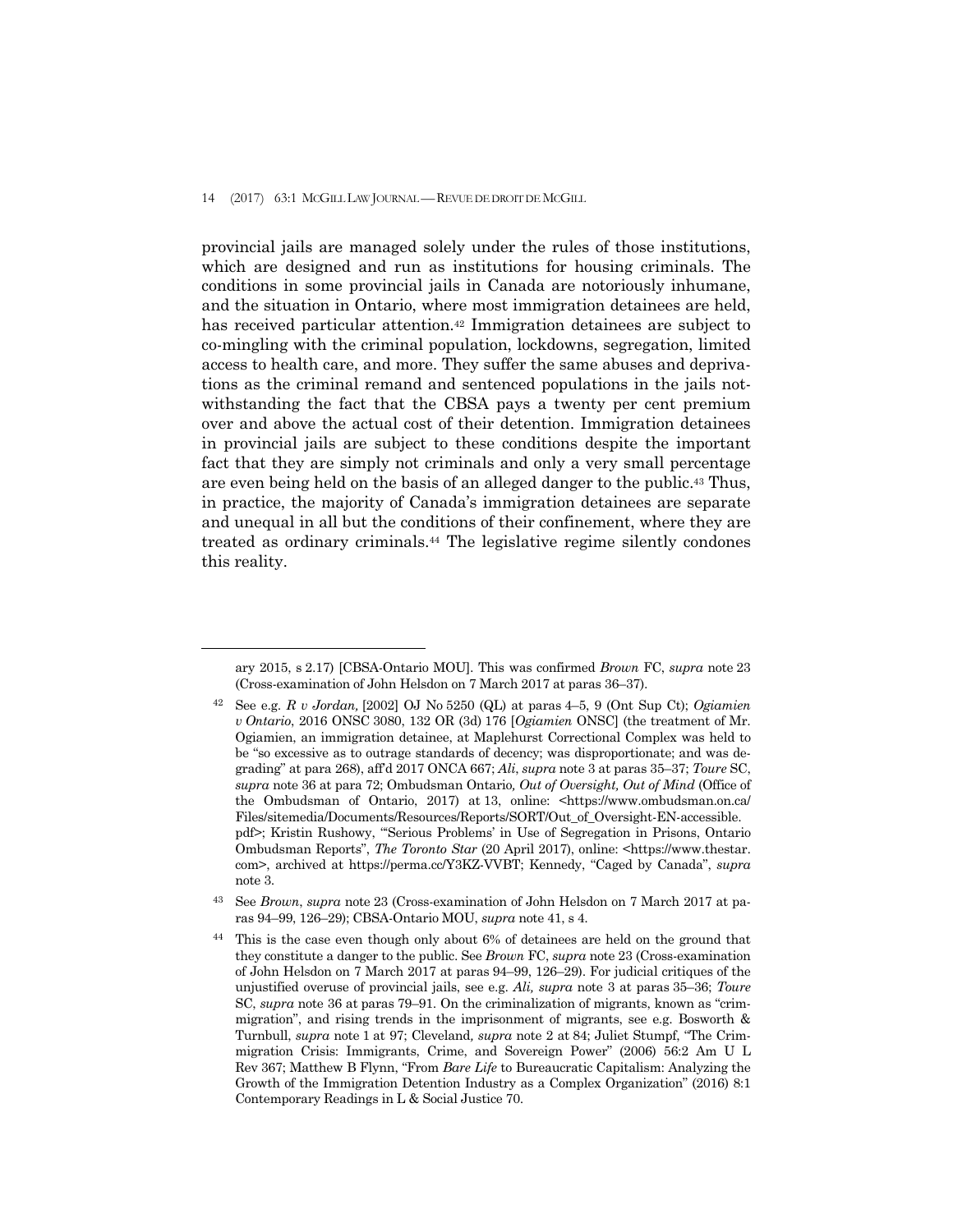### 3. Silence 3: No Mandate to Cease Indefinite and Arbitrary Detention

 Once the Immigration Division finds that there are grounds for detention (e.g. identity, flight risk, or danger to the public), section 248 of the *IRPR* provides a list of "other factors" for consideration in determining whether release is appropriate. These other factors were added to the *IRPR* following the Federal Court's 1994 judgment in *Sahin*.45 In that case, Justice Rothstein observed that "what amounts to an indefinite detention for a lengthy period of time may, in an appropriate case, constitute a deprivation of liberty that is not in accordance with the principles of fundamental justice" and therefore violate section 7 of the *Charter*.46 He further found that "when any number of possible steps may be taken by either side and the times to take each step are unknown, I think it is fair to say that a lengthy detention, at least for practical purposes, approaches what might be reasonably termed 'indefinite."<sup>47</sup> He thus concluded that consideration of what are now the section 248 factors was necessary to guard against unconstitutionally indefinite detention.48

 The section 248 factors include the existence of alternatives to detention; the length of time in detention; whether there are any elements that can assist in determining the length of time for which that detention is likely to continue; and, if so, that length of time.<sup>49</sup> While these factors provide a good overview of what should be important in deciding to continue detention, they remain deficient and cannot cure the statutory scheme under the *IRPA*. Of particular note is the *absence* of both (a) a definition of what constitutes an unacceptable length of time in detention and (b) a mandate to release the detainees where "the length of time that detention is likely to continue" cannot be ascertained. Thus, the Immigration Division is empowered to maintain detention wherever it finds that one or more of the statutory grounds are present. And while the Immigration Division must *consider* the length and indefinite nature of a detention, neither the indefinite nature of a detention nor the fact that it has become unhinged from its underlying immigration purpose are, in themselves, grounds for release.50 Consequently, the Immigration Division is statutori-

<sup>45</sup> *Supra* note 16 at 231.

<sup>46</sup> *Ibid* at 229.

<sup>47</sup> *Ibid*.

<sup>48</sup> *Ibid* at 230–32.

<sup>49</sup> In *Charkaoui v Canada (Citizenship and Immigration)*, 2007 SCC 9 at paras 112–20, [2007] 1 SCR 350 [*Charkaoui*], the Supreme Court reaffirmed the importance of these factors.

<sup>50</sup> See *Canada (Minister of Public Safety and Emergency Preparedness) v Okwerom,* 2015 FC 433 at para 8, 2015 CarswellNat 1060 (WL Can) [*Okwerom*]; *Canada (Minister of*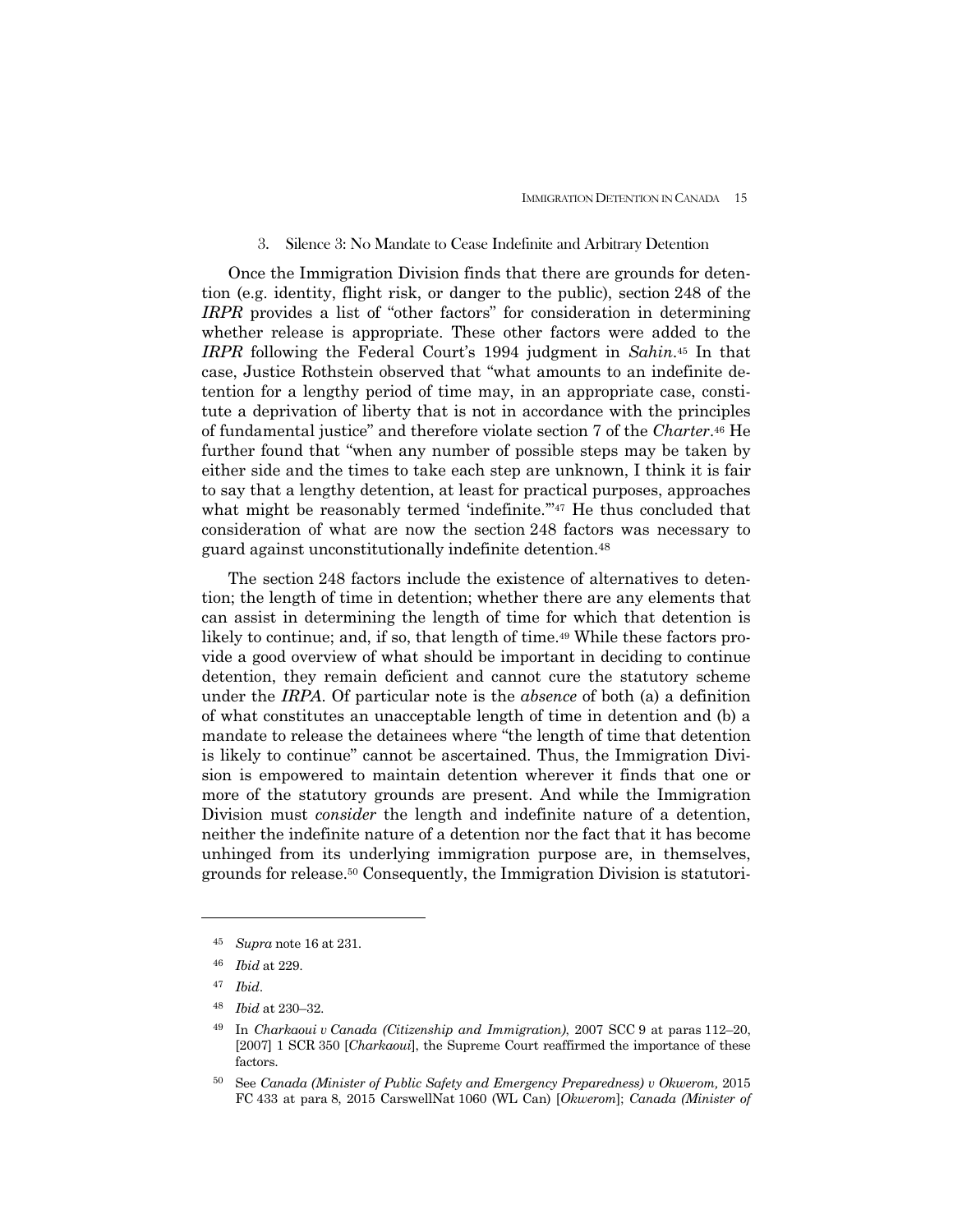$\overline{a}$ 

ly empowered to maintain indefinite and arbitrary detentions. Further, particularly in cases where a detainee's criminal past has been invoked in favour of a danger finding, these "other factors" are routinely given short shrift, paving the way for lengthy, and at times indefinite, detentions.<sup>51</sup> In contrast, several other jurisdictions impose statutory time limits to immigration detention or at least require release where the detention has exceeded the time reasonably necessary in the circumstances or where there is no reasonable prospect of removal.52 Perhaps unsurprisingly, the UN's

<sup>52</sup> A discussion of immigration detention regimes in other jurisdictions is beyond the scope of this article. It is to be noted, however, that the governing instrument in the European Union, *Directive 2008*, *supra* note 38, Preamble, para 16, arts 15(5)–(6), provide that detention for immigration purposes can only be used where less coercive measures would not be sufficient, and places a hard limit on the duration of detention for removal—6 months in normal circumstances, which can be extended to 18 months where removal is delayed because of non-cooperation by either the detainee or a third state. The European Court of Justice has interpreted the durational cap strictly—18 months is the hard limit even where there are concerns over a danger to the public. See *Mahdi*, C-146/14 PPU at paras 68–71, ECLI:EU:C:2014:1320. In the UK there are well-established common law principles (the "Hardial Singh Principles") that limit detention to the "period that is reasonable in all the circumstances" and mandate release where "it becomes apparent that the Secretary of State will not be able to effect deportation within a reasonable period." See *Lumba v Secretary of State for the Home Department*, [2011] UKSC 12 at para 22, [2012] 1 AC 245. See also *R (on the Application of I) v Secretary of State for the Home Department*, [2002] EWCA Civ 888 at para 47, [2003] INLR 196. The law in the United States is in a state of flux. In 2001, the Supreme Court of the United States (SCOTUS) held that, in some circumstances, detention in excess of 6 months cannot be justified where there is not a reasonable prospect of removal. See *Zadvydas*, *supra* note 7 at 698–701. On *Zadvydas,* see T Alexander Aleinikoff, "Detaining Plenary Power: The Meaning and Impact of *Zadvydas v Davis*" (2002) 16:2 Geo Immigr LJ 365;

*Citizenship and Immigration) v B147,* 2012 FC 655 at paras 53–56, 412 FTR 203 [*B147*].

<sup>51</sup> See e.g. *Bruzzese v Canada (Public Safety and Emergency Preparedness*), 2014 FC 230 at paras 83, 87, [2015] 2 FCR 693. This was the case, for example, in *Ali*, *supra* note 3 at para 15, and in *Brown* FC, *supra* note 23. The Immigration Division reviews at issue in *Brown* (Immigration Division file No 0003-A4-01743) include the following observations by the decision-maker. From the 10 December 2012 review: "I am satisfied that you are both a danger to the public and unlikely to appear for removal for the same reasons [y]ou have already been given numerous times[.] I am sure you do not need that repeated to you." From the 12 February 2014 review: "In the matter of danger to the public, again I uphold the prior decisions ... You also have some serious convictions of recent vintage from May of 2011." From the 2 July 2014 review: "I won't go into detail on the concerns regarding danger to the public and unlikely to appear. They've been stated many times." From the 12 November 2015 review: "With respect to finding of danger to the public I note that you have approximately 17 convictions and they are fairly serious ... Today though I do find that the concerns that have been raised by my colleagues at your previous detention reviews still remain valid." From the 15 March 2016 review: "So Mr. Brown's detention will continue today on both statutory grounds. There definitely did not appear to be any new significant changes in the circumstances of his case that would make me come to a different decision that I myself have or that my colleagues have so far at detention review hearings."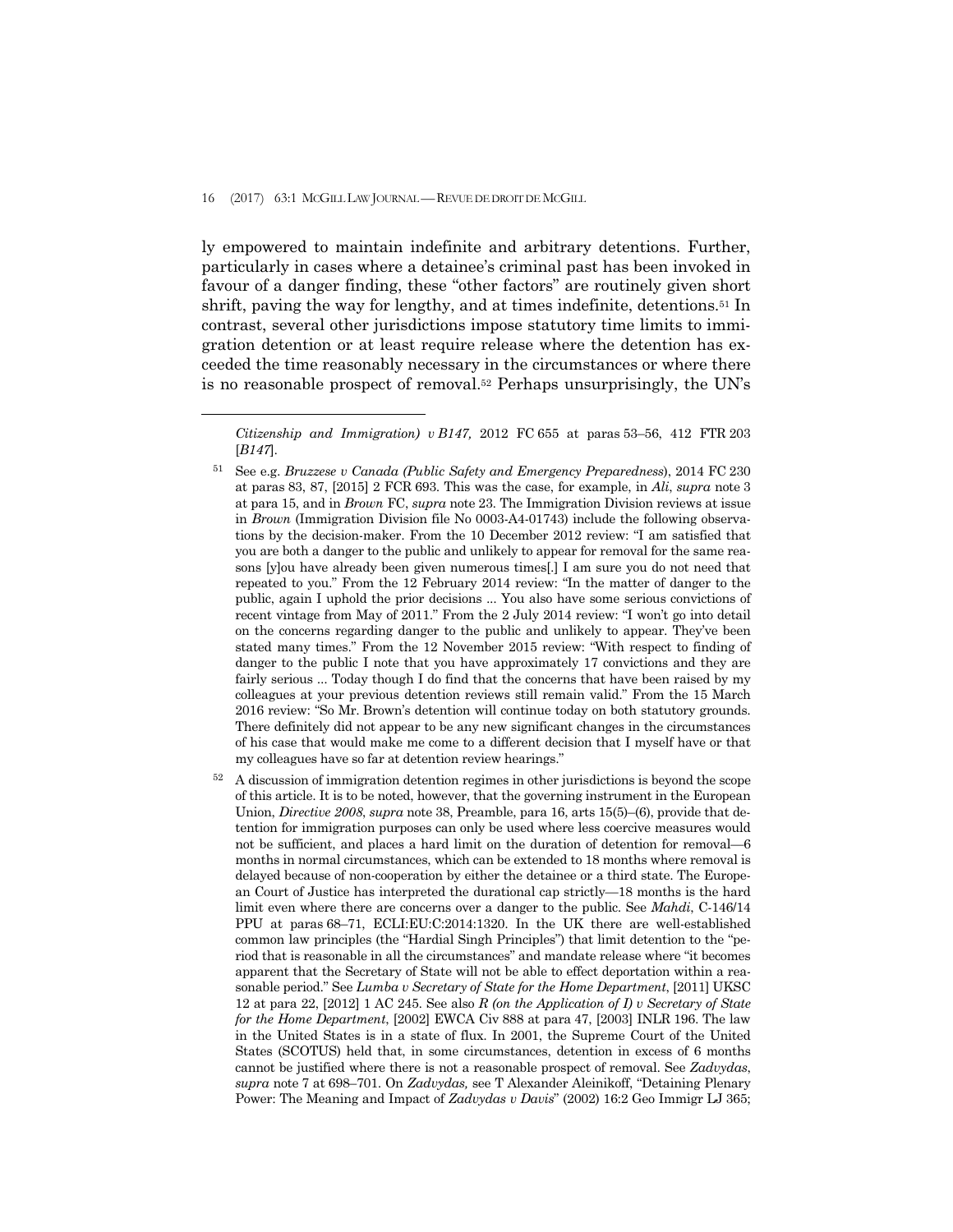Human Rights Committee has found that the absence of a legislative limit on the duration of immigration detention in Canada violates the protection against arbitrary detention enshrined in article 9(1) of the *International Covenant on Civil and Political Rights*.53

 Compounding the absence of a legislative limit on the duration of detention, Canada's legislative scheme does not require the Minister to justify the length of detention or its indefinite duration. As noted by the Court of Appeal for Ontario in *Chaudhary*, "the Minister needs only satisfy one of the listed criteria in section 58 to shift the onus to the detainee. The Minister need not explain or justify the length of the detention and its uncertain duration."54 Similarly, the Minister is not required to prove that the detention's immigration purpose is, in fact, reasonably attainable in the foreseeable future.55 As such, detention under the *IRPA* can be continued even where it has become unhinged from its immigration-related purpose.

 $\overline{a}$ 

David A Martin, "Graduated Application of Constitutional Protections for Aliens: The Real Meaning of *Zadvydas v Davis*" [2001] Sup Ct Rev 47. On more recent developments, see Christina Elefteriades Haines & Anil Kalhan, "Detention of Asylum Seekers en Masse: Immigration Detention in the United States" in Nethery & Silverman *supra*  note 1, 69; Mary Holper, "The Beast of Burden in Immigration Bond Hearings" (2016) 67:1 Case W Res L Rev 75. In *Jennings v Rodriguez*, 583 US (2018), SCOTUS recently held that the relevant statutory provision did not itself require that immigration detainees be granted bond hearings every six months, and that the court below had erred in interpreting it as such. The majority decision, however, declined to rule on the constitutional issue, and remanded the matter back to the 9th Circuit Court with the instruction to address any constitutional challenge to the statute, and that matter remains pending at the time of writing.

<sup>53</sup> See Working Group on Arbitrary Detention, *Opinions Adopted by the Working Group of Arbitrary Detention at its Sixty-ninth Session*, *No 15/2014 (Canada)*, UNHRCOR, 69th Sess, UN Doc A/HRC/WGAD/2014/15 (2014) at para 23. See also *Concluding Observations on the Sixth Periodic Report of Canada*, UN Human Rights Committee, 2015, UN Doc CCPR/C/CAN/CO/6 at paras 12–14; *ICCPR, supra*  note 38, art 9(1). The same principle has been affirmed in other opinions of the working group. See Working Group on Arbitrary Detention, *Opinions Adopted by the Working Group on Arbitrary Detention at its Sixty-second Session, No 56/2011 (Lebanon)*, UNHRCOR, 62nd Sess, UN Doc A/HRC/WGAD/2011/56 (2011) at para 13; Working Group on Arbitrary Detention, *Revised Deliberation No 5 on Deprivation of Liberty of Migrants (Advance Edited Version)*, UNHRCOR, online: <http://www.ohchr.org/Documents/Issues/Detention/RevisedDeliberation\_AdvanceE ditedVersion.pdf>.

<sup>54</sup> *Supra* note 5 at para 86.

<sup>&</sup>lt;sup>55</sup> Conversely, the Division is not required to first find that there is a reasonable prospect of removal before ordering continued detention.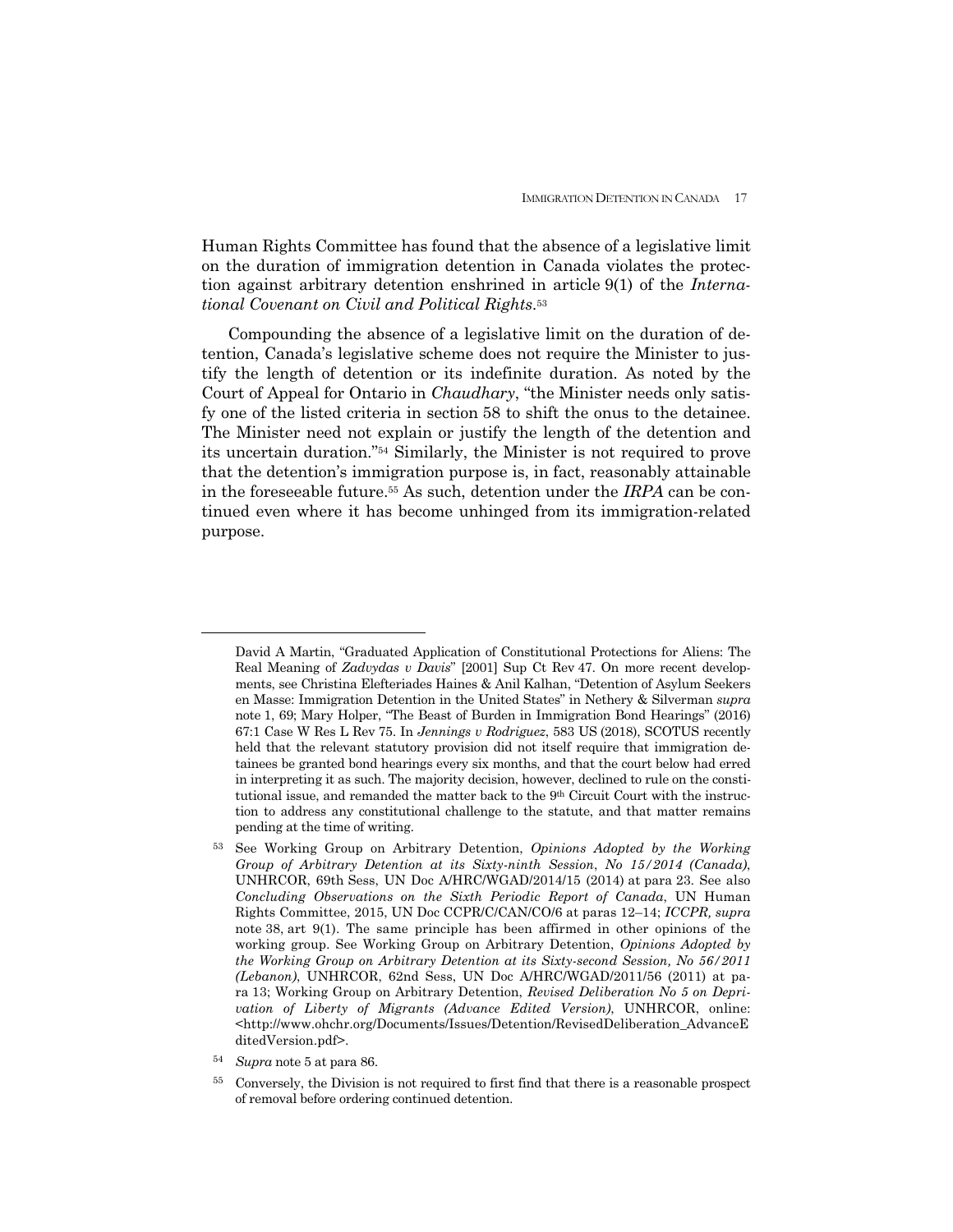18 (2017) 63:1 MCGILL LAW JOURNAL —REVUE DE DROIT DE MCGILL

#### B. The Constitutionality of Indefinite Immigration Detention Pre-Chaudhary

 After initial consideration by the Federal Court in *Sahin,*<sup>56</sup> the issue of indefinite detention in the immigration context was considered in 2007 by the Supreme Court of Canada in *Charkaoui*.57 *Charkaoui* addressed the detention regime for national security detainees under the security certificate regime. The Court held that "[d]enying the means required by the principles of fundamental justice to challenge a detention may render the detention arbitrarily indefinite and support the argument that it is cruel and unusual."58 The Court, however, also held that immigration detention of indeterminate duration can be constitutional if accompanied by a "meaningful process of ongoing review" that takes the *Sahin* factors<sup>59</sup> and "the context and circumstances of the individual case" into account.60

 *Charkaoui* thus establishes that, at a minimum, the power to detain for an indefinite period of time under the *IRPA* must be tempered by a meaningful process of review sufficiently rigorous to ensure that detainees are released when their detention can no longer be justified. *Charkaoui* did not, however, address the constitutionality of the process of review available to immigration detainees before the Immigration Division and did not decide whether that particular review mechanism is constitutionally sufficient.61 While courts have previously stated—inaccurately—

- 59 See *supra* note 16. These are the factors now codified in *IRPR*, *supra* note 14, s 248.
- <sup>60</sup> *Charkaoui*, *supra* note 49 at para 107.

<sup>56</sup> See *supra* note 16 and accompanying text.

<sup>57</sup> *Supra* note 49.

<sup>58</sup> *Ibid* at para 96. Furthermore, the Court held that "onerous conditions of release that seriously restrict a person's liberty without affording an opportunity to challenge the restrictions" may also support the argument that the detention is cruel or unusual (*ibid*).

 $61$  The differences between the security certificate review detention process and the detention review process before the Immigration Division are stark. First, unlike proceedings before the Immigration Division, security certificate review is conducted by judges who, according to the Court in *Charkaoui*, *supra* note 49 at para 39, adopt a rigorous and non-deferential approach to the Minister's case. For discussions of the perfunctory approach often adopted by the Immigration Division, see Gros & van Groll, *supra* note 3 at 27–28; *Scotland v Canada (AG)*, 2017 ONSC 4850 at paras 61–63, 2017 CarswellOnt 12509 (WL Can) [*Scotland*]. Second, prior decisions are not binding in the way that they are in the Immigration Division (see *supra* note 32 and surrounding text). Third, the Minister is actually under a duty of timely disclosure and is required to present evidence in support of its position. There is extensive literature on *Charkaoui* and the security certificate regime. See e.g. Rayner Thwaites, "Process and Substance: *Charkaoui* I in the Light of Subsequent Development" (2011) 62 UNBLJ 13 [Thwaites, "Process and Substance"]; Catherine Dauvergne, "Security and Migration in the Less Brave New World" (2007) 16:4 Soc & Leg Stud 533; Colleen Bell, "Subject to Exception: Security Certificates, National Security and Canada's Role in the 'War on Terror'" (2006) 21:1 CJLS 63; Thwaites, *Liberty of Non-Citizens*, *supra* note 2 at 237ff.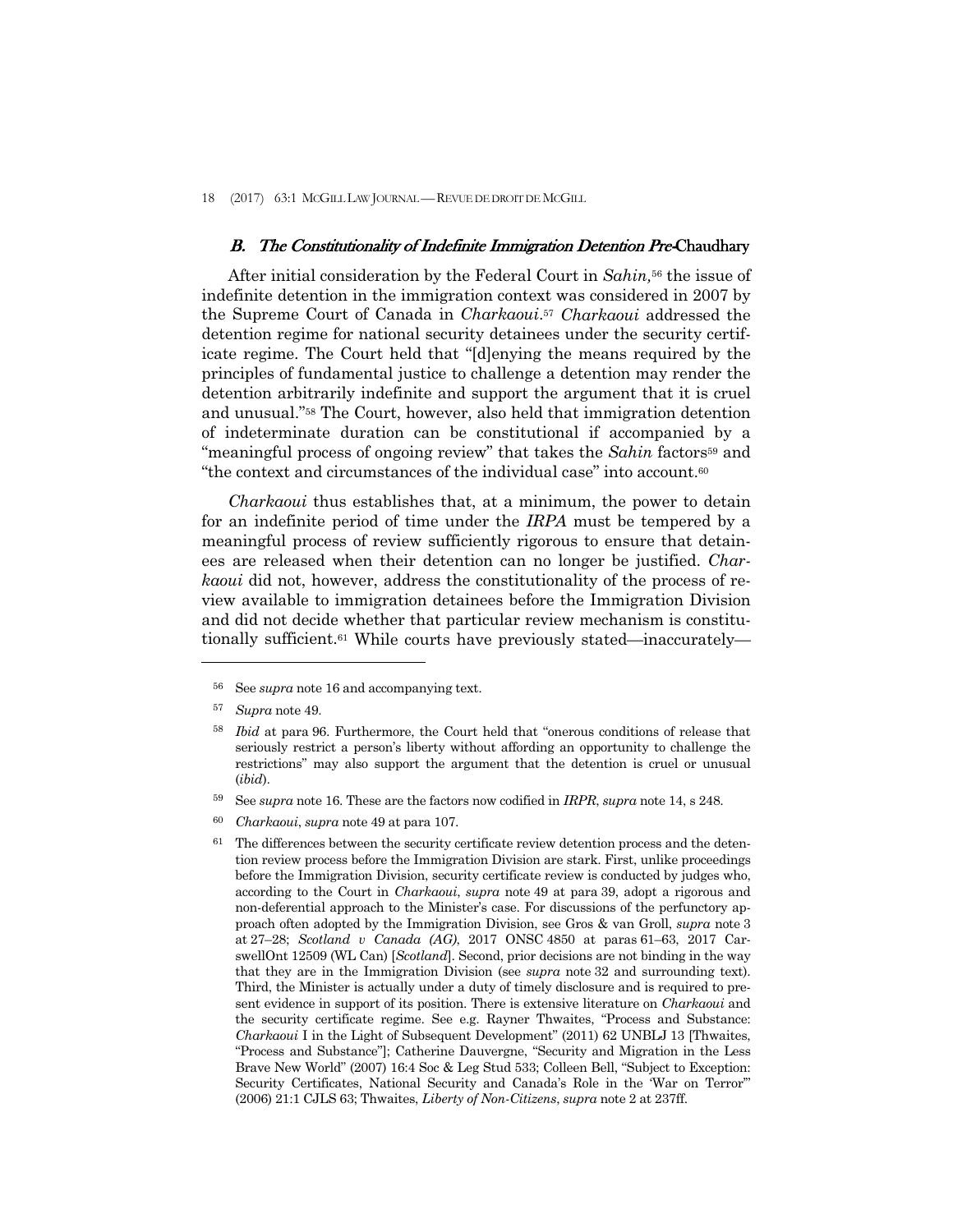that *Charkaoui* affirmed the constitutionality of the detention review regime before the Immigration Division for regular immigration detainees, $62$ it is only very recently, in *Brown* FC —a decision now under appeal—, that a court properly pronounced itself on the constitutionality of this process.63

 Two points from the Federal Court's decision in *Brown* FC are particularly relevant for present purposes. First, the Federal Court recognized that there was evidence of "maladministration" of the detention provisions of the *IRPA* that resulted in constitutionally deficient proceedings,  $64$ but held that the provisions were themselves constitutional provided that they are applied in adherence to a number of stated principles, including that "detention may continue only for a period that is reasonable in all of the circumstances."65 While the Supreme Court stated in *Charkaoui* that detention under the *IRPA* must retain a connection to an immigrationspecific purpose, such as examination under the  $Act$  or deportation, $66$  it left intact the legislative regime that empowers the Immigration Division to continue indefinite and arbitrary detentions. The Federal Court followed suit in *Brown* FC*,* and put the ball back into the Immigration Divi sion's court, setting minimal parameters for the constitutional application of the law as currently written and upholding the law, despite its silence with respect to those very parameters.<sup>67</sup> Thus, as Rayner Thwaites observed with respect to the judgment in *Charkaoui*, the Federal Court judgment in *Brown* FC has left the constitutionality of the immigration detention scheme "'intact but uncertain' in its operation."68

 Second, the Federal Court specifically held that the availability of *habeas corpus* relief is, in part, what renders detention under the *IRPA* scheme *Charter*-compliant, and thus entrusted the provincial superior

<sup>62</sup> See e.g. *Canada (Minister of Citizenship and Immigration) v Li*, 2009 FCA 85 at para 41, [2010] 2 FCR 433; *Brown v Canada (Ministry of Public Safety and Emergency Preparedness)*, 2016 ONSC 7760 at para 99, 371 CRR (2d) 57 aff'd 2018 ONCA 14, 2018 CarswellOnt 144 (WL Can) [*Brown* ONSC].

<sup>63</sup> *Supra* note 23.

<sup>64</sup> *Ibid* at para 120, where the Federal Court found that if the Immigration Division does not respect the standards it is supposed to follow in practice, "this is a problem of maladministration, not an indication that the statutory scheme is itself unconstitutional."

<sup>65</sup> *Ibid* at para 159.

<sup>66</sup> *Supra* note 49 at paras 124–30, citing *A (FC) v Secretary of State for the Home Department*, [2004] UKHL 56, [2005] 2 AC 68.

<sup>67</sup> *Supra* note 23 at para 159.

<sup>68</sup> Thwaites, "Process and Substance", *supra* note 61 at 33. The language of "intact but uncertain" is borrowed from Kent Roach, "*Charkaoui* and Bill C-3: Some Implications for Anti-Terrorism Policy and Dialogue between Courts and Legislatures" (2008) 42 SCLR (2d) 281 at 307.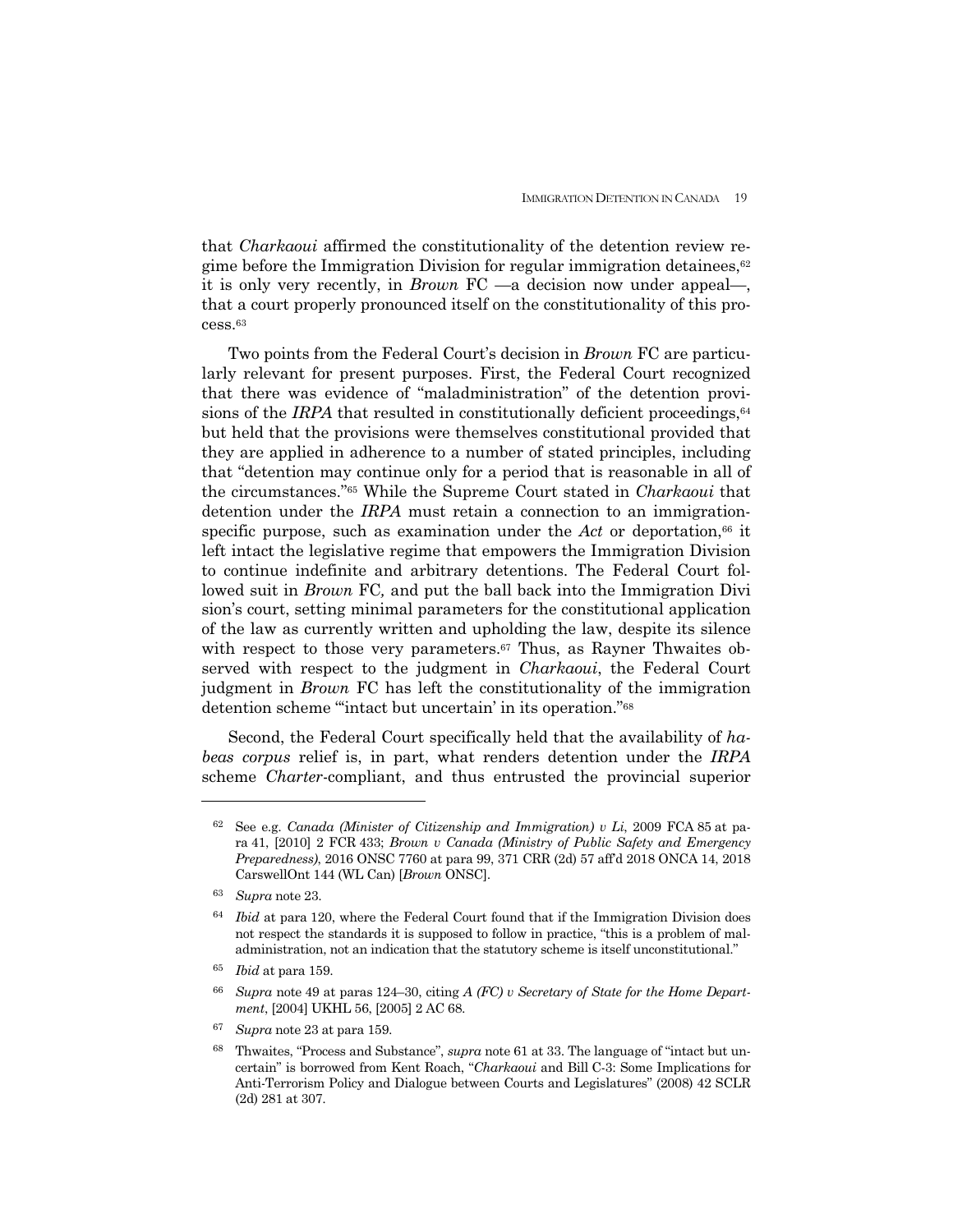courts with the role of supervising the legality of immigration detentions.69 As we argue below, when it comes to deciding the scope and availability of *habeas corpus* in future litigation, this point cannot be given short shrift.

 In conclusion, despite the deficiencies of the *IRPA* detention scheme that we have articulated, it has—at least for now—been upheld as constitutional. The silences discussed above, however, leave the door open to detentions that, while pursuant to a purportedly constitutional regime, still violate the basic rights of individual detainees. In the next Part, we turn to how *habeas corpus* became available as a remedy to those violations.

## II. The Right of Immigration Detainees to Habeas Corpus

## A. The Peiroo Exception Misapplied: Denying Immigration Detainees Habeas Corpus Relief

 *Habeas corpus* is a simple and elegant remedy:

[T]he applicant must establish that he or she has been deprived of liberty. Once a deprivation of liberty is proven, the applicant must raise a legitimate ground upon which to question its legality. If the applicant has raised such a ground, the onus shifts to the respondent authorities to show that the deprivation of liberty was lawful.70

The Supreme Court of Canada has recognized that "[*h*]*abeas corpus* is in fact the strongest tool a prisoner has to ensure that the deprivation of his or her liberty is not unlawful."71

 For over three decades, and despite the fact that the constitutional limits of immigration detention and the process of review remained untested, immigration detainees were deprived of their right under section 10(c) of the *Charter* to seek release by way of *habeas corpus*. The basis for this decision was the 1989 Court of Appeal for Ontario decision in *Peiroo*, which held that there was a statutory scheme that provided "a comprehensive scheme for review and appeal at each stage of the immigration proceedings" and thus *habeas corpus* relief was therefore not available.72

 A brief description of the facts in *Peiroo* reveals the manner in which it was subsequently misapplied by other courts, including the Supreme

-

<sup>69</sup> *Brown* FC, *supra* note 23 at paras 113(d), 152.

<sup>70</sup> *Khela, supra* note 9 at para 30.

<sup>71</sup> *Ibid* at para 29.

<sup>72</sup> *Peiroo*, *supra* note 5 at 261.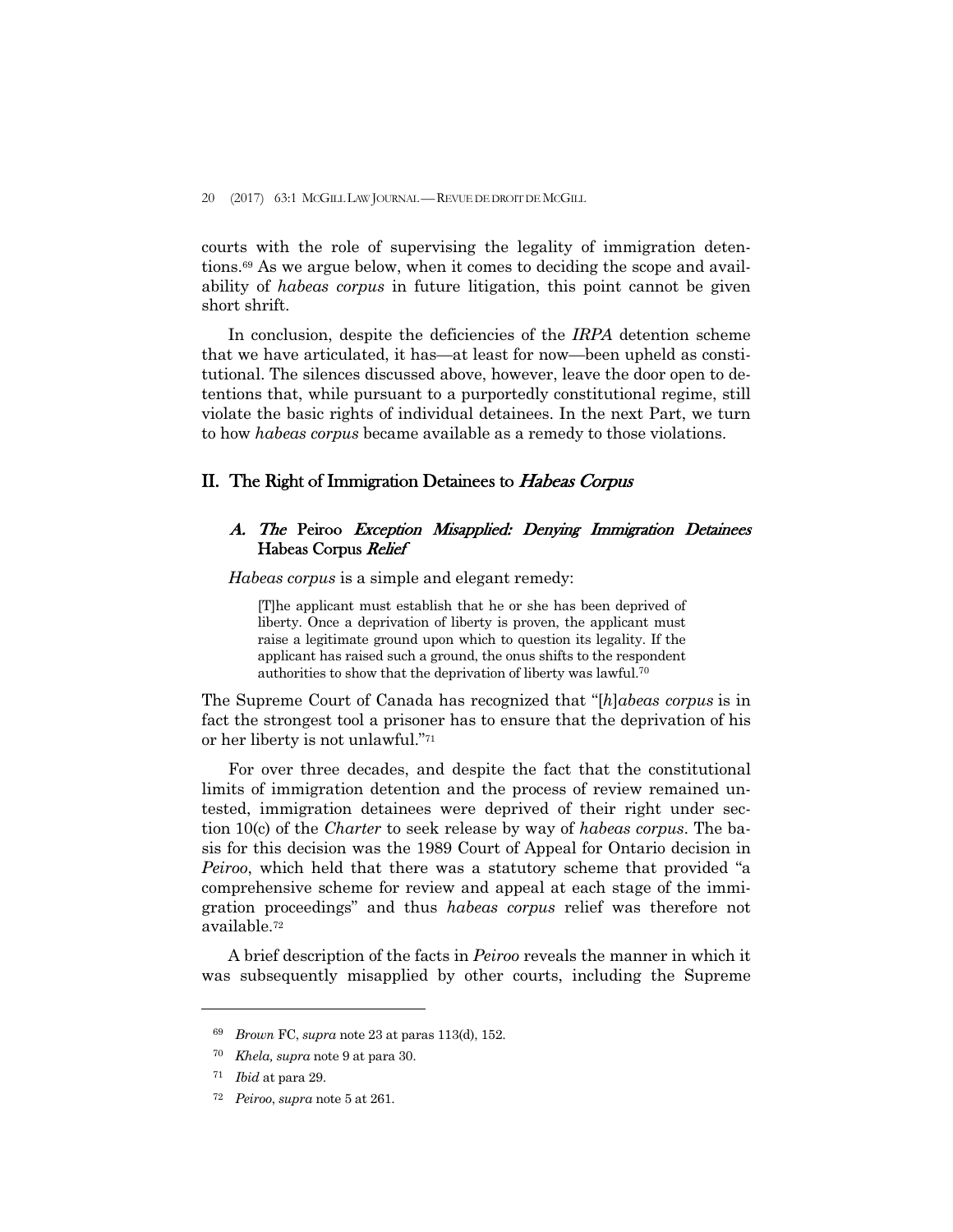Court of Canada. The appellant in *Peiroo* filed a *habeas corpus* application to challenge a deportation order.73 She contested the immigration adjudicator's finding that there was no credible basis for her refugee claim and unsuccessfully applied for the issuance of a writ of *habeas corpus* in the Ontario Superior Court of Justice to halt her deportation.74 The Court of Appeal for Ontario rejected the appeal on jurisdictional grounds, finding that the remedy of *habeas corpus* was not available "by reason of the existence of alternative remedies available to the appellant" to challenge the no credible basis finding and her resultant deportation.75 The court noted that the writ of *habeas corpus* should be considered an "extraordinary remedy" and that generally there is no recourse to such a remedy "where there is an alternative remedy available, such as an appeal."76 The court found that the appellant had alternative remedies available to her namely provisions of judicial review to the Federal Court and appeal to the Federal Court of Appeal—which the court considered to be as broad as, if not broader than, the superior court's *habeas corpus* jurisdiction.77 On this basis, the Court of Appeal for Ontario held that superior courts should decline to exercise their *habeas corpus* jurisdiction and force the issues to be litigated, if at all, by way of judicial review in the Federal Court.78

 In its 1994 judgment in *Reza v. Canada*, the Supreme Court endorsed *Peiroo* and held that an Ontario judge "properly exercised his discretion" to decline jurisdiction to decide an immigration matter on the basis that "Parliament had created a comprehensive scheme of review of immigration matters and the Federal Court was an effective and appropriate forum."79 The respondent had claimed refugee protection in Canada and a two-member panel found that he did not have a credible basis for his claim. His claim was not referred to the Immigration and Refugee Board and a deportation order was issued.<sup>80</sup> That decision was challenged by way of a *habeas corpus* application*.* In the dissenting judgment of the Court of Appeal for Ontario, which the Supreme Court of Canada en-

<sup>73</sup> *Ibid* at 256–57.

<sup>74</sup> *Ibid*.

<sup>75</sup> *Ibid* at 257*.*

<sup>76</sup> *Ibid*.

<sup>77</sup> *Ibid* at 258.

<sup>78</sup> *Ibid* at 262. It bears emphasis that it has never been contested that superior courts have jurisdiction to hear *habeas corpus* applications by immigration detainees, the issue has always been one of whether they should exercise their *discretion* to decline to hear them on grounds that the Federal Court is a more appropriate forum.

<sup>79 [1994] 2</sup> SCR 394 at 405, 116 DLR (4th) 61 [*Reza*].

<sup>80</sup> *Ibid* at 397–98.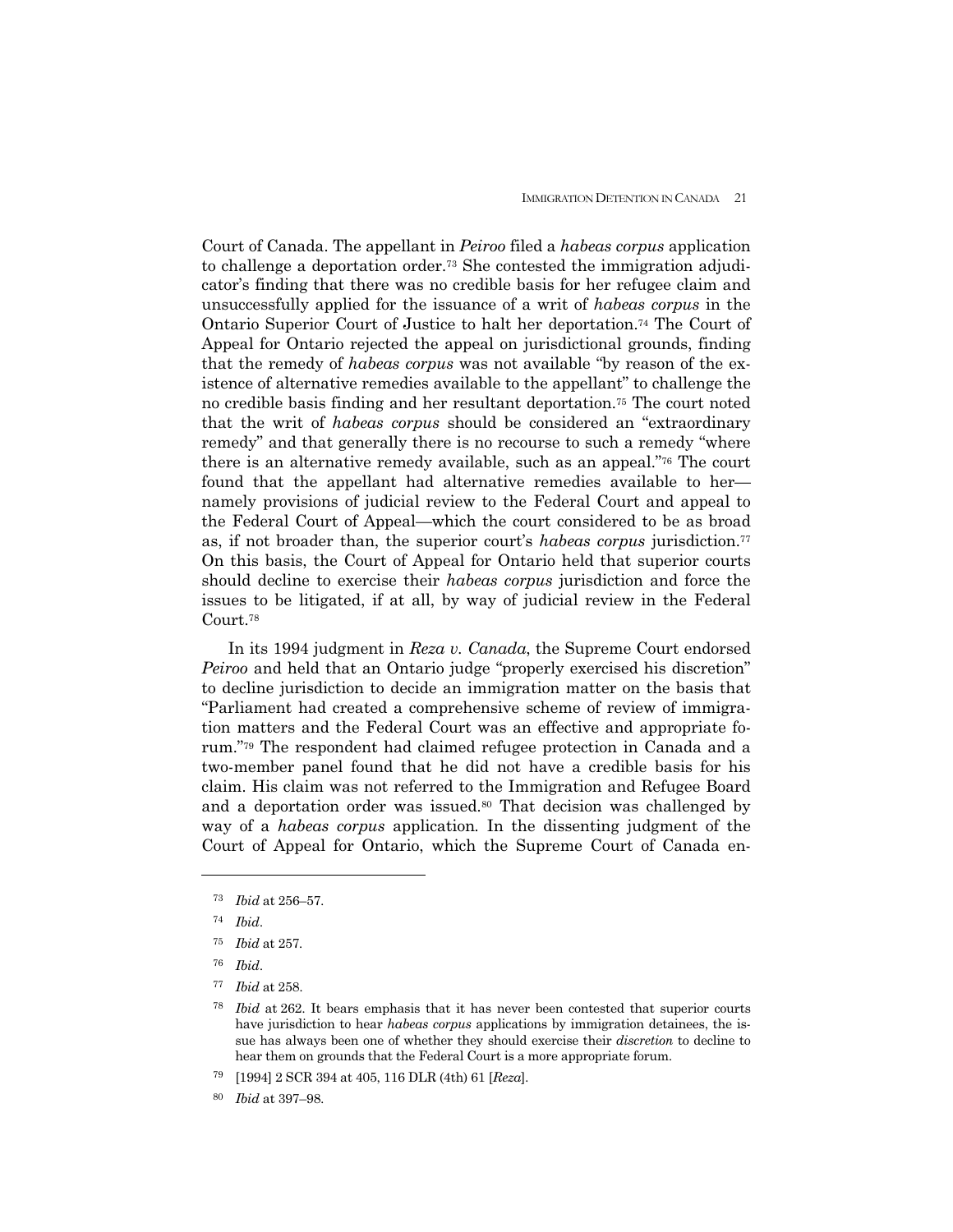dorsed, the application was characterized as "at heart, an attempt to have the credible basis decision and the deportation order reviewed and relitigated by a different forum by recharacterizing and reformulating as constitutional the outcomes and procedures the [respondent] had previously (and unsuccessfully) invoked."81 The Supreme Court of Canada approved of the application of the "*Peiroo* exception" on these facts and found that the court below had properly declined to exercise its *habeas corpus* jurisdiction.

 In 2005, the Supreme Court of Canada rendered judgment in *May v. Ferndale Institution*.82 The Court, *in obiter*, held that *Peiroo* and *Reza* stood for the proposition that "in matters of immigration law, because Parliament has put in place a complete, comprehensive and expert statutory scheme which provides for a review at least as broad as that available by way of *habeas corpus* and no less advantageous, *habeas corpus* is precluded."83 It is unclear whether or not the Court intended to affirm a blanket exception to *habeas corpus* in immigration matters, regardless of the issue raised. While both *Peiroo* and *Reza* involved attempts to challenge a deportation, neither involved immigration detention, and neither therefore engaged section 10(c) of the *Charter*.84 The Court's laconic treatment of the "*Peiroo* exception" in *May* left room for doubt on the scope of the exception particularly because the court did not address the question of whether the *"Peiroo* exception" could be applied in cases where the person is in fact detained notwithstanding the clear language of section 10(c) of the *Charter*.

 Even before *May,* however, the *Peiroo* exception had already been relied upon to reject *habeas corpus* applications for release from immigration detention.85 The same approach was then maintained following

<sup>81</sup> *Ibid* at 402. Mr. Reza had applied for leave to the Federal Court of Appeal to challenge the deportation order, but it was rejected, as were his other attempts, including a humanitarian and compassionate grounds application (*ibid* at 398). It was only after this that he brought an application to the Ontario Court (General Division) for a declaration that the "credible basis" scheme, among other issues, was violated the *Charter* (*ibid*  at 398).

<sup>82 2005</sup> SCC 82, [2005] 3 SCR 809 [*May*].

<sup>83</sup> *Ibid* at para 39.

<sup>84</sup> Section 10(c) of the *Charter*, *supra* note 4, expressly provides for the right of "everyone" who is "detained" to have the validity of their detention "determined by way of *habeas corpus* and to be released if the detention is now lawful".

<sup>85</sup> *R v Pacificador*, 1998 CarswellOnt 743 (WL Can) at para 7, [1998] OJ No 658 (QL); *Baroud v Canada (Minister of Citizenship and Immigration)*, 22 OR (3d) 255, 121 DLR (4th) 308 [*Baroud*]; *Zundel v R*, 2003 CanLII 23552 at para 9, 127 ACWS (3d) 116 (ON SC).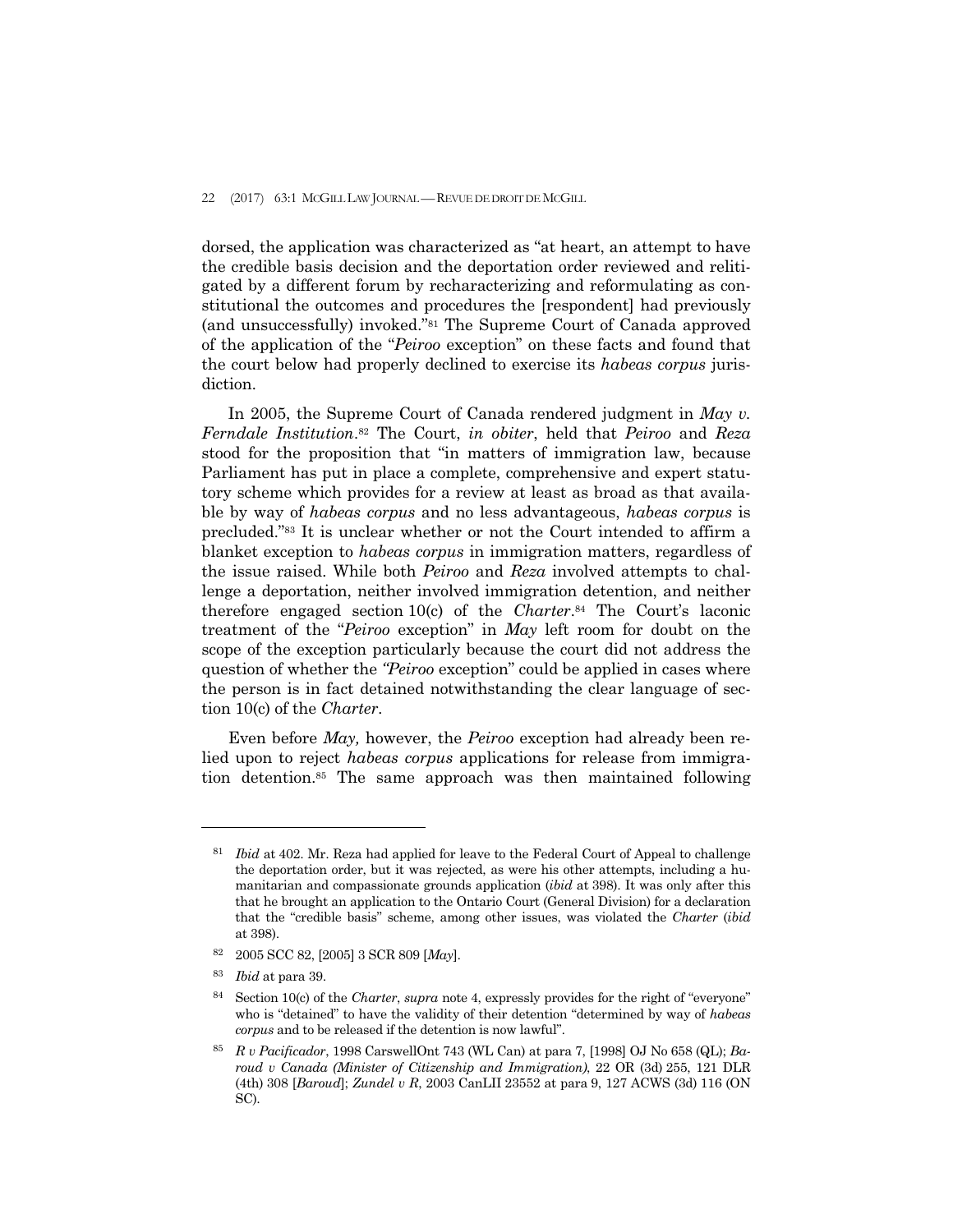*May.*<sup>86</sup> The disadvantages of challenging one's detention under the *IRPA* regime as compared to a *habeas corpus* application were simply ignored or discounted in these judgments.<sup>87</sup> As a result, until 2015, the review mechanisms available to immigration detainees were held to be "separate but equal" and such detainees were, on that basis, denied their constitutional right under section 10(c) of the *Charter* to seek release by way of *habeas corpus*.

## B. Chaudhary: Habeas Corpus Relief for Immigration Detainees

 When *Chaudhary* came before the Court of Appeal for Ontario in May 2015, a wave of grassroots activism by migrant justice organizations and a hunger strike by immigration detainees inside a maximum-security jail had recently brought heightened public awareness to the issue of immigration detention in Canada.88 The timing was ripe for a decision exploring the burdens and disadvantages faced by immigration detainees under their "separate but equal" regime.

 The applicants in *Chaudhary* were four long-term immigration detainees who sought *habeas corpus* relief and challenged the applicability of the *Peiroo* exception. In the first instance, the Ontario Superior Court of Justice had applied the *Peiroo* line of authority, and refused to assume

<sup>86</sup> See *Kippax v Canada (AG)*, 2014 ONSC 3685 at paras 13–16, 114 WCB (2d) 318; *Sancho c Quebec (Directeur de l'établissement pénitencier à Rivière-des-Prairies*), 2008 QCCS 5346 at paras 3–6, 2008 CarswellQue 11027 (WL Can) [*Sancho*]; *Apaolaza-Sancho c Quebec (Director of Établissement de détention de Rivière-des-Prairies)*, 2008 QCCA 1542, [2008] QJ No 7743 (QL) [*Apaolaza-Sancho*]; *Chaudhary v Canada*, 2015 ONSC 1503 at para 26, [2015] OJ No 1055 (QL) [*Chaudhary* ONSC].

<sup>87</sup> The stilted logic of applying the *Peiroo* exception when the remedy sought is release from detention was acknowledged by the Court of Appeal for Ontario in *Baroud, supra* note 85, where the court noted that that the substantive remedies sought in both *Peiroo*  and *Reza* were in fact available in the Federal Court, and that this was a relevant ground for distinguishing such cases from a situation where the remedy sought was release. It would be another twenty years, however, before the same court expressly recognized, in *Chaudhary* ONCA, *supra* note 5, that the *Peiroo* exception is simply inapplicable where the issue is the legality of a lengthy detention.

<sup>88</sup> See Anne-Marie Yvon, "Canada: détention arbitraire de sans-papiers*"*, *Radio Canada International* (10 June 2014), online:  $\langle$ www.rcinet.ca>, archived at https://perma.cc/ 5KLA-GY42; Doug Hempstead, "Free Jailed Immigrants, Group Tells Feds", *The Ottawa Sun* (15 June 2014), online: <ottawasun.com>, archived at https://perma.cc/D9YP-SP5Q; Jessica Nyznik, "Lindsay Detainees on Hunger Strike", *The Peterborough Examiner* (19 June 2015), online: <www.thepeterboroughexaminer.com>, archived at https://perma.cc/S43L-4YKK. On resistance inside and outside of sites of immigration detention, see Alessandro Spena, Letter to the Editor, "Resisting Immigration Detention" (2016) 18:2 Eur J Migr & L 201; Rachel Kronick et al, "International Solidarity to End Immigration Detention" (2017) 389:10068 Lancet 501.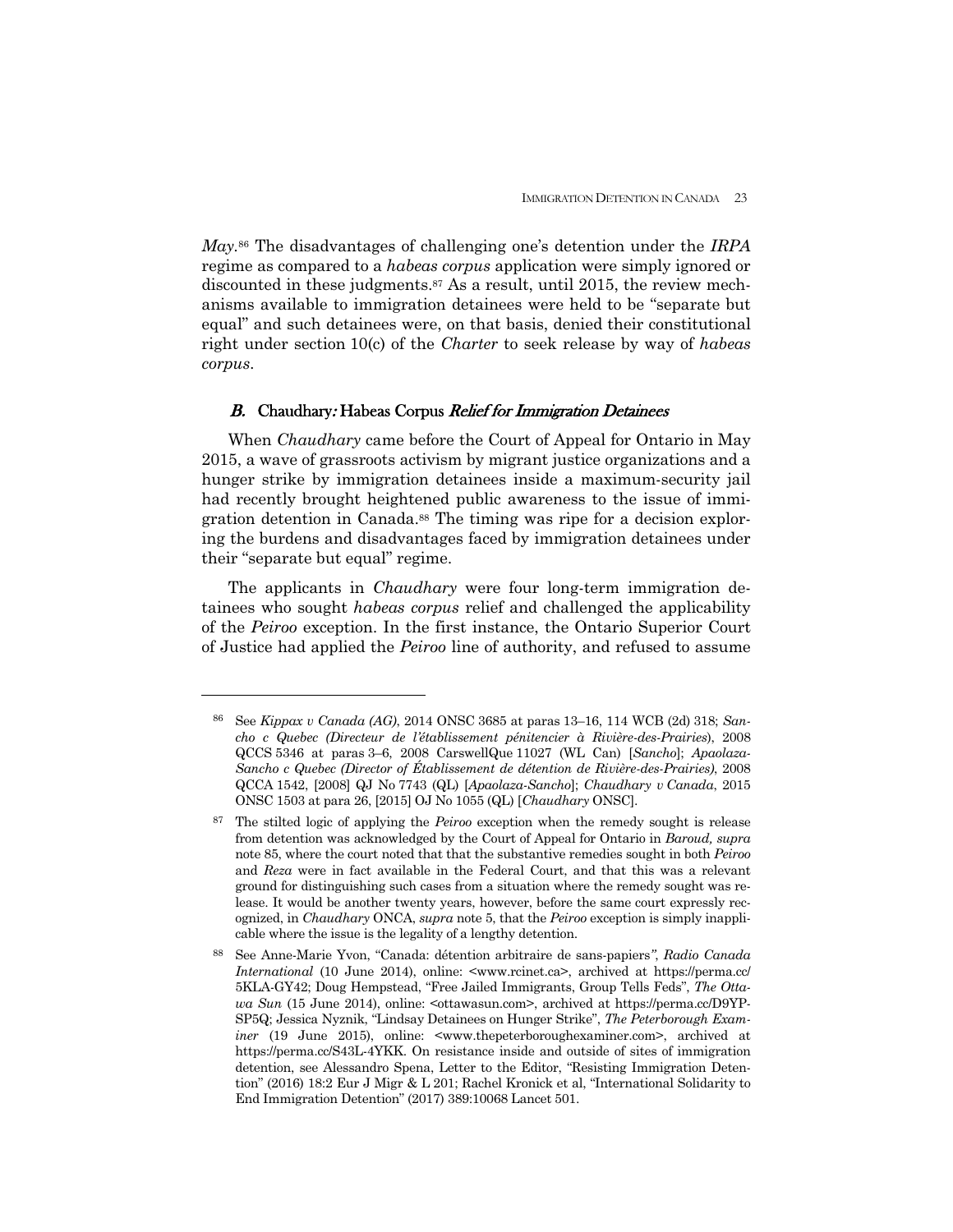*habeas corpus* jurisdiction.89 On appeal, the Court of Appeal reversed this holding. Two aspects of its decision are important.

 First, the Court of Appeal's decision begins to more precisely define the constitutional limitations on indefinite immigration. For example, the court held that:

> A detention cannot be justified if it is no longer reasonably necessary to further the machinery of immigration control. Where there is no reasonable prospect that the detention's immigration-related purposes will be achieved within a reasonable time (with what is reasonable depending on the circumstances), a continued detention will violate the detainee's ss. 7 and 9 *Charter* rights and no longer be legal.90

While much remains to be desired in refining this standard, the content given to the protections against indefinite and arbitrary detention in *Chaudhary* is important. Whereas *Sahin* and *Charkaoui* had left the difficult normative questions wholly unanswered,91 the requirement for the Minister to prove the existence of a "reasonable prospect of removal within a reasonable time" to render the detention lawful begins to provide some substance to the applicable norms.

 Second, the court refused the government's invitation to apply *Peiroo*  and opened the door to challenging the constitutionality of ongoing detention via *habeas corpus*. To do so, the court made findings which, despite their patency and repeated argument to the same effect, had remained obfuscated in prior case law.92 The court noted that the *Peiroo* exception could not be a blanket bar to *habeas corpus* in immigration matters because its rationale, as explained above, applied in respect of the examination and deportation elements of the immigration regime, not to the power of detention itself.93 Whereas *Peiroo* and its progeny stood for the principle that *habeas corpus* "cannot be used to mount a collateral attack of

<sup>89</sup> *Chaudhary* ONSC, *supra* note 86 at para 26.

<sup>90</sup> *Chaudhary* ONCA, *supra* note 5 at para 81.

<sup>91</sup> For an incisive criticism of the Supreme Court's failure in *Charkaoui* to provide content to the norms pronounced, see Thwaites, "Process and Substance", *supra* note 61 at 18, 33.

<sup>92</sup> See e.g. *Baroud, supra* note 85; *Eze Nelson c Canada (Ministre de la sécurité publique et protection civile)*, 2006 QCCS 3075, [2006] JQ no 5404 (QL)*; Sancho, supra* note 86; *Apaolaza-Sancho*, *supra* note 86.

<sup>93</sup> *Chaudhary* ONCA, *supra* note 5 at paras 54, 71. Notably, the Court of Appeal for Ontario in *Baroud, supra* note 85 had already noted in 1995 that the nature of the remedy sought (release from detention versus reversing some other immigration decision) could distinguish *Peiroo* and *Reza*, but none of the subsequent judgments paid heed. *Baroud*  was pleaded two decades earlier by Barbara Jackman, the same counsel as in *Chaudhary*.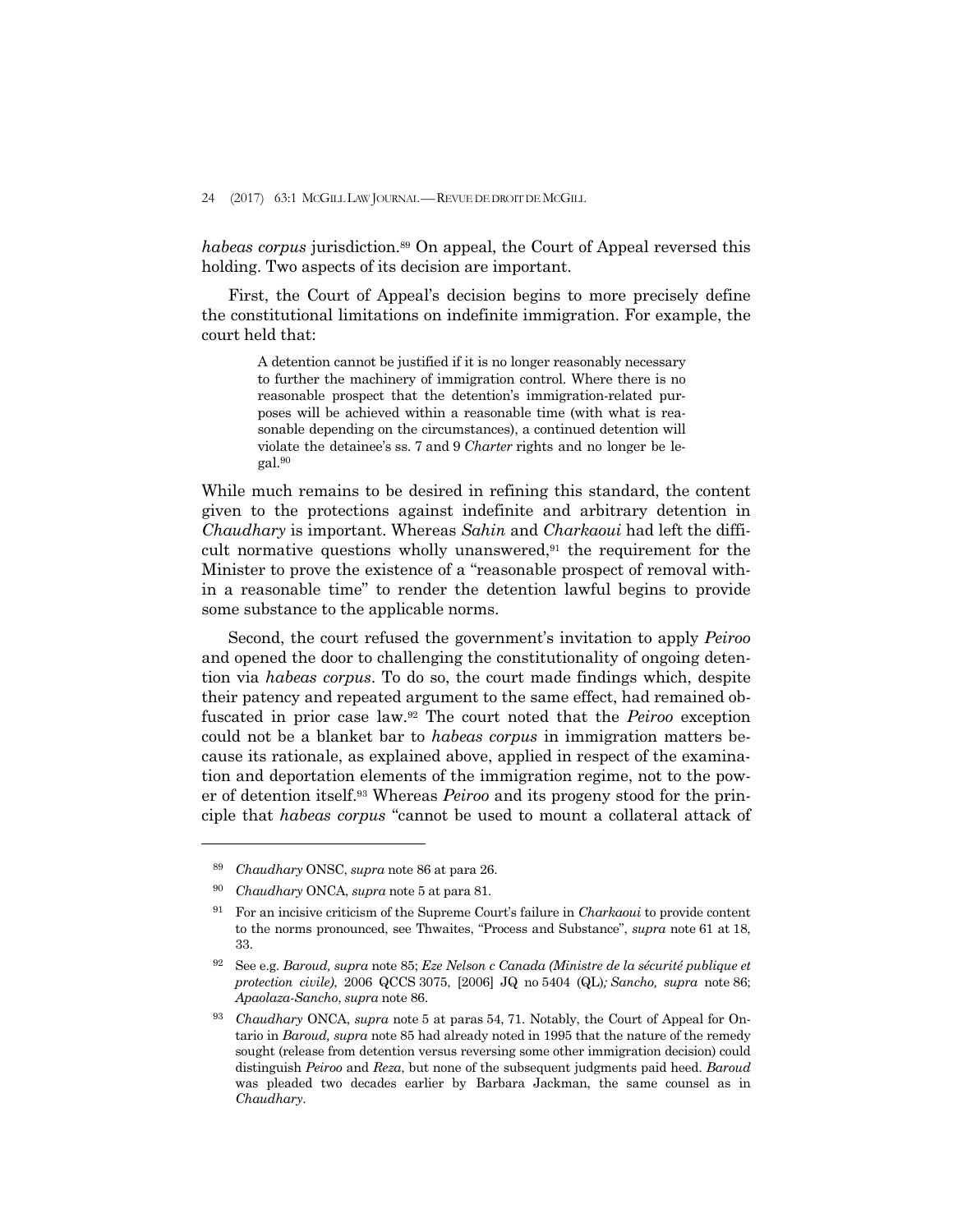immigration decisions,"94 a *habeas corpus* application seeking a determination as to the legality of an ongoing detention is a matter entirely distinct from seeking a determination on ongoing immigration matters relating to the right to enter or remain in Canada.95 When a court is faced with a *habeas corpus* application related *solely* to detention, it is not answering a question with regards to the immigration status of the applicant: "[a]ll that will be decided is whether there continues to be a constitutionally valid basis for their detentions pending those immigration decisions and dispositions."96

 Applying the broader principles articulated by the Supreme Court in *May* and *Khela*,<sup>97</sup> the Court of Appeal for Ontario then found that the procedures available under the *IRPA* are not as broad and advantageous as those available in a *habeas corpus* application, and that superior courts should not therefore decline *habeas corpus* jurisdiction. In support of this finding, the Court of Appeal identified three "critical differences", briefly reviewed below, between the *IRPA* review mechanisms and *habeas corpus* processes: the question the court is asked to answer, the onus, and the review process.98

 First, the question the court is asked to answer on a *habeas corpus* application is "whether, because of their length and the uncertainty as to their continued duration, the detentions have become illegal, in violation of the detainees' sections 7 and 9 *Charter* rights and international instruments to which Canada is a signatory."99 This question is different from the immigration detention review process where

> [t]he [Immigration Division] and the Federal Court on judicial review are not tasked with the question of determining whether the immigration detention no longer reasonably furthers the machinery of immigration control and is or has become illegal based on *Charter*  or human rights principles.100

 Second, unlike a detention review where the Minister can satisfy his or her onus by simply referring to the reasons given at prior detention hearings,101 in *habeas corpus* review the issues are considered afresh and

<sup>94</sup> *Chaudhary* ONCA, *supra* note 5 at para 71.

<sup>95</sup> *Ibid* at paras 60, 63.

<sup>96</sup> *Ibid* at para 72.

<sup>97</sup> *May*, *supra* note 82 at paras 35, 44; *Khela*, *supra* note 9 at para 55ff.

<sup>98</sup> *Chaudhary* ONCA, *supra* note 5 at para 79. This was further explained in *Ogiamien*  ONCA, *supra* note 5 at paras 15–18.

<sup>99</sup> *Chaudhary* ONCA, *supra* note 5 at para 81.

<sup>100</sup> *Ibid* at para 82.

<sup>101</sup> *Ibid* at paras 87–88. See also *supra* notes 29–30 and accompanying text.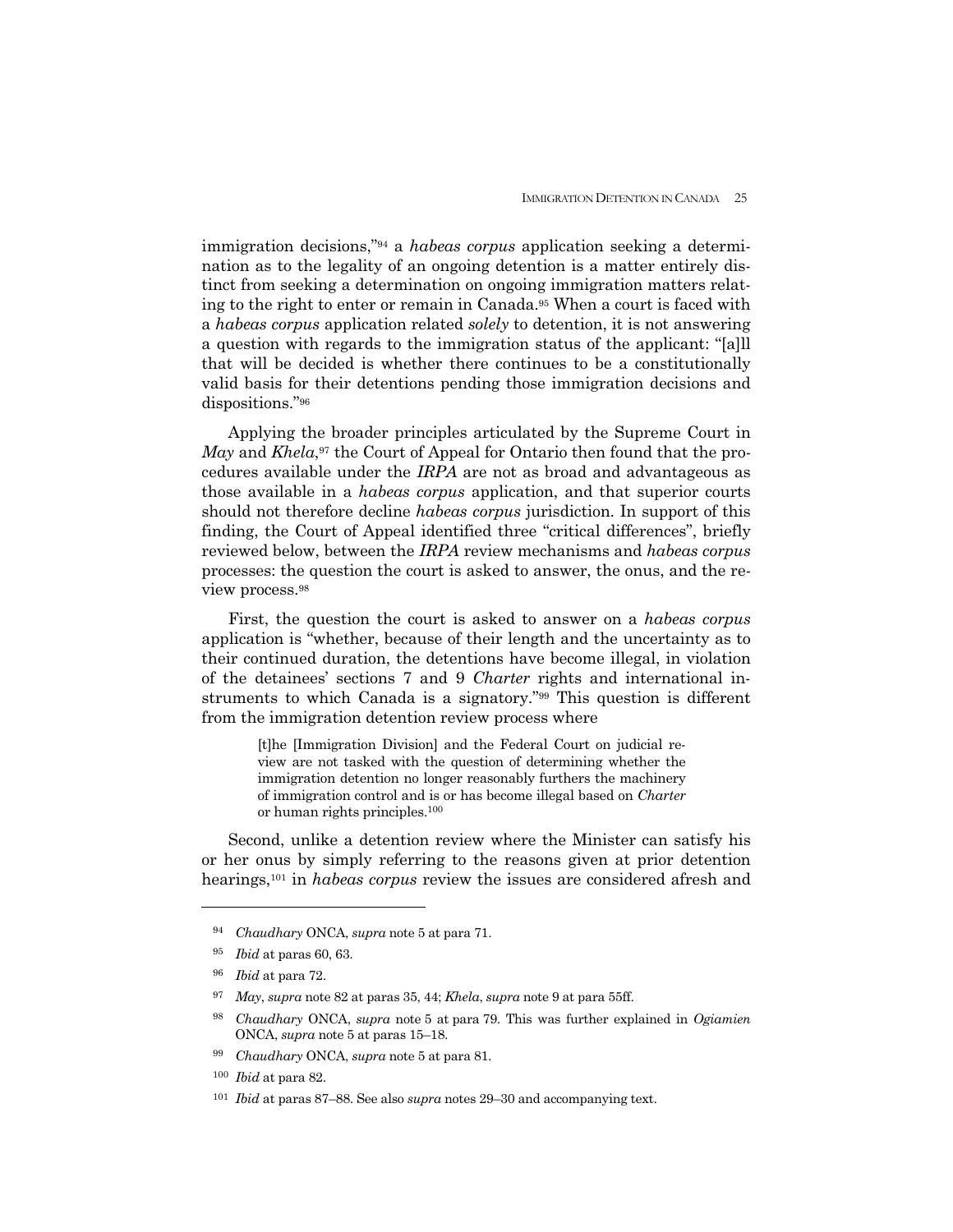the onus is on the Minister to show that the detention is legal despite its length and its uncertain duration. Proving that one of the statutory grounds provided in the *IRPA* is made out is insufficient and the Minister must justify the length and indefinite nature of the detention.102

 Third, the court noted the important differences between the judicial review process available to challenge the legality of Immigration Division decisions and a *habeas corpus* application.103 Whereas judicial review under the *IRPA* requires leave from the Federal Court and is itself a discretionary remedy, *habeas corpus* is non-discretionary.104 Further, whereas in a judicial review the immigration detainee has the onus of showing that the Immigration Division's detention was "unreasonable, incorrect or procedurally unfair," there is no deference to be shown to the Immigration Division's prior decision in a *habeas corpus* application.105 It is also notable that, even if it finds that the decision to detain was unreasonable, the Federal Court has no jurisdiction to order release—it can only send the matter back for redetermination by another member of the Division, who may order continued detention.106

 Upon finding that the *IRPA* regime, including judicial review in the Federal Court, is less advantageous, and in fact insufficient to ensure respect for detainees' *Charter* rights, the Court of Appeal in *Chaudhary*  opened the door to *habeas corpus* applications for immigration detainees in Ontario where the issue raised is whether the length and uncertain duration of the detention renders it contrary to sections 7 and 9 of the *Char-*

<sup>102</sup> *Chaudhary* ONCA, *supra* note 5 at paras 86, 91.

<sup>103</sup> *Ibid* at paras 92–96.

<sup>104</sup> *Ibid* at para 94.

<sup>105</sup> *Ibid* at paras 95–96. For two examples of this deferential approach see, among many, see *Khaira v Canada (Minister of Citizenship and Immigration)*, 2004 FC 62 at para 9, 43 Imm LR (3d) 72; *Ahmed v Canada (Minister of Citizenship and Immigration)*, 2015 FC 876 at para 20, [2015] FCJ No 944 (QL) [*Ahmed* FC 876]. Even in cases where the court has expressly averred to the constitutionality of the detention, it has deferred to the Immigration Division's weighing of the regulatory factors. For example, in *Ahmed* FC 876, Justice Fothergill said indefiniteness was a section 7 issue, but the Immigration Division properly weighed it against other factors (*ibid* at paras 27, 35). The UK courts have also rejected the notion that any deference is owed to the administrative decision where the legality of detention is challenged on a *habeas corpus* application. See Farbey, Sharpe & Atrill, *supra* note 12 at 139, n 85.

<sup>106</sup> See Gerami, *supra* note 2 at 217–28; *Ahmed v Canada (Minister of Citizenship and Immigration),* 2015 FC 792 at para 14, 36 Imm LR (4th) 235; *Ahmed* FC 876*, supra* note 105 at paras 23–24; *Ahmed v Canada (Minister of Citizenship and Immigration)*, 2015 FC 1012 at para 20, 2015 CarswellNat 4788 (WL Can). While it has been suggested that the court could direct the Immigration Division to order release upon redetermination of the matter *(ibid* at para 18), this would be highly exceptional and the authors are not aware of any case in which this has been done.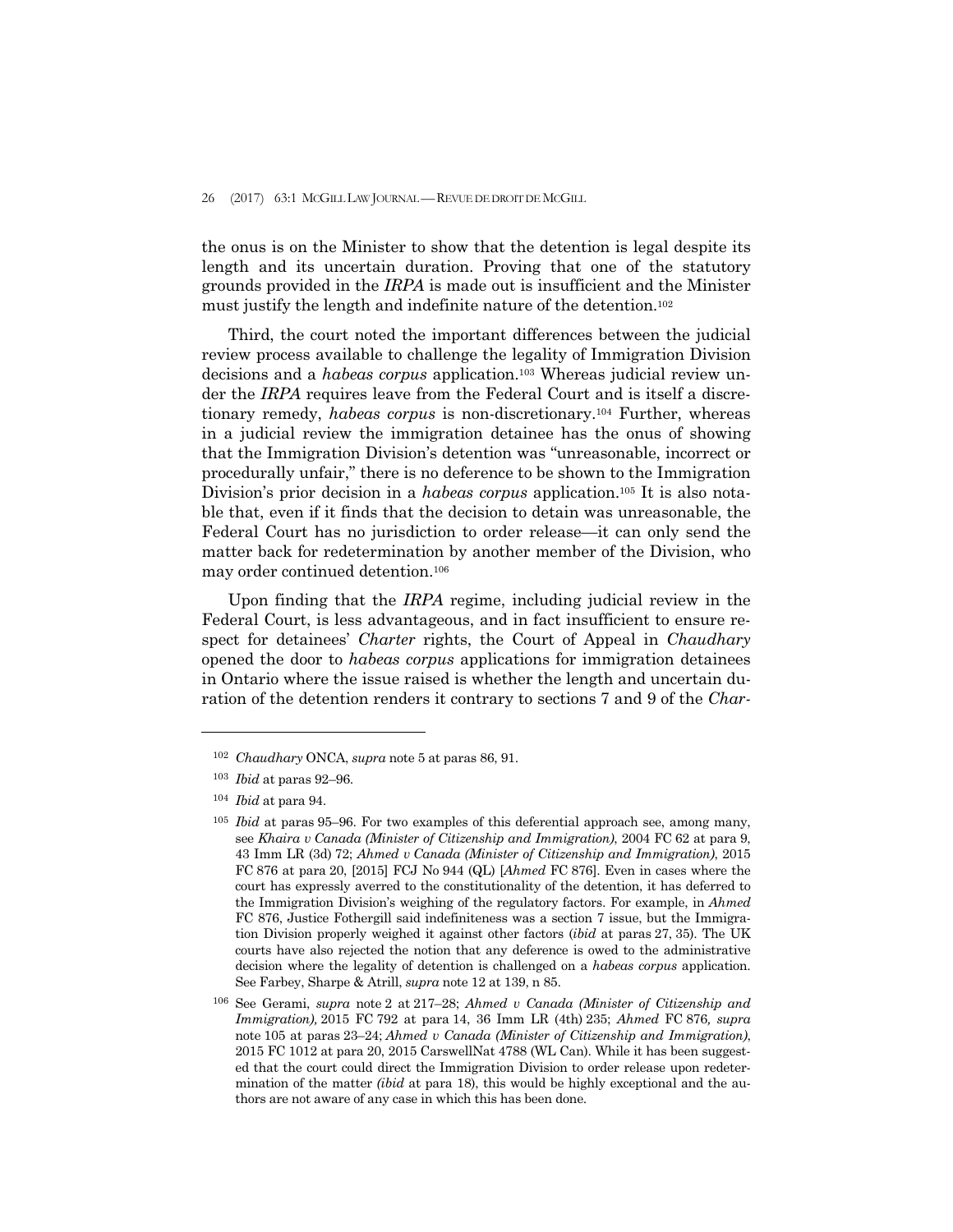*ter*.107 The Court of Appeal of Alberta in *Chhina* has recently followed *Chaudhary*, and there is no principled reason why the same result should not follow elsewhere in Canada, as all provincial superior courts exercise the same inherent jurisdiction to hear *habeas corpus* applications.108

 While the government did not seek leave to appeal *Chaudhary* to the Supreme Court of Canada, the Minister did seek leave to appeal in *Chhina.* Leave to appeal was granted and a hearing date was set for November 2018. Although the government had not previously contested the jurisdictional issue and effectively conceded the terms set by *Chaudhary*  in Ontario, it is apparent that its position differs in Alberta and before the Supreme Court of Canada. As a result, the question of whether immigration detention is an exception to the right of *habeas corpus* will now be brought to a final answer from Canada's highest court, which will have to grapple with the question of whether the immigration detention regime under the *IRPA* the separate but equal.

## C. Challenging Immigration Detention Under Chaudhary

 As discussed further on, *Chaudhary* has made inroads in bringing greater transparency and accountability to the detention of non-citizens under immigration legislation in Canada. That said, the outcomes in these cases have been mixed, and not all courts have agreed that a detention of several years is sufficiently lengthy to justify the exercise of *habeas corpus* jurisdiction.

 In *R. v. Ogiamien*, the first post-*Chaudhary* decision in Ontario, the Superior Court of Justice found that an immigration detainee, who had been detained for just under two years, should be released.109 Without delving into the *Charter* issues, Justice Coats simply found that there was no lawful basis for the detention as the Minister had not met its burden to show that the detainee was a danger or a flight risk. These findings were subsequently affirmed by the Court of Appeal for Ontario.110

 In *Brown* ONSC, the applicant sought release pursuant to *habeas corpus*, as well as *Charter* damages.111 However, the applicant was deported

<sup>107</sup> Legal Aid Ontario has changed their policy to fund applications by immigration detainees to exercise their rights for release at the Superior Court. See Petra Molnar & Stephanie J Silverman, "Cracks Where the Light Gets in: Recent Legal Breakthroughs in Detention and Crimmigration in Canada", *Metropolitics* (7 December 2016), online: <www.metropolitiques.eu>, archived at https://perma.cc/V682-38KX.

<sup>108</sup> See *Chhina*, *supra* note 8.

<sup>109 2016</sup> ONSC 4126 at paras 95–96, [2016] OJ No 4002 (QL).

<sup>110</sup> *Ogiamien* ONCA*, supra* note 5.

<sup>111</sup> *Brown* ONSC, *supra* note 62 at para 1.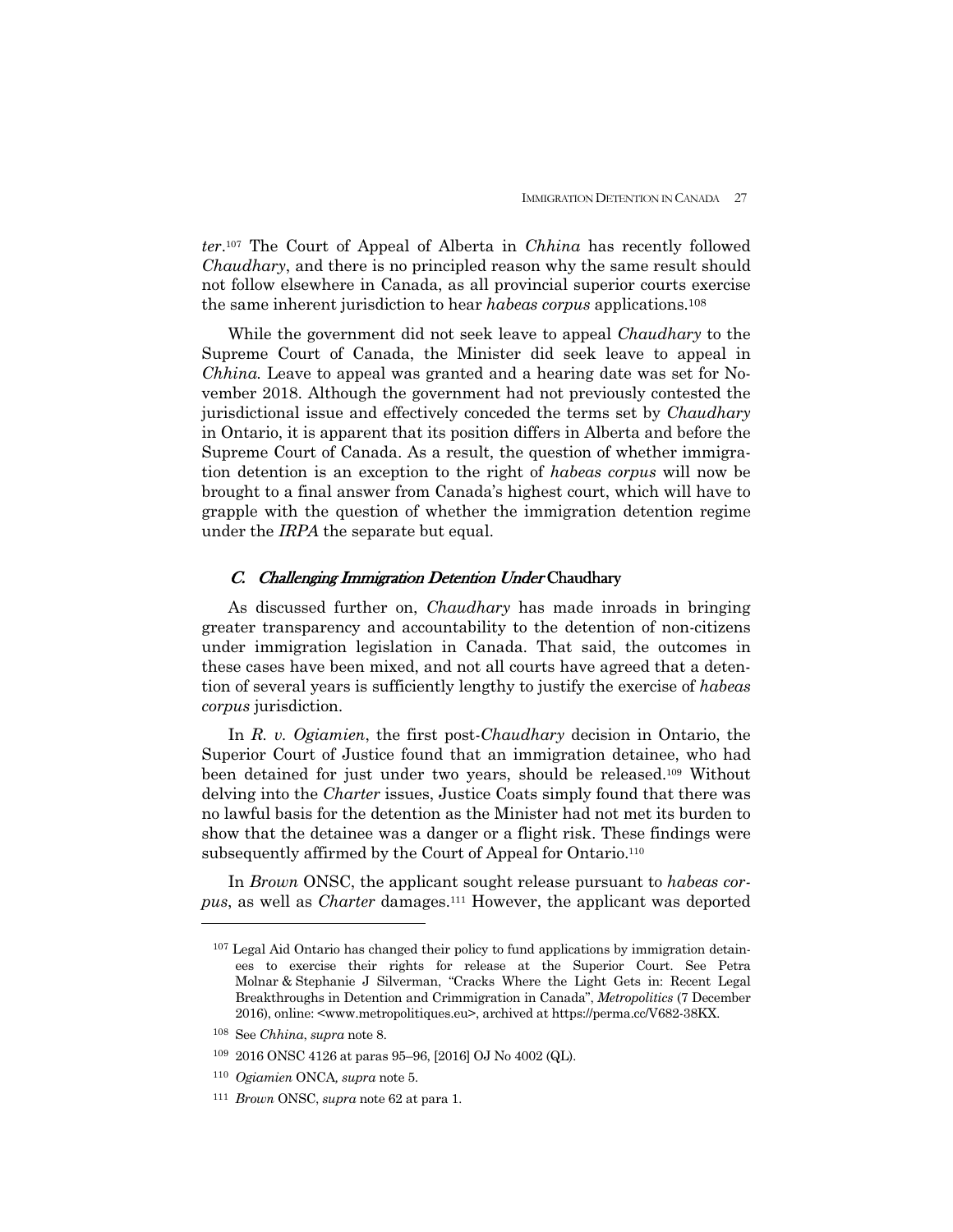#### 28 (2017) 63:1 MCGILL LAW JOURNAL — REVUE DE DROIT DE MCGILL

before the conclusion of the matter. As a result, the Ontario Superior Court of Justice considered only whether Mr. Brown was entitled to *Charter* damages on the basis of his past detention. While Justice O'Marra applied *Chaudhary*, he rejected the claim for *Charter* damages, finding that there was no *Charter* breach. The court's key conclusion was that the applicant had been held pursuant to a constitutionally-compliant regime and that his *Charter* rights had therefore not been breached.112 Further, despite the clear conclusion by the Court of Appeal for Ontario in *Chaudhary* that meeting the criteria of detention was *not* the only question when assessing the constitutionality of the detention, Justice O'Marra still concluded that there was no violation of sections 9 or 12 of the *Charter* because the detention was maintained pursuant to the criteria set out in the *IRPA* and was for the valid purpose of removal.113 On appeal, these fact-intensive findings were not disturbed*.*<sup>114</sup> The Court of Appeal proceeded to also find that the superior court should not consider arguments for monetary damages as a remedy for *Charter* breaches in the context of *habeas corpus* applications. Because, in its view, the question to be answered under *Chaudhary* is based on a forward-looking analysis, and in light of the expeditious nature of *habeas corpus*, the Court of Appeal found claims for *Charter* damages should be brought in a separate application and heard on a normal schedule.115 Mr. Brown has sought leave to appeal this decision to the Supreme Court of Canada.

 In *Canada (Minister of Citizenship and Immigration) v. Dadzie*, the applicant, who had been held in immigration detention for two-and-a-half years, brought an application for *habeas corpus* relief.116 In assessing whether the applicant had established that his detention was lengthy and of uncertain duration, the Superior Court of Justice held that it could take into account the nature of the place of the applicant's detention—a maximum security facility—in deciding whether the applicant had met his onus under a *habeas corpus* application.117 Justice Clark clarified that the period of detention under review was that of the *present* detention, and the court was not to consider the applicant's past detention—he had been detained but released in the past, prior to the detention under review.118 With regards to the cooperation of the applicant, Justice Clark found that

<sup>112</sup> *Ibid* at para 99–113.

<sup>113</sup> *Ibid* at para 103. *Cf Chaudhary* ONCA, *supra* note 5 at paras 75, 81–82.

<sup>114</sup> *Brown v Canada (Minister of Public Safety & Emergency Preparedness)*, 2018 ONCA 14, 420 DLR (4th) 124 [*Brown* ONCA].

<sup>115</sup> *Ibid* at paras 19–21, 51–56

<sup>116 2016</sup> ONSC 6045 [2016] OJ No 5185 (QL) [*Dadzie*].

<sup>117</sup> *Ibid* at para 33.

<sup>118</sup> *Ibid* at para 35.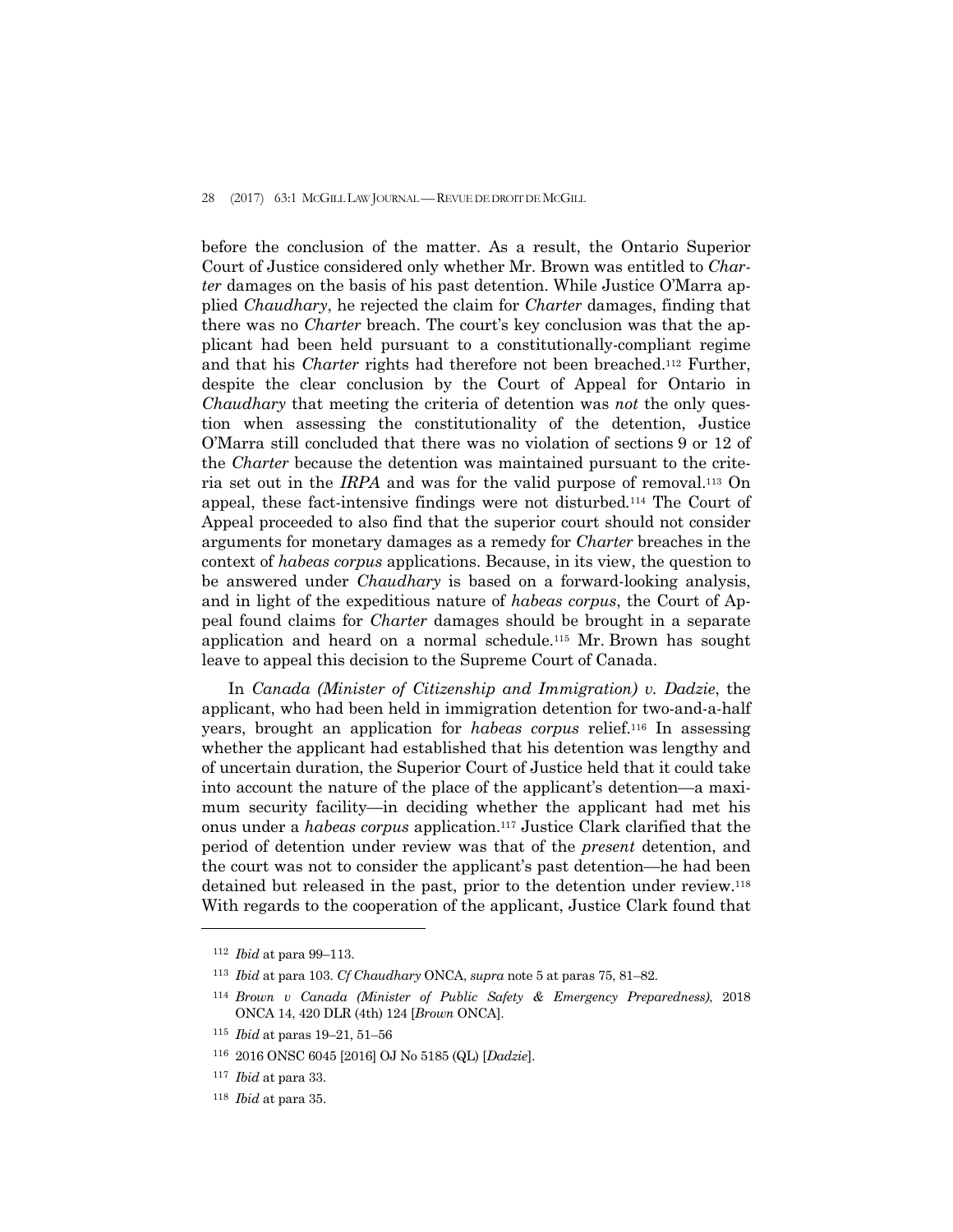delay caused by the applicant to the deportation process should be held against him.119 Justice Clark concluded that, based on the facts of the case, the uncertainty of how long the applicant would remain in detention was "largely, if not entirely, a function of his failure to cooperate in a forthright and meaningful way."120 As he found the applicant responsible for the length and uncertain duration of his ongoing detention, Justice Clark determined that the *Chaudhary* threshold was not met.121

 In *Ali*, the Ontario Superior Court of Justice considered an immigration detention of over seven years.122 Unlike in *Brown* ONSC, Justice Nordheimer (as he then was) in *Ali* rejected the government's argument that the court should decline to exercise jurisdiction because the detention review process complied with the *Charter*. While the issue in *Brown* was not one of jurisdiction, it is clear that the court took such an approach in finding no breach of the *Charter*.123 Relying on *Chaudhary*, Justice Nordheimer disagreed with this position, stating that "notwithstanding the complete, comprehensive and expert scheme for the review of a detention under the *IRPA*, *habeas corpus* petitions involving immigration detainees should nonetheless be heard in this court, on their merits, in exceptional circumstances."124 On the requirement of exceptionality, Justice Nordheimer observed that "a detention of more than seven years must be seen as being exceptional under any proper definition of that word."125 The court also found that the detention was uncertain and that, given all the efforts undertaken to date, "[t]here is no reason to believe ... that any breakthrough in Mr. Ali's case is going to be made in the immediate future."126

 The court then considered the next issue, whether the Minister established that the immigration detainee's detention was justified for immigration purposes. The Minister relied on the detainee's alleged lack of cooperation as justifying the continued detention.127 While the Minister tried to analogize Mr. Ali's case to *Dadzie*, Justice Nordheimer rejected

- <sup>122</sup> *Supra* note 3 at para 23.
- <sup>123</sup> *Brown* ONSC, *supra* note 62 at paras 6, 99–100.
- <sup>124</sup> *Ali*, *supra* note 3 at para 17. The exceptional circumstances are the requirement that the detention "has become unduly lengthy, and its continuing duration is uncertain" (*ibid*).
- <sup>125</sup> *Ibid* at para 19.
- <sup>126</sup> *Ibid* at para 20.
- 127 *Ibid* at para 21.

<sup>119</sup> *Ibid* at para 36.

<sup>120</sup> *Ibid* at para 65.

<sup>121</sup> *Ibid* at para 60.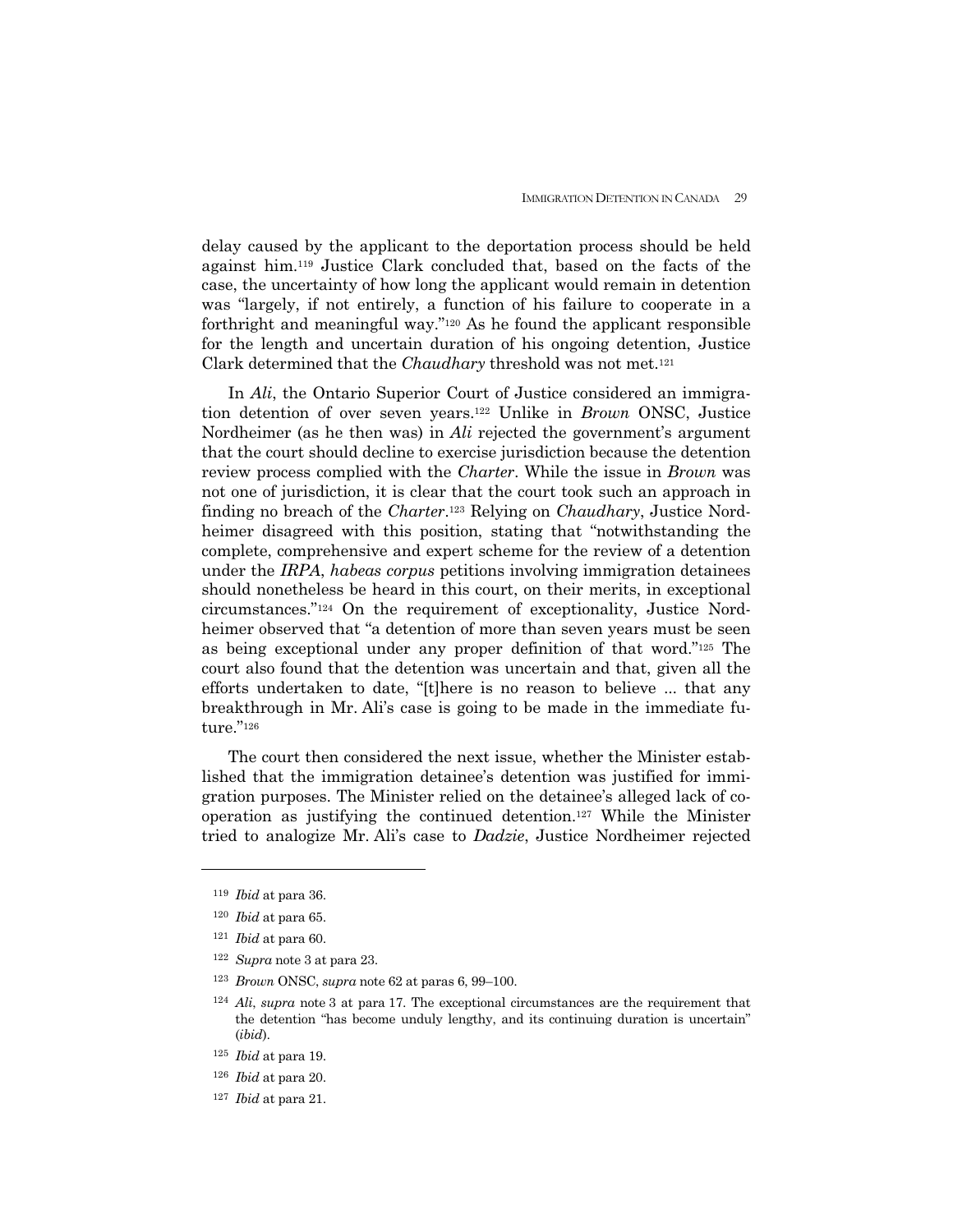this comparison, finding instead that "the individual facts of each case will determine whether the detainee's failure to co-operate with the authorities is sufficient to justify his/her continued detention."128 He concluded that it could not be said that there was a lack of meaningful cooperation by Mr. Ali.129

 Importantly, Justice Nordheimer also underlined that it is untenable to assert that "a lack of cooperation by a detainee can justify detention indefinitely."130 Such an interpretation, he noted, "could justify the continued detention of a person forever."131 The court also noted the perversity of the view that concluding otherwise would *reward* the detainee who does not cooperate, an argument that had previously been advanced by the Minister and accepted in the Federal Court.132 As noted in *Ali*: "The purpose under the *IRPA* is not the punishment of uncooperative detainees. For the continued detention of the individual to be proper, it must be necessary to further a legitimate immigration purpose."133

 Less than six months later, Justice O'Marra of the Ontario Superior Court of Justice adopted yet a different stance on the sections 7 and 9 *Charter* issues in *Toure* SC.134 There, Justice O'Marra found, as in *Dadzie*, that it was the detainee's prior lack of cooperation that engendered the delays in removal and that there remained a reasonable prospect of removal provided that Mr. Toure continued to cooperate with the CBSA in its removal efforts.135 While not stated explicitly, the logic of the *Toure*

- <sup>133</sup> *Supra* note 3 at para 26.
- <sup>134</sup> *Supra* note 36 at paras 46–66.

<sup>128</sup> *Ibid* at para 22.

<sup>129</sup> *Ibid* at para 23.

<sup>130</sup> *Ibid* at para 25.

<sup>131</sup> *Ibid* at para 26.

<sup>132</sup> See *Canada (Minister of Public Safety and Emergency Preparedness) v Lunyamila*, 2016 FC 1199 at paras 95, 114, [2017] 3 FCR 428 [*Lunyamila*].

<sup>135</sup> *Ibid* at para 66. In comparing *Chaudhary* and *Ali* with the decisions in *Brown* ONSC and *Toure* SC, the Ontario Superior Court's responses to long-term detention line up with the "rights-protecting" and "rights-precluding" model proposed in Rayner Thwaites, *Liberty of Non-Citizens*, *supra* note 2 at 15–16. In the "rights-protecting" model, the focus is purely on the reasonable foreseeability of removal, and when the time the removal will be carried out cannot be identified with precision, the detention can no longer be justified by an immigration purpose. In the "rights-precluding" model, exhibited in *Brown* ONSC*,* the state is given broad deference in exercising its immigration power and the notion of "pending deportation" is widely stretched to apply no matter what contingencies may stand in the way. For examples of the "rights-precluding" model, see *Brown* ONCA, *supra* note 62 at paras 103, 109; *Brown* ONCA, *supra*  note 114 at paras 28–29; and *Toure* SC, *supra* note 36 at paras 63–65. In this model, the court sees its role as only to ensure the government is making *bona fide* efforts. So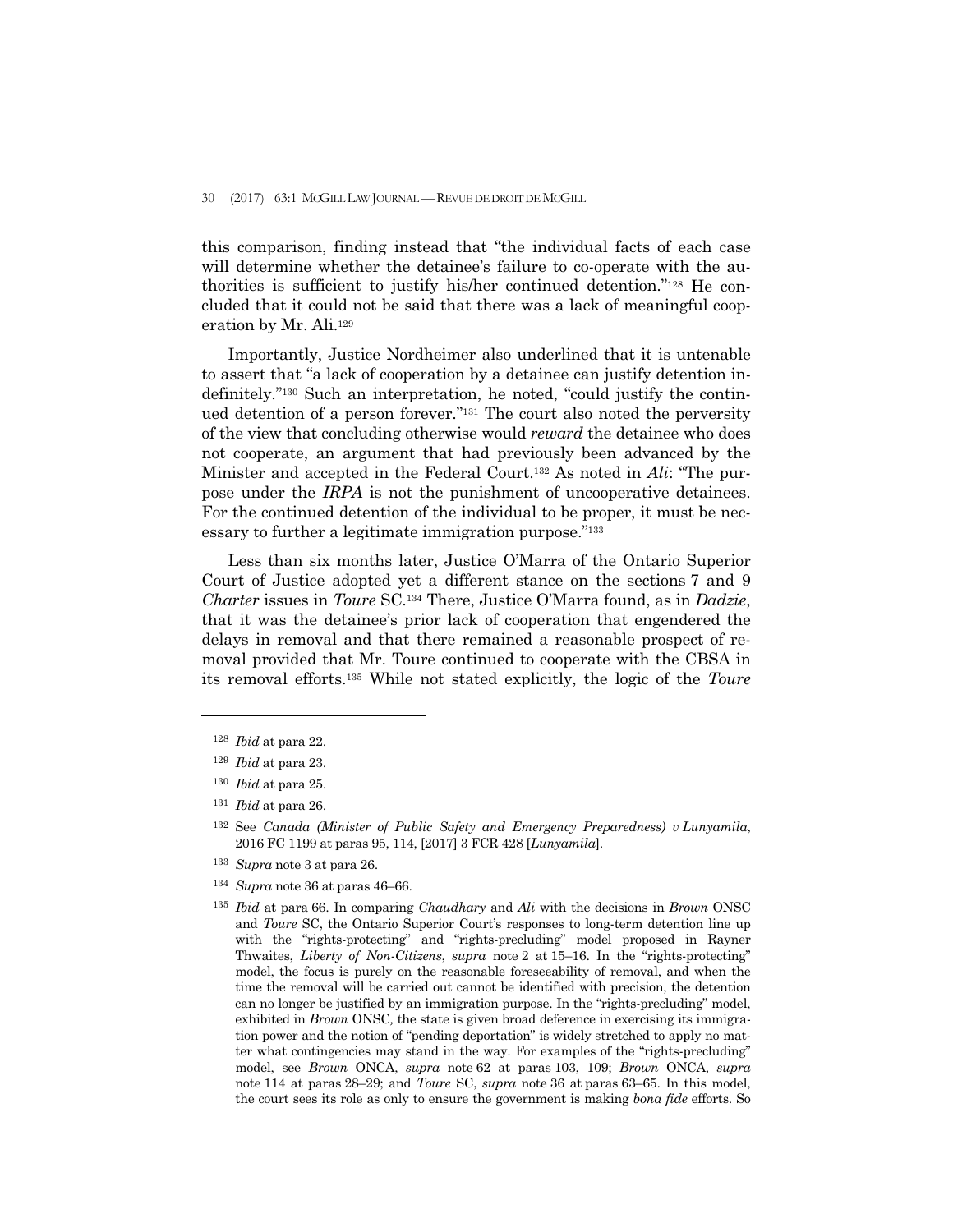judgment, like that of *Dadzie* and a companion judgment of the Federal Court in *Lunyamila*,<sup>136</sup> is that a detainee's non-cooperation with removal can justify indefinite detention. The Court of Appeal for Ontario maintained this logic—at least implicitly—in *Toure*.137

 More promisingly, however, Justice O'Marra found that Mr. Toure's right to be free of cruel and unusual treatment under section 12 of the *Charter* was breached by the decision to hold him in a maximum security criminal facility over the five years of his detention. The court noted the Immigration Division's lack of jurisdiction to control the location and conditions of detention, and found that the review mechanism did not therefore fulfill the constitutional requirement, stipulated by the Supreme Court in *Charkaoui*, that there be a process "that takes into account the context and circumstances of the individual case."138 In addition to offering a scathing critique of the mistreatment of Mr. Toure, Justice O'Marra ordered that Mr. Toure be transferred to a minimum security IHC.139 The section 12 analysis in *Toure* highlights the fact, as noted above, that the silence of the *IRPA* detention review regime with respect to the location and conditions of detention renders it constitutionally deficient.

 However, on appeal, the Court of Appeal for Ontario concluded that "the evidence" in Mr. Toure's case fell "far short of concluding" that Mr. Toure met the "high bar of showing that his treatment was cruel and unusual".140 In allowing the government's cross-appeal on section 12, the Court of Appeal concluded that the application judge's errors were "largely linked to the lack of evidentiary foundation."141 Without reference to its own recent finding in *Brown* that appellate review of *Charter* findings on

 $\overline{a}$ 

long as the state is able to show it is acting in good faith, the detention remains lawful regardless of how practically foreseeable deportation may be, and how long the detention may still last: see Thwaites, *Liberty of Non-Citizens*, *supra* note 2 at 16–17.

<sup>136</sup> *Supra* note 132.

<sup>&</sup>lt;sup>137</sup> In assessing whether the application judge sanctioned indefinite detention, the Court of Appeal found that the application judge had properly considered "lack of cooperation" as "an important factor" in the ongoing detention and that "it is a well-established principle that unexplained delay or lack of diligence should count against the offending party." Further, "[n]on-cooperation is clearly a factor that may contribute to the length of someone's detention." See *Toure* ONCA, *supra* note 36 at paras 44–49. Despite its statement that the application judge's reasons do not sanction indefinite detention on the basis of non-cooperation, the Court of Appeal upheld the finding that the detention could not become unlawful unless it was shown that the detainee had been cooperating with removal, and thus at least implicitly endorsed the analysis of the court below.

<sup>138</sup> *Toure* SC, *supra* note 36 at paras 68–72, citing *Charkaoui, supra* note 49 at para 107.

<sup>139</sup> *Toure* SC, *supra* note 36 at paras 67–92.

<sup>140</sup> *Toure* ONCA, *supra* note 36 at para 70.

<sup>141</sup> *Ibid*.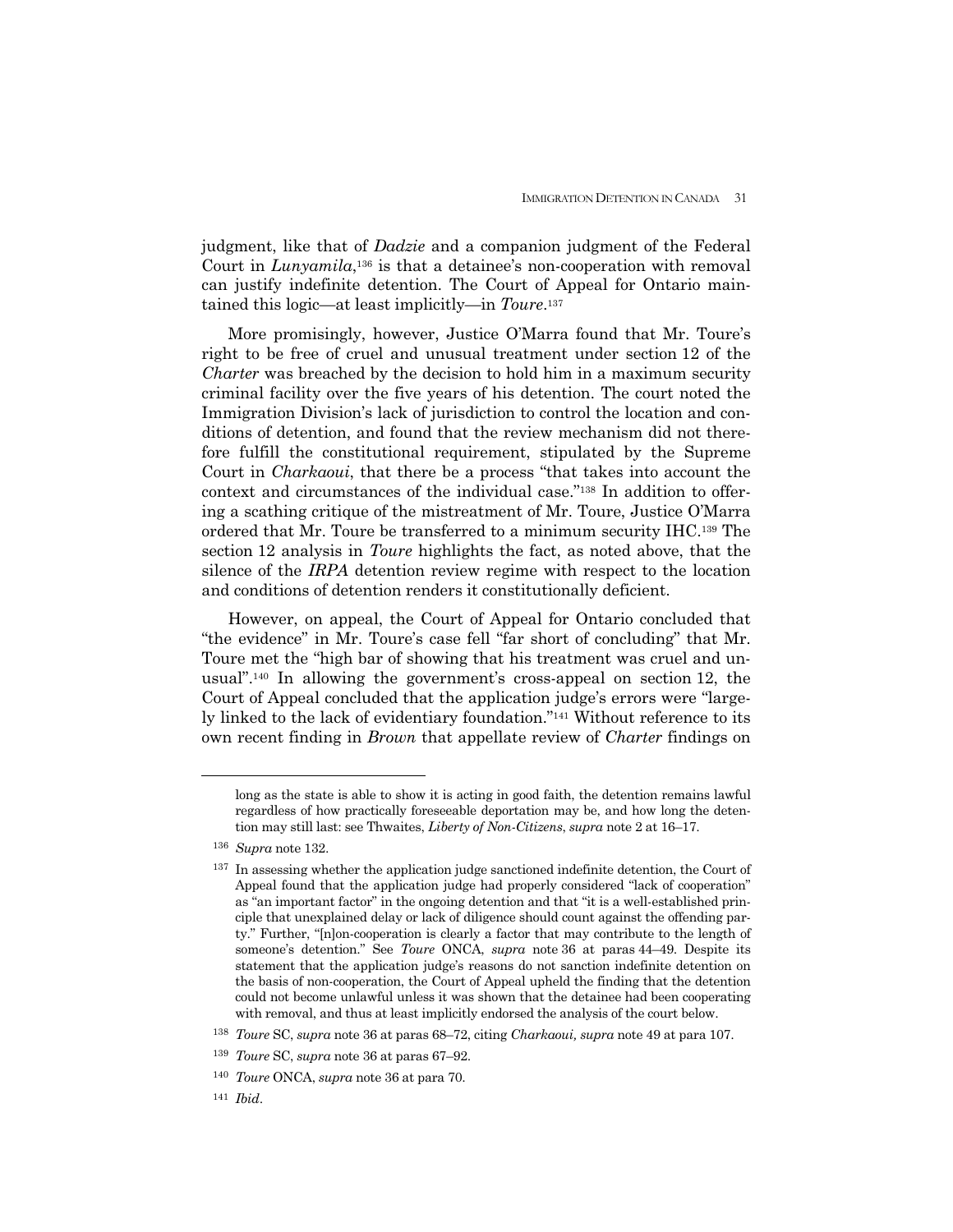*habeas corpus* appeals is to be deferential to the application judge's findings, the Court of Appeal in *Toure* disagreed with the lower court's finding that the evidence established a section 12 breach and allowed the appeal on that basis.142

 In *Scotland*, which was never appealed, the Superior Court of Justice made a number of findings that highlight the important role of *habeas corpus* litigation in shedding light on the separate and unequal nature of the detention review processes under the *IRPA*.143 The court in *Scotland* provides a trenchant criticism of the CBSA's conduct and the detention review process. Justice Morgan found: that Mr. Scotland had been detained for "conduct that is not morally blameworthy and that is not aimed at fulfilling its statutory purpose" and his detention was thus arbitrary; that the Immigration Division had failed to retain its impartiality and had unjustifiably deferred to the views of the CBSA; and further that the Division's reliance on its own prior decisions to justify ongoing detention amounted to a "closed circle of self-referential and circuitous logic from which there is no escape."<sup>144</sup> Foreshadowing a finding that the Court of Appeal would soon affirm in *Ogiamien*,145 the judgment in *Scotland* also suggests that superior court Justices in Ontario should exercise their *habeas corpus* jurisdiction more broadly to supervise the legality of the de-

-

<sup>142</sup> Compare *Brown* ONCA*, supra* note 114, at paras 36, 48; *Toure* ONCA, *supra* note 36 at para 70. Notably, the Court of Appeal in *Toure* ONCA relies on the fact that Mr. Toure could have raised his objection to being held in a maximum-security jail with the CBSA and sought judicial review of that decision if dissatisfied in order to justify its finding that there was no section 12 breach because he failed to do so. The Court of Appeal makes no attempt to reconcile this finding with the requirement stipulated in *Charkaoui* that the conditions of detention be subject to a process of *ongoing* review (*Charkaoui, supra* note 49 at paras 107, 123) and fails to explain how the failure to lodge a formal complaint with the CBSA rendered the experience of detention any less cruel and unusual. The Court of Appeal also substitutes its view of the evidence for that of the application judge in finding, without explanation of analysis, that: "While Mr. Toure met several criteria for placement in a lower security detention centre, he also met several criteria for placement in a more secure, maximum facility. Mr. Toure provided no evidence to the contrary" (see *Toure* ONCA, *supra* note 36 at para 73). This lack of deference to the factual findings of the court below is particularly problematic in this instance because it is the Court of Appeal that has misapprehended the evidence. The fact is that Mr. Toure met none of the conditions for being held in a maximum security facility and it is the Court of Appeal's statement that he "met several of the criteria for placement in a more secure, maximum facility" that lacks evidentiary foundation. Perhaps most problematically, the Court of Appeal appears to have disagreed with the application judge's assessment of the psychiatric evidence without even attempting to explain how the court below had erred, or why it drew a different conclusion from that evidence.

<sup>143</sup> *Supra* note 61.

<sup>144</sup> *Ibid* at paras 59, 61–63, 71, 74.

<sup>145</sup> *Supra* note 5 at para 41.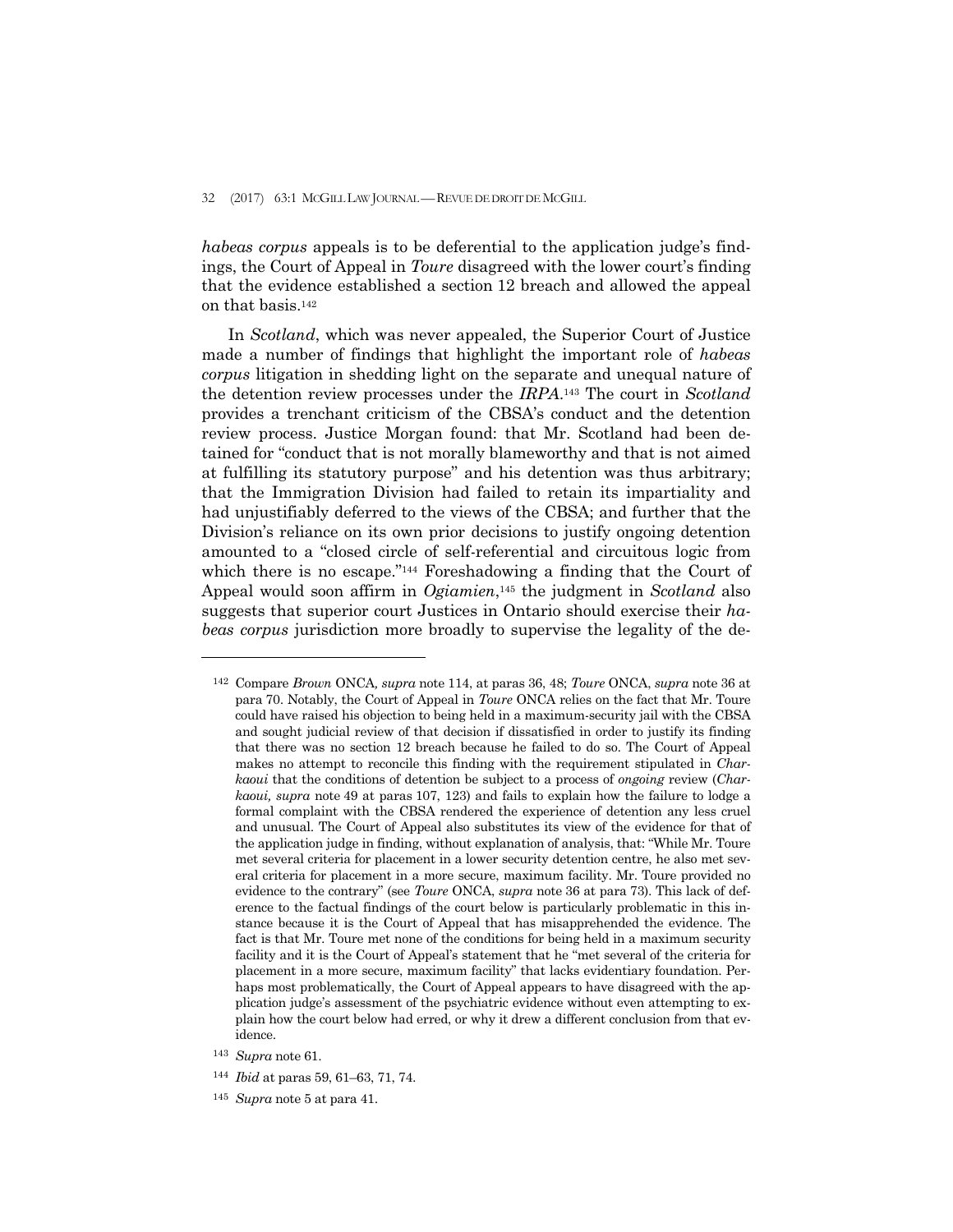tention and to ensure that detention is substantively justifiable in light of its purpose.146

 Despite the mixed outcomes in applying *Chaudhary* and in terms of the relief sought by detainees, it is undeniable that *habeas corpus* applications have in some cases meaningful remedies for some long-term immigration detainees, shed much needed light on the persistent injustice in current practices concerning immigration detention, and underscored the deficiencies in the law itself.147 The door opened in *Chaudhary* has allowed some detainees to step outside of the "closed circle of self-referential and circuitous logic" under which their detentions had been repeatedly maintained and successfully seek a fresh assessment of the legality of their detentions.148 In the next and final Part, we discuss critical issues that need to be considered and addressed in future *habeas corpus* litigation under the *Chaudhary* framework.

## III. Habeas Corpus Applications as a Litigation Strategy

## A. Why Habeas Corpus?

1

 While immigration detention *habeas corpus* litigation is still in its early days, it is clear that the advantages of challenging immigration detention through *habeas corpus* are profound. *Habeas corpus* provides a process that actually accords with the risk of imprisonment that is at stake. It allows immigration detainees to access many of the fundamental procedural rights that are absent from the *IRPA* scheme. As rightly emphasized in *Chaudhary*, the substantive question to be answered in a *habeas* 

<sup>146</sup> See *Scotland*, *supra* note 61 at paras 53–54, 71.

<sup>147</sup> See e.g. Kennedy, "Caged by Canada", *supra* note 3; Brendan Kennedy, "Maximum-Security Jail Ruled Unconstitutional in Immigration Detention Case", *The Toronto Star* (5 October 2017), online: <https://www.thestar.com>, archived at https://perma.cc/ 4W7N-W6LD; Brendan Kennedy, "'Why is this Man in Prison?', Judge Asks Government Lawyer in Immigration Detention Case", *The Toronto Star* (13 August 2017), online: <https://www.thestar.com>, archived at https://perma.cc/LZV5-ABWV. This is just a small sample of the extensive media coverage that has been done on immigration detention in the past few years since *Chaudhary*. See also the findings in *Toure* SC, *supra* note 36 at paras 67ff and *Scotland*, *supra* note 61 at paras 59, 61–63, 67, 71, 74.

<sup>148</sup> *Ibid* at para 74. See also Silverman & Molnar, "Everyday Injustices", *supra* note 1 at 109–10, where access to *habeas corpus* is expressly conceptualized as an access to justice mechanism for immigration detainees. For a description of the use of *habeas corpus* by prisoners detained in Guantanamo Bay by the US military as a means of reaching outside of the unfair processes under which they were detained and seeking justice in regular courts, see James Oldham, "The DeLloyd Guth Visiting Lecture in Legal History: *Habeas Corpus*, Legal History, and Guantanamo Bay" (2012) 36:1 Man LJ 361 at 380.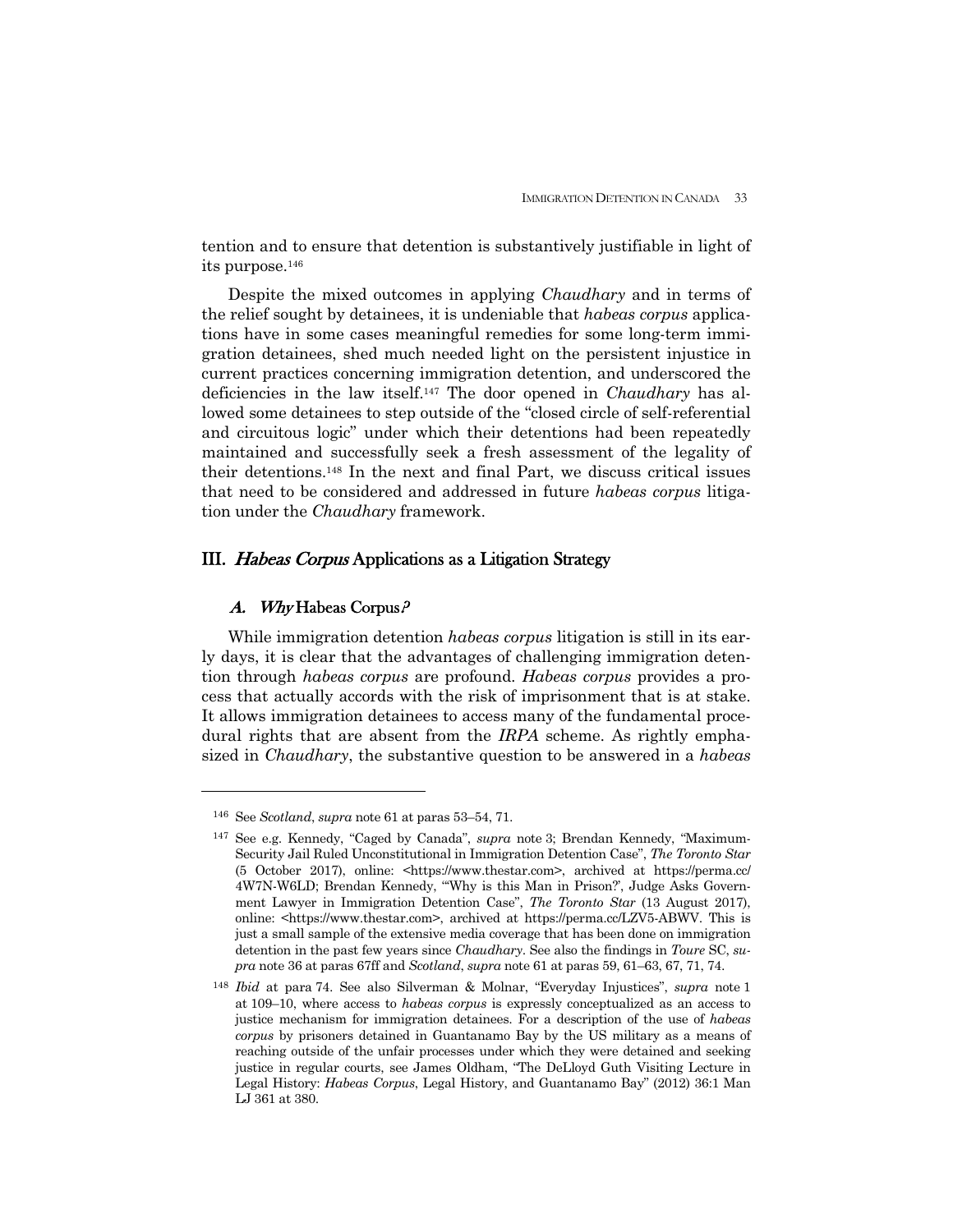*corpus* application—whether detention has become unhinged from removal—actually functions to terminate arbitrary and indefinite immigration detentions. In this section, we review the concrete advantages of challenging detention in a *habeas corpus* application.

#### 1. Straight to the Point

 The flexibility and effectiveness of *habeas corpus* has been widely recognized and defended.149 At its best*, habeas corpus* permits a detainee to cut through procedural obstacles and insist upon an impartial assessment of the legality of his or her detention. As explained by Justice Sharpe:

> The rich historical hodgepodge of factors and influences shaping habeas corpus has ... traditionally been used to ensure that important constitutional principles are followed and that the law is sufficiently supple and flexible to achieve justice in a wide range of cases.<sup>150</sup>

## 2. Disclosure Requirements

-

 *Habeas corpus* applications place a production requirement on the Crown. In initiating the application under a provincial *Habeas Corpus Act*, the detainee can seek to compel disclosure of the Immigration Division's file, and the records from the institutions where they have been concerning the conditions of confinement.151 While the scope of the CBSA's obligation to disclose its records in the context of a *habeas corpus* application has been limited by two recent lower court decisions in Ontario,152 even under this restrictive view, the CBSA is required to disclose in advance the evidence on which the state will rely in seeking to justify ongoing detention in the *habeas corpus* application. This requirement, while not wholly satisfactory, is a significant improvement vis-à-vis the procedural rights afforded to detainees in detention reviews under the *IRPA* where advance disclosure is rare.

<sup>149</sup> See e.g. *Khela*, *supra* note 9 at para 52; *Ogiamien* ONCA*, supra* note 5 at para 47.

<sup>150</sup> Justice Robert J Sharpe, Book Review of *The Most Fundamental Legal Right: Habeas Corpus in the Commonwealth* by DJ Clark & G McCoy, (2001) 1:2 OUCLJ 287 at 292. See also Parkes, *supra* note 12 at 354–55, 360. Parkes discusses the flexibility of *habeas corpus* and its gap-filling functions which allow one to step through procedural barriers and get a decision on the merits.

<sup>151</sup> For example, in Ontario, the *Habeas Corpus Act*, RSO 1990, c H1, s 5 allows a person to seek production of the evidence concerning their "restraint of liberty". See also *Habeas Corpus Act*, RSPEI 1988, c H-1, s 9.

<sup>152</sup> See *Toure v Canada (Minister of Public Safety and Emergency Preparedness)* 2017 ONSC 5533 (decision on motion for disclosure) [*Toure* Disclosure]; *Toure* SC, *supra* note 36 (decision on the merits).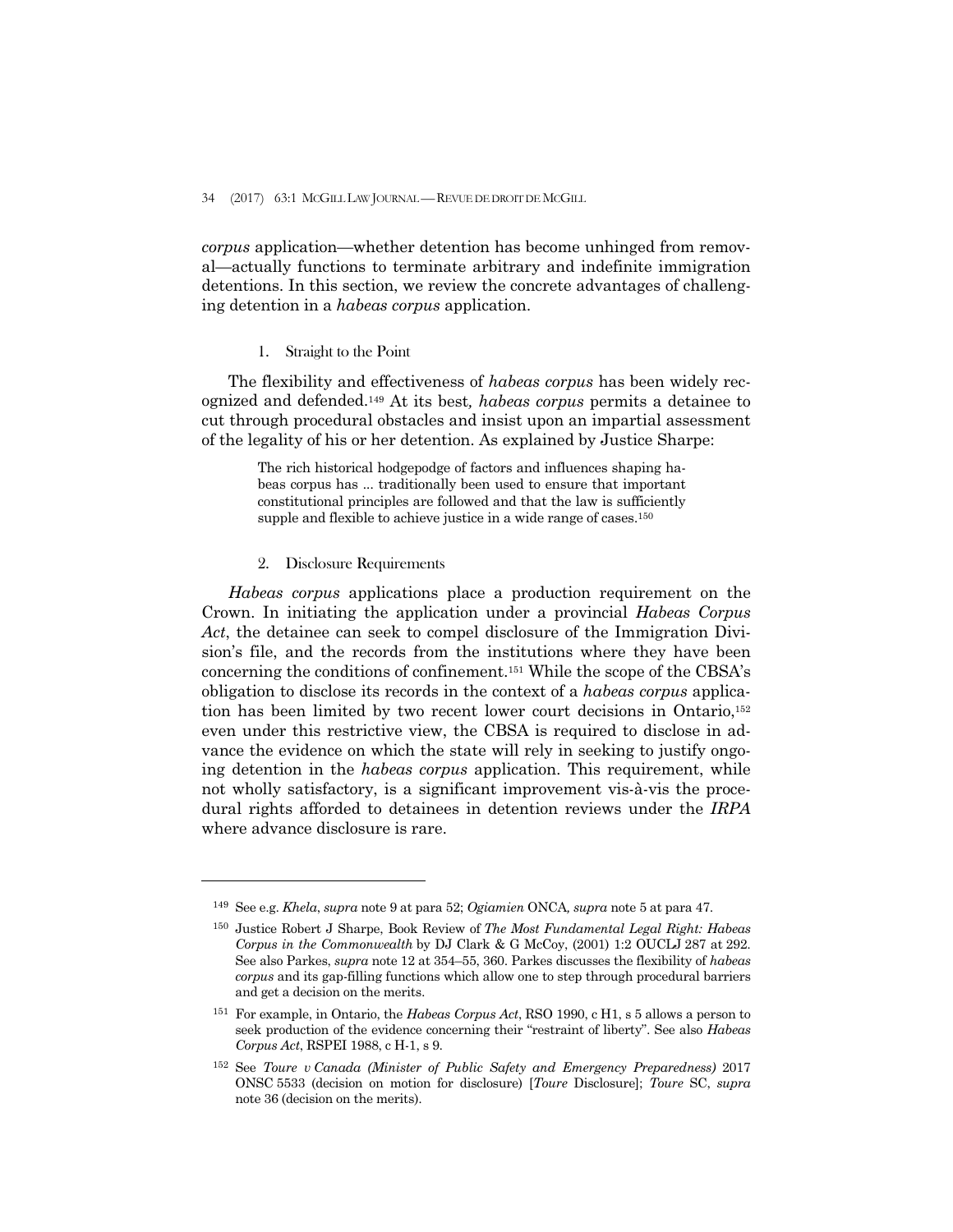### 3. Cross-Examination

 Unlike a process where continued detention based on hearsay is the norm, *habeas corpus* also presents a means to test these allegations through cross-examination. The state's evidence of danger, flight risk, or non-cooperation that sustains lengthy detentions must here be either sworn in an affidavit or given *viva voce*. In either case, the evidence is subject to cross-examination in an adversarial process. There is no such mechanism as of right in the *IRPA* scheme to meaningfully scrutinize the Minister's allegations.

#### 4. De Novo Assessment of the Evidence

 The judge on a *habeas corpus* application owes no deference to any past decision to maintain detention.153 As such, the question is no longer just whether anything is "new" after an additional month of the detainee being locked in a cell, which he or she may have inhabited for periods longer than half a decade. Instead, *habeas corpus* presents a chance for a global assessment of the present facts and circumstances of the detention and is concerned only with whether continued detention is legal at the present time rather than asking if some new development justifies a departure from a prior decision.

## 5. Burden on the Jailor

-

 Related to the *de novo* assessment, *habeas corpus* restores the fundamental procedural principle that the burden of justification for a deprivation of liberty lies with the party seeking to impose or maintain detention. As noted in *Chaudhary*, the *IRPA* scheme as applied pursuant to the Federal Court of Appeal's judgement in *Thanabalasingham* effectively shifts the burden to the detainee to prove that the situation has changed in the past thirty days.154 For detainees, who are typically left to sit for seventeen hours a day or more in the cell of a maximum security prison with no access to much of the evidence in their case, this is a profoundly unjust state of affairs.155 *Habeas corpus* applications restore a fair allocation of the burden to justify the deprivation of liberty.

<sup>153</sup> See *Chaudhary* ONCA, *supra* note 5 ("*[h]abeas corpus* allows the court to take a step back and look at the evidence without the burden of previous ID decisions. The appellants will not be required to show that there has been a change from prior dispositions" at para 91).

<sup>154</sup> *Thanabalasingham*, *supra* note 32 at paras 14–16; *Chaudhary* ONCA, *supra* note 5 at paras 85–90.

<sup>155</sup> In *Ali*, *supra* note 3 at para 37*,* the court noted the unfairness of requiring detainees to show they are now no longer a flight risk or danger despite having no access to any pro-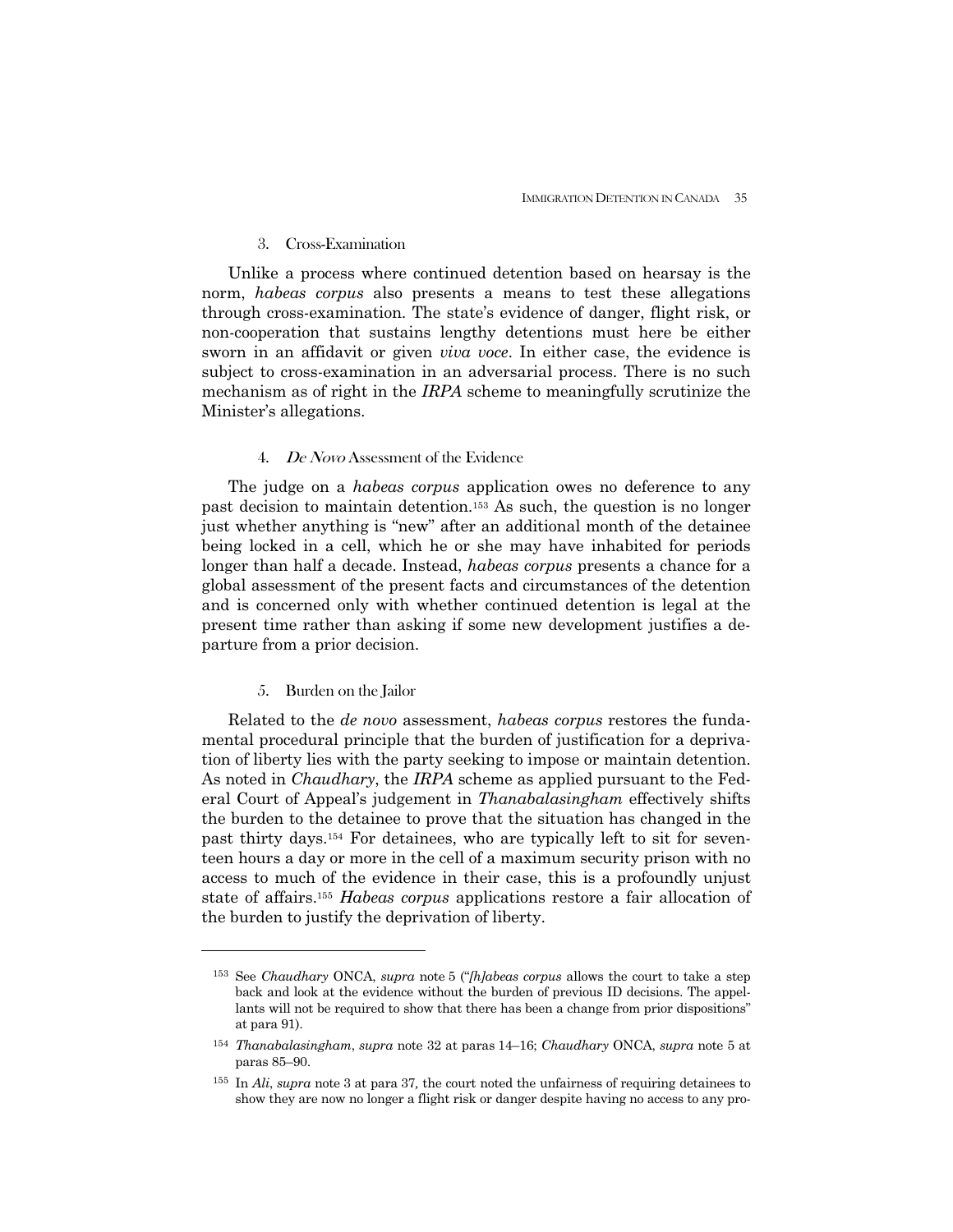#### 36 (2017) 63:1 MCGILL LAW JOURNAL —REVUE DE DROIT DE MCGILL

 Further, in cases where detention for removal is justified by "noncooperation", the Minister must, on *habeas corpus*, actually put forward evidence to meet their burden. In *Ali*, where the applicant was imprisoned for seven years based on the state's hunch that he was concealing information about his identity, the Ontario Superior Court of Justice refused to countenance this position: "The authorities cannot discharge the onus that rests on them to demonstrate that the continued detention of Mr. Ali is justified, for immigration purposes, based on skepticism and speculation."156

### 6. The Question Asked and the Court that Answers It

 Finally, and perhaps most significantly, *habeas corpus* brings detained non-citizens into courts with unmatched expertise in matters of detention and the *Charter* in a process that directly concerns itself with the constitutionality of their ongoing detention. It is uncontroversial that detention issues are the "daily fare" of Superior Courts, and as the Supreme Court stated in *Khela*, "when a loss of liberty is involved, the superior courts are well versed in the *Charter* rights that apply."<sup>157</sup>

 As noted above, the Court of Appeal for Ontario in *Chaudhary* was unequivocal that if a lengthy detention has become indefinite, the detention will breach the *Charter*. Although identical *Charter* issues arise before the Immigration Division and on judicial review at the Federal Court, the Federal Court has never found a *Charter* breach in these circumstances*.* In fact, to the contrary, there is an alarming line of authority in Federal Court jurisprudence holding that it is an error of law for the Immigration Division to order release on *Charter* grounds based solely on a finding that a detention has become indefinite.158 This line of authority cannot be squared with *Chaudhary*, or with protections against arbitrary detention under sections 7 and 9 of the *Charter* in any other context. In this light, access to the Superior Courts through *habeas corpus* has proved to be the only access to *Charter* protections against arbitrary detention meaningfully available to immigration detainees.

 If there was ever an illustration of how differently two courts can conceive of the *Charter,* it is the contrast between the Federal Court's deci-

 $\overline{a}$ 

gramming that could aid in rehabilitation, all while subjected to lockdowns and appalling prison conditions that only harm their mental and physical health.

<sup>156</sup> *Ibid* at para 32.

<sup>157</sup> *Supra* note 9 at para 57.

<sup>158</sup> See *Ahmed* FC 876, *supra* note 105 at paras 25–27; *Okwerom*, *supra* note 50 at para 8; *B147*, *supra* note 50 at paras 53–56.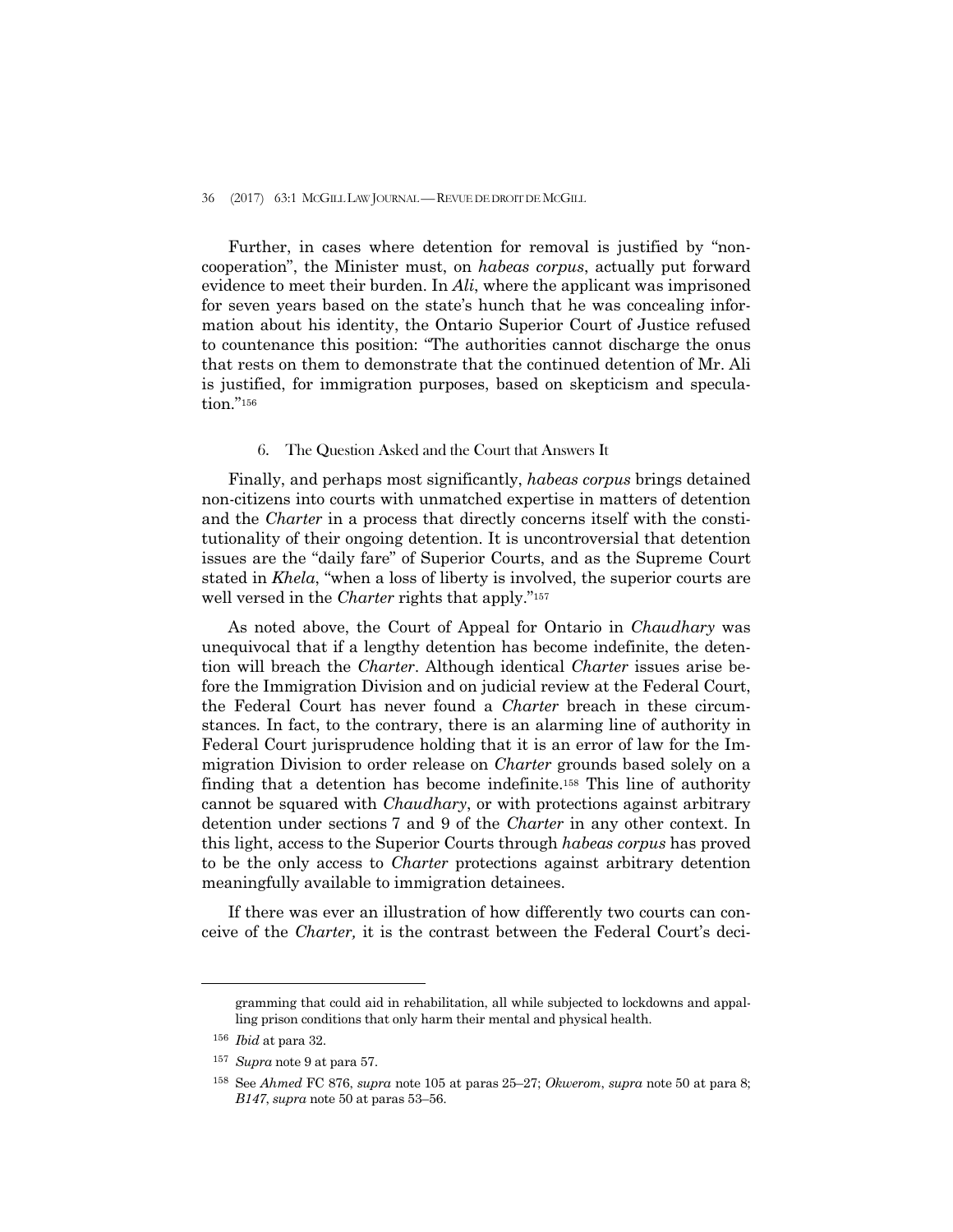sion in *Lunyamila* and the Ontario Superior Court's decision in *Ali*.159 Both decisions address the issue of indefinite detention for a detainee alleged to be uncooperative with removal. In *Lunyamila,* Chief Justice Crampton of the Federal Court considered the case of an applicant with a long history of violent crimes who would not sign a declaration that would allow for travel documents to be issued to effect his deportation.160 While the facts of *Lunyamila* presented an exceptional level of danger to the public for an immigration detainee—including attacks against strangers—Chief Justice Crampton made no effort to limit his ruling to the facts. The Federal Court held that even in the case of detention solely based on flight risk, where a detainee is not cooperating with removal, the balance must *always* favour continued detention.161

 In considering the *habeas corpus* application in *Ali*, on the other hand, the Ontario Superior Court directly addressed the government's reliance on *Lunyamila*.162 After attempting to distinguish the case on its facts, Justice Nordheimer plainly stated his disagreement with the judgment insofar as it can be read for a general principle legalizing indefinite detention.163 He noted that the rationale from *Lunyamila* could be read as justifying detention "forever", and affirmed that

> [t]o authorize the Government to hold a person indefinitely, solely on the basis of noncooperation, would be fundamentally inconsistent with the well-established principles underlying ss. 7 and 9 of the Charter. It would also be contrary to Canada's human rights obligations.<sup>164</sup>

 There is nothing about the fact that the Federal Court is sitting in judicial review that should prevent it from acting to prohibit arbitrary and indefinite detention. However, the fact that it has not done so, and that on *habeas corpus* the Ontario Superior Court thus far *has*, is a development that cannot be ignored. The ability for non-citizens to enter a forum where their liberty may be treated as equally deserving of protection, and where they can access procedures through which the detention can be meaningfully challenged, speaks to the necessity of *habeas corpus* jurisdiction over immigration detention in Canada, a right that, to date, has been expressly recognized only in Alberta and Ontario.165 In *Chhina*, the Supreme Court

<sup>159</sup> *Lunyamila*, *supra* note 132; *Ali*, *supra* note 3.

<sup>160</sup> *Lunyamila*, *supra* note 132 at paras 8–11.

<sup>161</sup> *Ibid* at paras 1–3.

<sup>162</sup> *Supra* note 3 at paras 21–26.

<sup>163</sup> *Ibid* at para 26.

<sup>164</sup> *Ibid* at para 27.

<sup>165</sup> See Silverman & Molnar, "Everyday Injustices", *supra* note 1 at 110.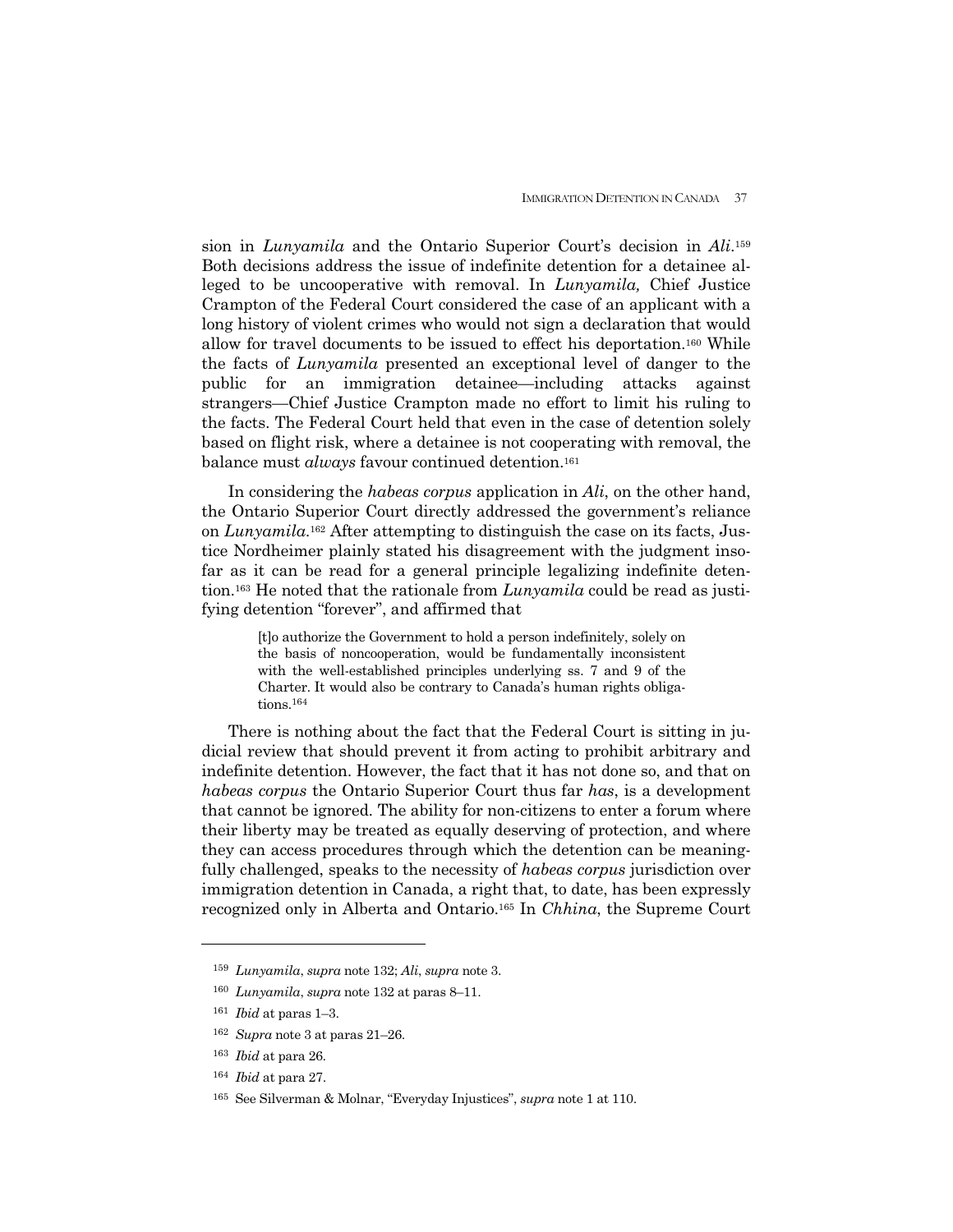38 (2017) 63:1 MCGILL LAW JOURNAL — REVUE DE DROIT DE MCGILL

will decide whether or not immigration detainees across will have access to *habeas corpus* or remain relegated to the separate but unequal regime created under the *IRPA*.

## B. Effectively Litigating Habeas Corpus: Beyond Chaudhary

 The judgment in *Chaudhary* is a deeply important step in protecting non-citizens from illegal detention. However, much remains to be done. In this subpart, we identify three areas of importance in future immigration *habeas corpus* litigation. The first is about preserving the ground gained in *Chaudhary*. The second is about ensuring that disclosure requirements remain meaningful in *habeas corpus* applications. The third concerns the need to continue to expand the judgment in *Chaudhary* to its logical conclusion: if it is the *IRPA* detention review process as a whole that is less advantageous than *habeas corpus*, then *habeas corpus* jurisdiction must extend to *all* immigration detainees seeking release on grounds that their detention is unlawful.

## 1. Reaching the Chaudhary Threshold

 As noted above, under *Chaudhary*, the door to *habeas corpus* at the superior court is a showing of "reasonable and probable grounds" that an immigration detention is lengthy and of uncertain duration.166 At that point, the detainee's onus is met, and the burden falls to the government to demonstrate that the detention is nevertheless legal.167

 As early as the second *habeas corpus* decision applying *Chaudhary*, the government was successful in relieving itself of its legal burden to justify detention. In *Dadzie*, Justice Clark of the Ontario Superior Court found that a detention of over two years was neither lengthy nor of uncertain duration because it was the applicant's *non-cooperation* that was the cause of this state of affairs.168 While this decision was largely a product of its facts, a caution is nonetheless in order. The analytical approach in *Dadzie* and *Toure* subverts the very essence of *habeas corpus*: that it is the jailor that bears the burden to justify the lawfulness of detention.169 Under *Chaudhary* and *Charkaoui*, the state may invoke a detainee's lack

<sup>166</sup> *Supra* note 5 at para 81.

<sup>&</sup>lt;sup>167</sup> It remains to be determined exactly when the detainee's onus of reasonable and probable grounds are met and it is clear from the mixed outcomes applying *Chaudhary*, discussed above, that the courts are struggling with this issue.

<sup>168</sup> *Supra* note 116 at paras 65, 71.

<sup>169</sup> See *Khela*, *supra* note 9 at para 40.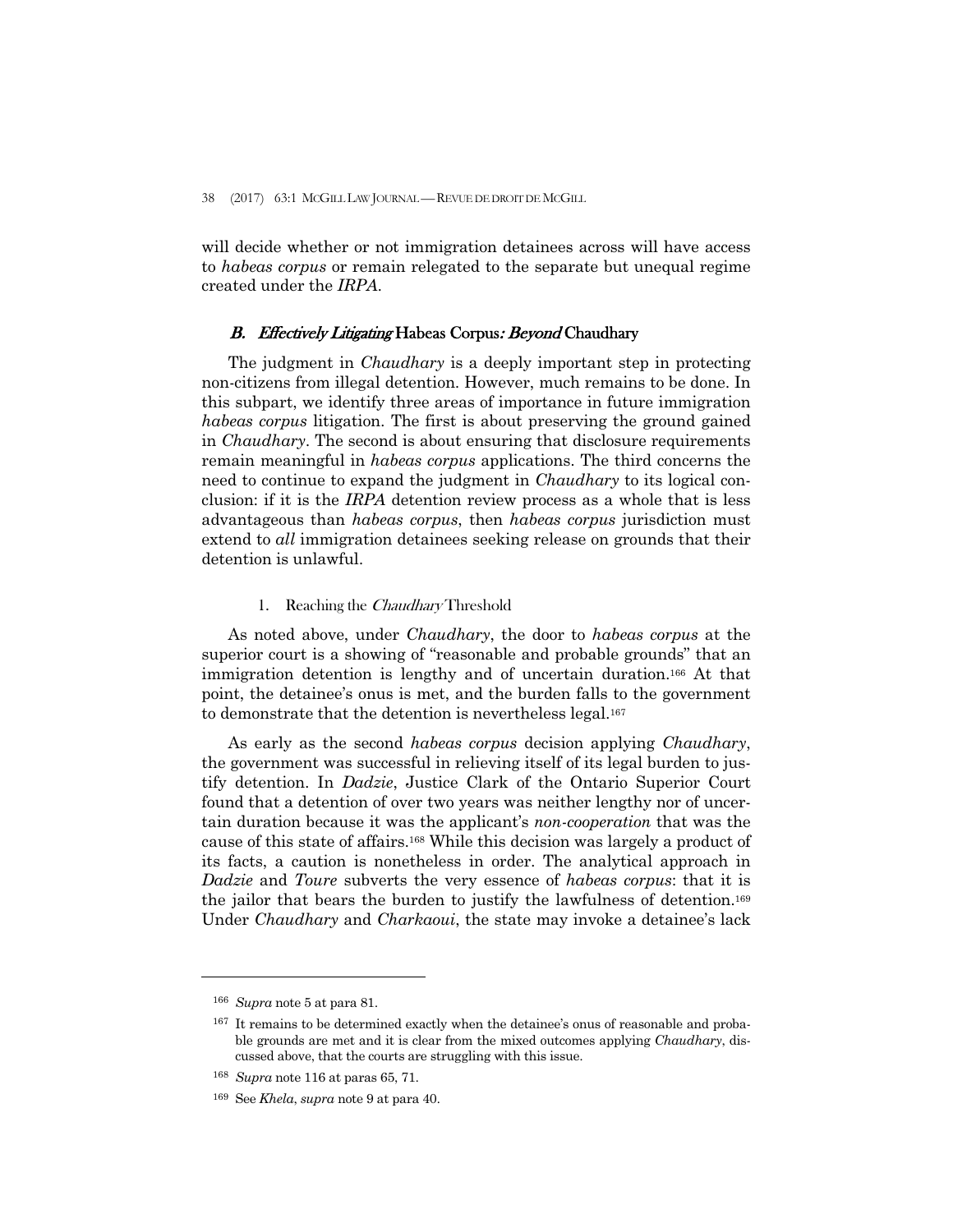of cooperation to seek to justify a long and indeterminate detention.170 However, this consideration is just that: a justification. As such, the assessment of a detainee's non-cooperation belongs at the justification stage of the analysis. When this factor is inserted into the threshold question, as was the case in *Dadzie* and again in *Toure*, it shifts the burden back onto the detainee to prove that their own detention is unlawful.171 The error of the courts in both *Dadzie* and *Toure* is that they asked only whether non-cooperation should count against the detainee: they did not consider either the allocation of the burden or at what stage in the analysis alleged non-cooperation should be considered.

 In order to preserve the ground gained in *Chaudhary*, questions of non-cooperation, which may regularly arise in long-term detention cases, must fall to the state to prove, and must not therefore be imported into the jurisdictional threshold stage of the analysis. This approach retains the essence of *habeas corpus*, and accords with *Chaudhary* where the applicants' detentions were found lengthy and of uncertain duration based on the plain meaning of those terms.172 It also retains analytical coherence as the alternative would lead to an imprecise weighing of unlike properties, balancing "time in detention" against how much the detainee has or has not cooperated. Allegations that the detainee is not cooperating with removal efforts and arguments that such non-cooperation justifies further detention must be assessed at the stage of the lawfulness of the detention. Otherwise, the most critical component of *habeas corpus*, the detaining party's burden to prove the legality of detention, is eroded. If the detainee is required, at the jurisdictional threshold stage, either to prove his or own cooperation with removal efforts or to establish that any noncooperation does not justify continue detention, then the state is relieved of its burden to establish the legality of the detention.

<sup>170</sup> *Charkaoui, supra* note 49 at paras 108, 114, citing *Sahin*, *supra* note 16 at 231–32.

<sup>171</sup> *Dadzie*, *supra* note 116 at paras 28, 36; *Toure* SC, *supra* note 36 at paras 21–45. It should be noted that the centrality of "cooperation" to many of these decisions is ripe for discrimination as cultural and socio-economic factors such as knowledge of birth dates and different spellings of a name are invoked to prove that a detainee is not cooperating in establishing their identity. See *Ali, supra* note 3 at paras 7–8; *Toure* SC, *supra* note 36 (Cross-examination of Dale Lewis on 27 September 2017). On race and immigration detention, see generally Bosworth & Turnbull, *supra* note 1; Pratt, *Securing Borders*, *supra* note 1, ch 4.

<sup>172</sup> For example, the 20-month detention of the applicant Carmelo Bruzzese was found to be "lengthy". See *Chaudhary* ONCA, *supra* note 5 at paras 113–15.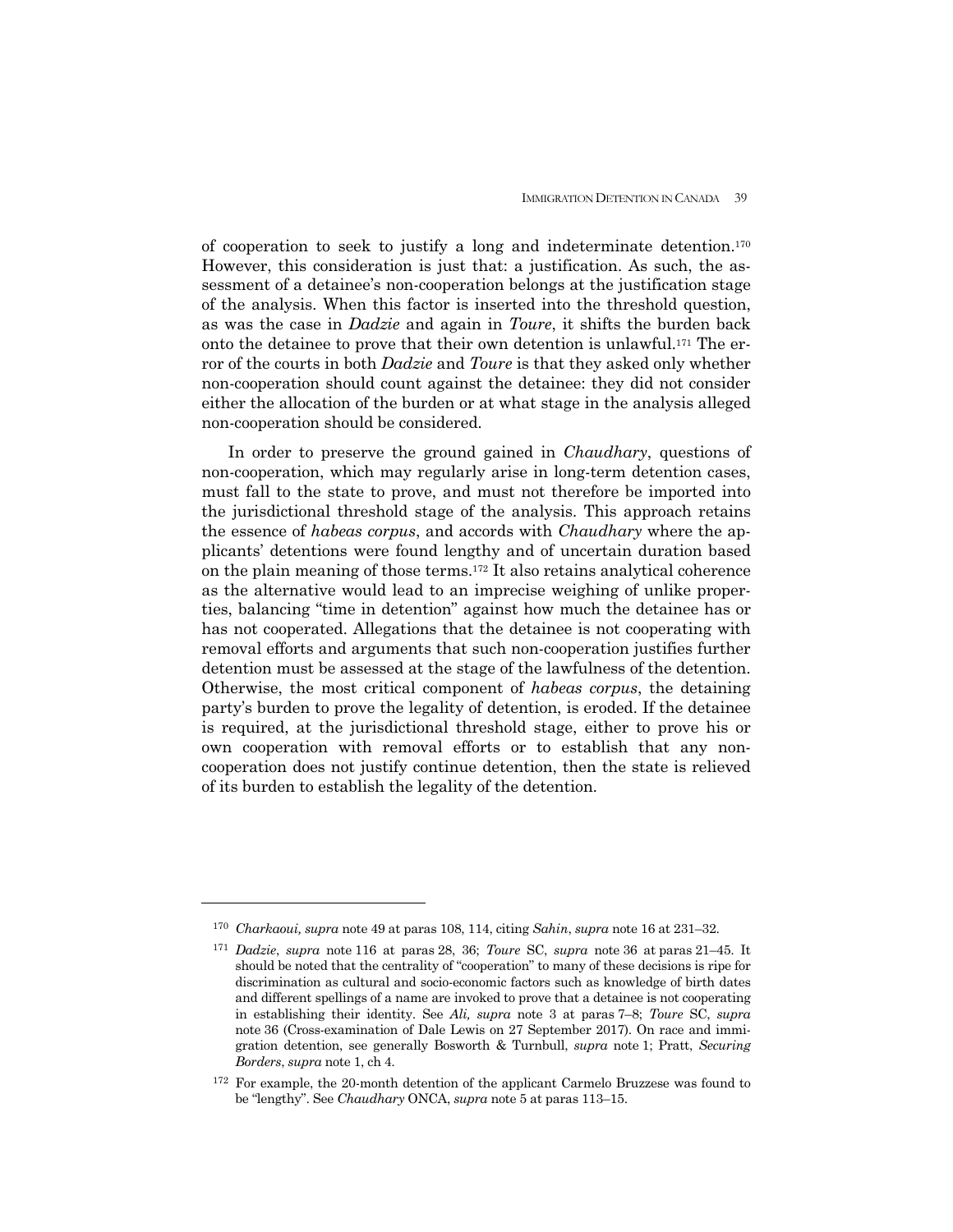40 (2017) 63:1 MCGILL LAW JOURNAL —REVUE DE DROIT DE MCGILL

#### 2. Uncovering the Whole Factual Picture

 In *Toure*, the Ontario Superior Court of Justice held that the *Charter*  did not require the Minister to disclose either Mr. Toure's full CBSA file or even a specific list of documents germane to the allegation being advanced by the Minister.173 The court held that the Minister had disclosed sufficient documents to allow the applicant to know the case to meet in his *habeas corpus* application. The effect of this holding is that the government will not necessarily be obligated to disclose all records relevant to cooperation or the foreseeability of removal even in *habeas corpus* proceedings. Evidence that is relevant to the determinative questions at issue may remain unknown to both the applicant and the presiding judge. This holding can only be reached by disregarding the second of two requirements for a fair detention review process set out by the Supreme Court in *Charkaoui*<sup>174</sup> and reiterated in *Harkat*: "the right to know and meet the case, *and the right to have a decision made by the judge on the facts and the law*."175 In a proceeding decided in the adversarial context, if the state does not have to make full disclosure, no party is in a position to ensure that the judge is "exposed to the whole factual picture" and thus able to make an informed decision on the facts and law.176

 This critical fair process requirement will remain absent if the decision in *Toure* on this point is allowed to stand. On appeal, the Court of Appeal for Ontario declined to address the issue in substance, simply asserting that the lack of disclosure was not a "severe unfairness" sufficient to breach the principles of fundamental justice on the facts of the case.177 While the issue remains unsettled, the judgments in *Toure* represent a problematic shift towards a separate and unequal fairness standard for immigration detainees whereby diluted disclosure obligations suffice because they do not result in "severe unfairness".

<sup>176</sup> *Ibid* at para 51.

-

<sup>173</sup> *Toure* Disclosure, cited in *Toure* SC, *supra* note 36 paras 50–60.

<sup>174</sup> *Supra* note 49 at para 29.

<sup>175</sup> *Canada (Citizenship and Immigration) v Harkat,* 2014 SCC 37 at para 41, [2014] 2 SCR 33 [emphasis added]

<sup>177</sup> *Toure* ONCA, *supra* note 36, at paras 41–43. Unfortunately, the Court of Appeal's finding that the disclosure issue was not fully argued before the application judge is simply incorrect. Contrary to what is stated by the Court of Appeal, the disclosure issued was fully argued. The statement referenced by the Court was made at the close of the evidence on this second day of the hearing (September 27, 2017). The disclosure issued was fully argued on the third day of the hearing (September 28, 2017).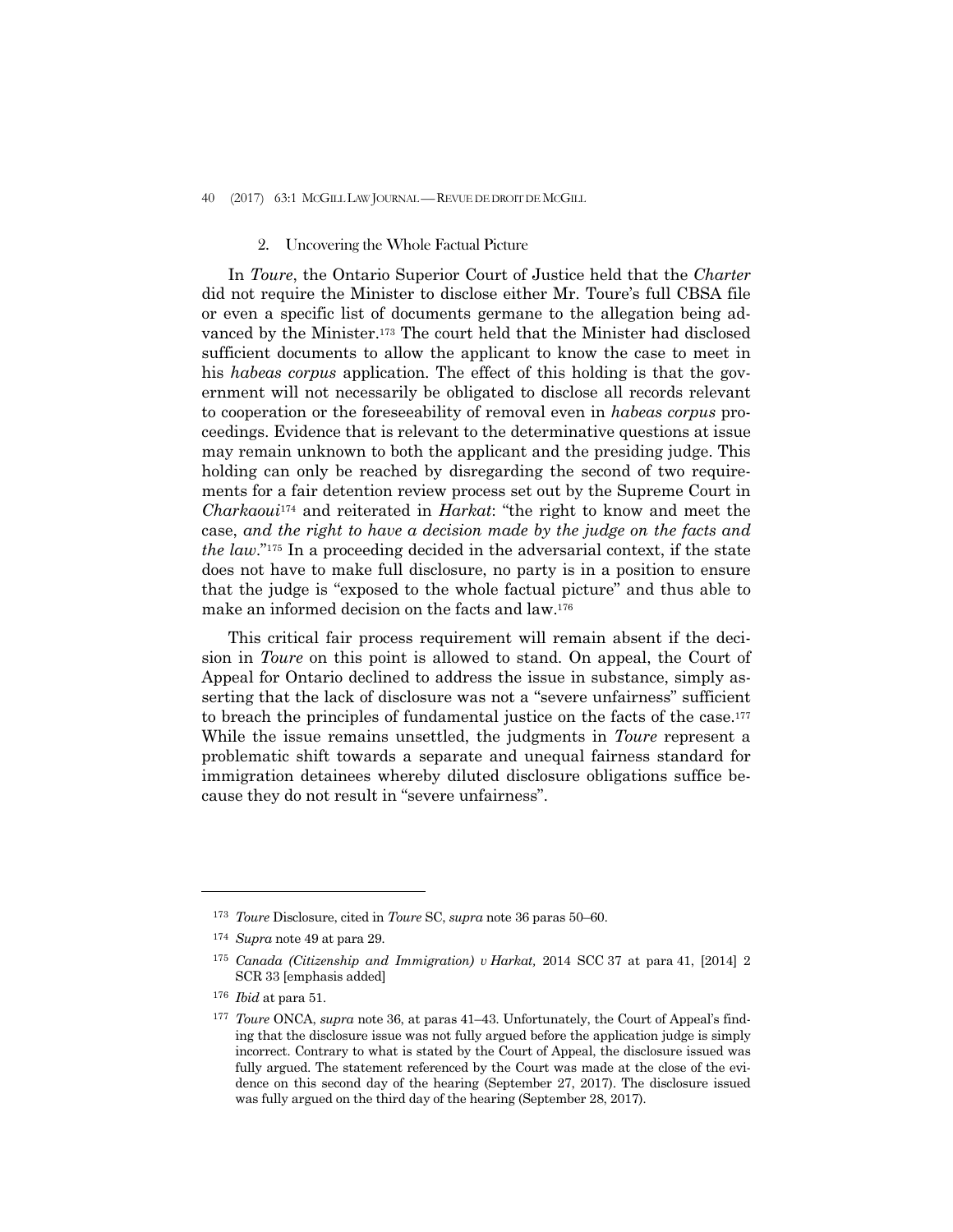#### 3. Beyond the Chaudhary Threshold

 Finally, the logic of *Chaudhary* extends beyond detentions that are long and indefinite. In the latter section of the *Chaudhary* decision,178 the Court of Appeal for Ontario, using the framework from *May* and *Khela*, considered whether the *IRPA* scheme was as broad and advantageous as that available by way of *habeas corpus*. The court found that it was not and that there is therefore no basis for a court to decline to exercise its *habeas corpus* jurisdiction. Some of the initial decisions that followed *Chaudhary* have referred to this jurisdiction as "exceptional"<sup>179</sup> and treated length and indefinite duration as threshold issues that must be assessed in order for the court to take *habeas corpus* jurisdiction.180 The judgment in *Scotland* rejected this approach, and instead collapsed the issues of lengthy detention and indefinite detention into its analysis of the legality of the detention—refusing to consider them in the abstract as threshold issues.181

 The Court of Appeal for Ontario has itself now stated in *Ogiamien*, in considering the findings about the *IRPA* scheme made in *Chaudhary*, that there is no principled reason that *habeas corpus* jurisdiction should be limited to cases where the detention is exceptionally lengthy and of uncertain future duration.182 Justice Sharpe, writing for the court, rejected the Minister's argument to the effect that *Chaudhary* was "restricted to its precise facts."183 Justice Sharpe further noted that such a submission ig-

-

<sup>178</sup> *Supra* note 5 at paras 75–106.

<sup>179</sup> *Ali*, *supra* note 3 at para 17.

<sup>180</sup> See *ibid*; *Toure* SC*, supra* note 36 at para 19. On appeal, the Court of Appeal for Ontario accepted Mr. Toure's submission that "the principle applied in *Chaudhary* is not restricted to the specific facts considered in that case." See *Toure* ONCA, *supra* note 36 at para 23. Yet, at the same time, the Court of Appeal rejected Mr. Toure's submission that the application judge erred because he concluded that he only had jurisdiction to decide the issue if the first part of the *Chaudhary* test was met *because* Mr. Toure had specifically relied on *Chaudhary* in support of his application and he failed to argue that the court had jurisdiction to hear his application because of other "exceptional circumstances". In arriving at this conclusion, the Court of Appeal appears to be saying although the decision is less than clear on this point—that a court may have jurisdiction to hear a *habeas corpus* application in situations other than that set out in *Chaudhary*, but that, at the very least, this needs to be specifically argued by the detainee (*ibid* at paras 21–27). The Court of Appeal appears to be suggesting is that detainees bear the burden of justification to show that the Court should hear the application, rather than placing the burden on the state to show that the circumstances are such that jurisdiction should be declined.

<sup>181</sup> *Supra* note 61 at paras 51–58.

<sup>182</sup> *Supra* note 5 at para 41.

<sup>183</sup> *Ibid*.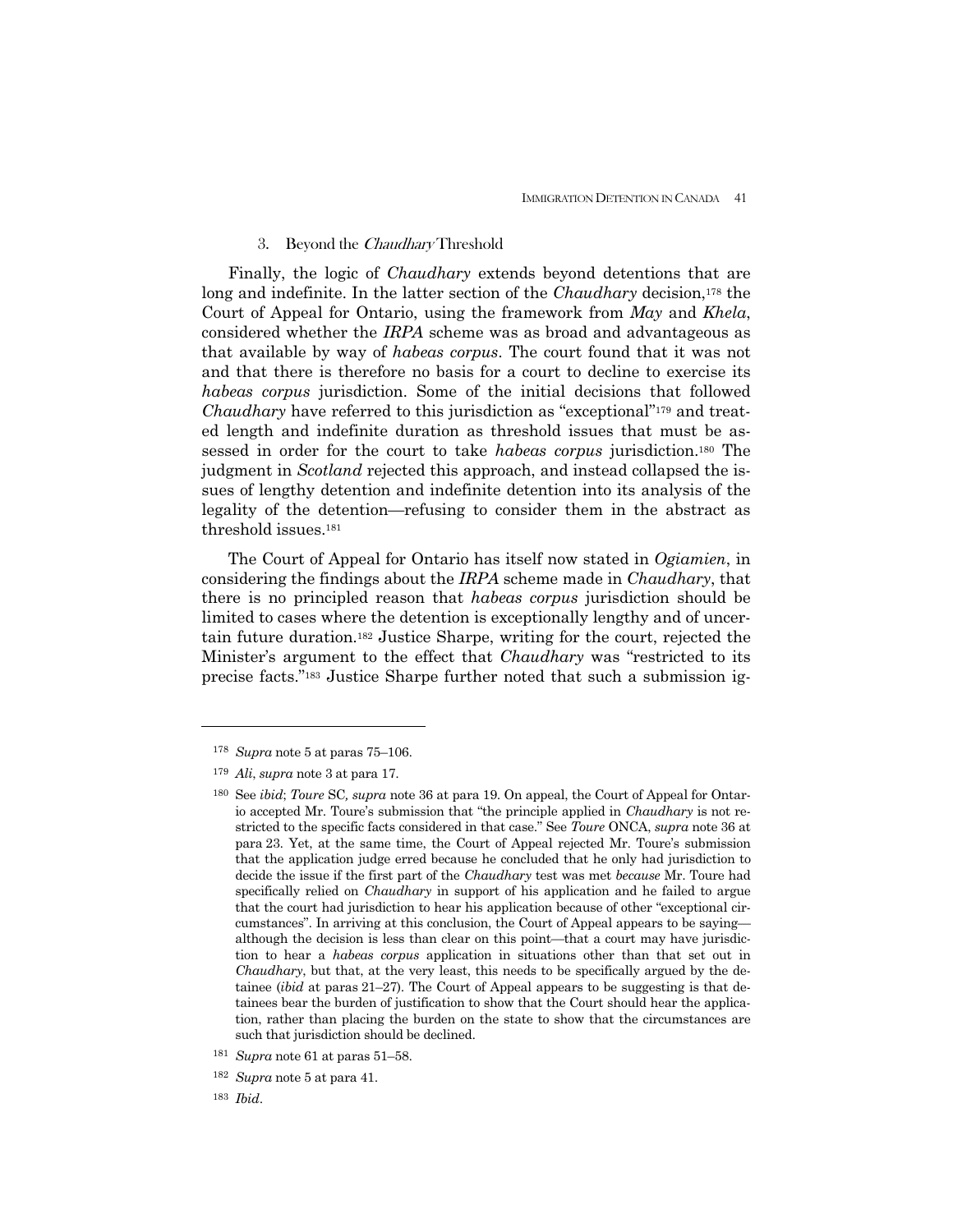nored "the more general principle upon which *Chaudhary* rests," which is that:

> [T]he Superior Court retains its residual jurisdiction to entertain *habeas corpus* applications where the IRPA process of review under the supervision of the Federal Court is less advantageous than *habeas corpus*, and where releasing the applicant would not alter the immigration status of the applicant or amount to a collateral attack on an immigration decision.184

What remains to be seen is the extent to which superior courts will recognize that the "IRPA process of review under the supervision of the Federal Court" is *always* "less advantageous than *habeas corpus*", and that the remedy should therefore always be available to challenge the lawfulness of an immigration detention. This prospect has been rendered somewhat more remote by the Court of Appeal for Ontario's judgment in *Toure*, where it found that it remains the detainee's burden to demonstrate exceptional circumstances justifying the exercise of *habeas corpus* jurisdiction.185 In so finding, the Court appears to be relieving the government of its burden to demonstrate that the jurisdiction should be declined.

 As set out in detail above, the findings in *Chaudhary* on the advantages of *habeas corpus* over the detention review scheme apply equally to other situations where immigration detainees seek to challenge the legality of their detention and there remains no principled reason why it should be limited to "exceptional" cases. The advantages that stem from the onus being on the state, the less favourable review process in Federal Court, the expertise of the Superior Court in *Charter* rights, and the choice, timeliness, and nature of the remedy, are all important advantages for a detainee challenging the lawfulness of their detention regardless of its length and uncertain duration. Each of these factors makes the *IRPA* scheme less advantageous than *habeas corpus*. Having overcome the misapplication of *Peiroo*, as long as the detainee's *habeas corpus* application is directed not at their immigration status, but at the lawfulness of their ongoing detention, there is no principled reason that the rationale of *Chaudhary* should not extend to them as well.

 It is also difficult to reconcile the right to *habeas corpus* and release by the court that determines the legality of detention under section 10(c) of the *Charter* with a regime that places the burden on the detainee to show exceptional circumstances justifying *habeas corpus* review. If the "*Peiroo*  exception*"* does not apply, then the right to *habeas corpus* remains the

<sup>184</sup> *Ibid.*

<sup>185</sup> *Toure* ONCA, *supra* note 36 at paras 21–27.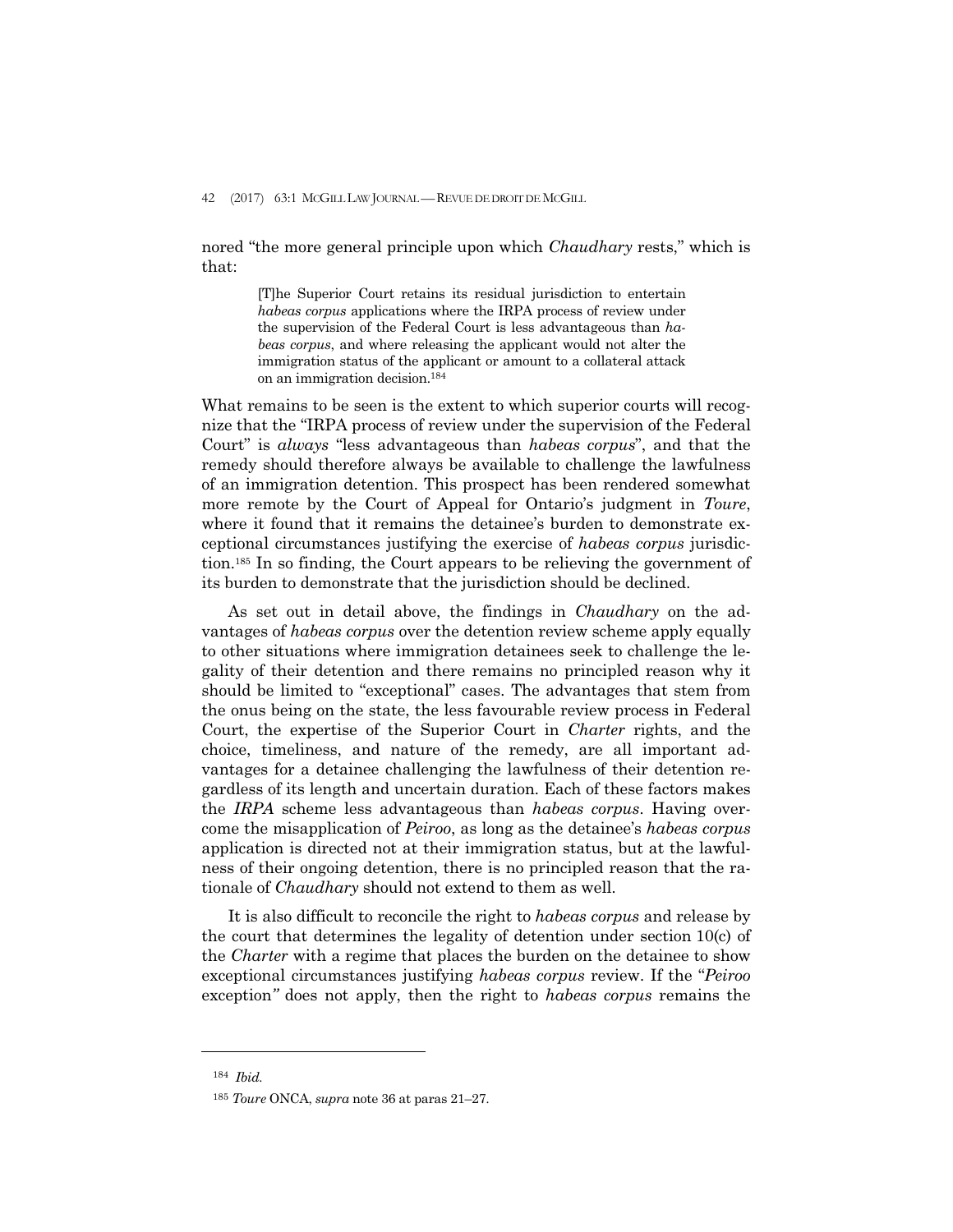applicable rule, and detainees ought not be required to establish that their cases constitute an exception to the (inapplicable) exception.

 The availability of *habeas corpus* in a broader range of cases is significant. There are a range of cases of illegal detention that do not meet the "lengthy and indeterminate duration" threshold where the *IRPA* scheme is clearly less advantageous than *habeas corpus*. For example, a detention where there is no reasonable prospect of removal from the outset should not have to wait until the detention is "lengthy" before its arbitrariness can be challenged. Similarly, if a detainee is subject to an unreasonable Immigration Division decision to continue detention, but does not want to languish in jail while the judicial review process runs its course and a rehearing is held by the Immigration Division following judicial review, *habeas corpus* is a faster and more direct mechanism to end the illegal detention. Other challenges could go towards the Minister's unlawful placement of immigration detainees in maximum security provincial jails. Finally, as long as the Designated Foreign National detention regime remains on the books,186 *habeas corpus* would provide the most advantageous mechanism to quickly and directly challenge the constitutionality of a detention on this basis.

 While the Court of Appeal did not in *Ogiamien* take the next step to acknowledge that, on the *Chaudhary* reasoning that it had reaffirmed, there would be no principled basis to deny the right to seek *habeas corpus*  to anyone detained under the *IRPA* regime, that is the only logical conclusion to be drawn. Immigration detainees should have access to *habeas corpus* to contest the legality of their detention because the *IRPA* scheme is less advantageous and cannot therefore serve to supplant their section 10(c) *Charter* right to challenge their detention by way of *habeas corpus*.

## **Conclusion**

1

 The effect of successful *habeas corpus* litigation in Canada could be the beginning of the end of the fiction of a "separate but equal" detention scheme for non-citizens. By allowing non-citizens access to provincial superior courts, the immigration detention regime may no longer be able to operate in a state of exception, divorced from the principles of justice that apply to all other persons who face imprisonment in Canada.

 Given the deficiencies of the detention review regime as legislated and as applied, it remains necessary for the availability of *habeas corpus* review to exist in parallel to the Immigration Division regime. The writ

<sup>186</sup> See generally Taylor, *supra* note 19.